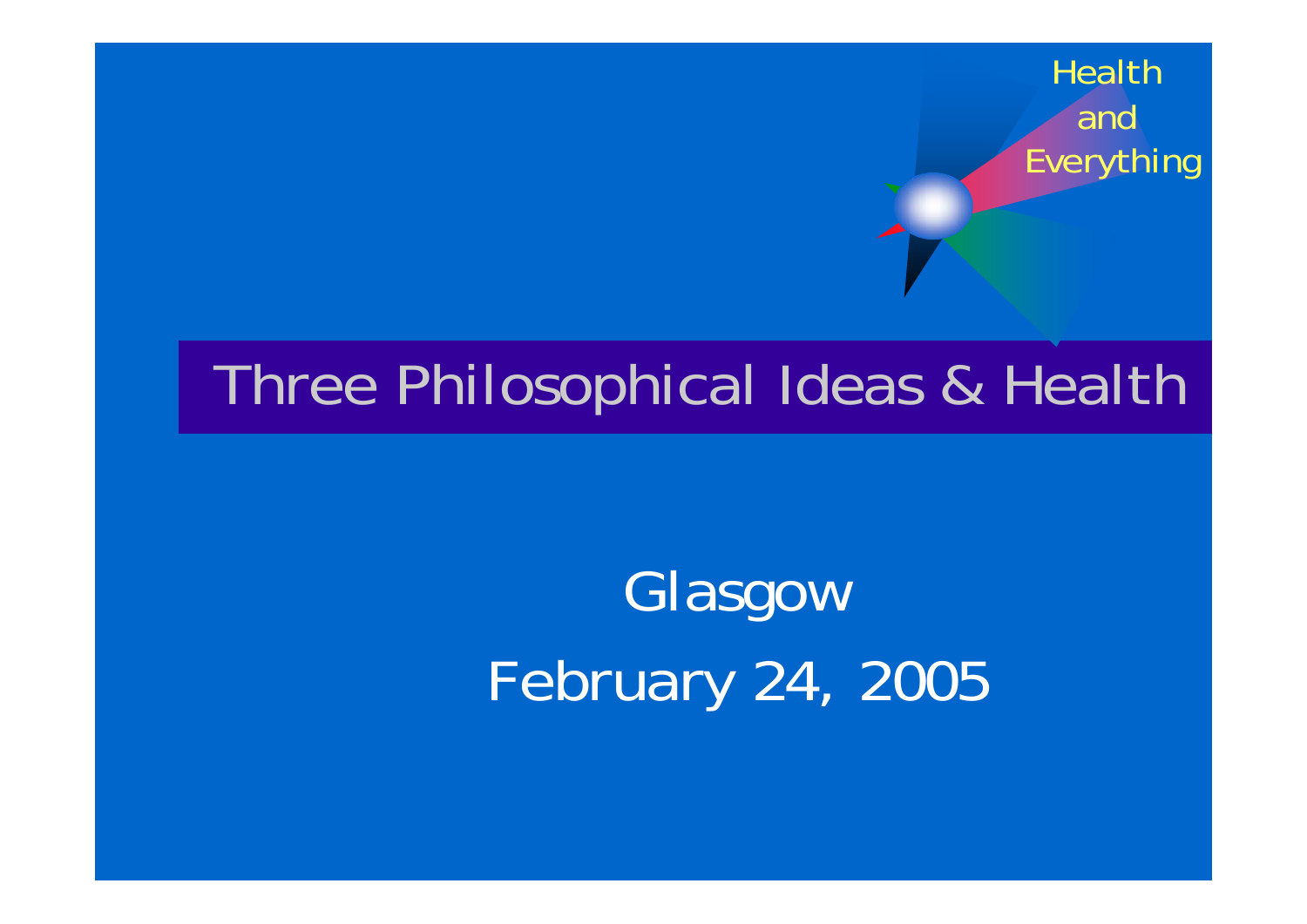# **3 Philosophical Ideas Pendulum**

- The underlying nature of the physical world
	- More chaotic to more orderly and back
	- Most time on this idea
- Our relation to nature
	- As a respectful part of it to being in control of it and back
- Self Identity and social contexts
	- As part of the social context to independent of it and back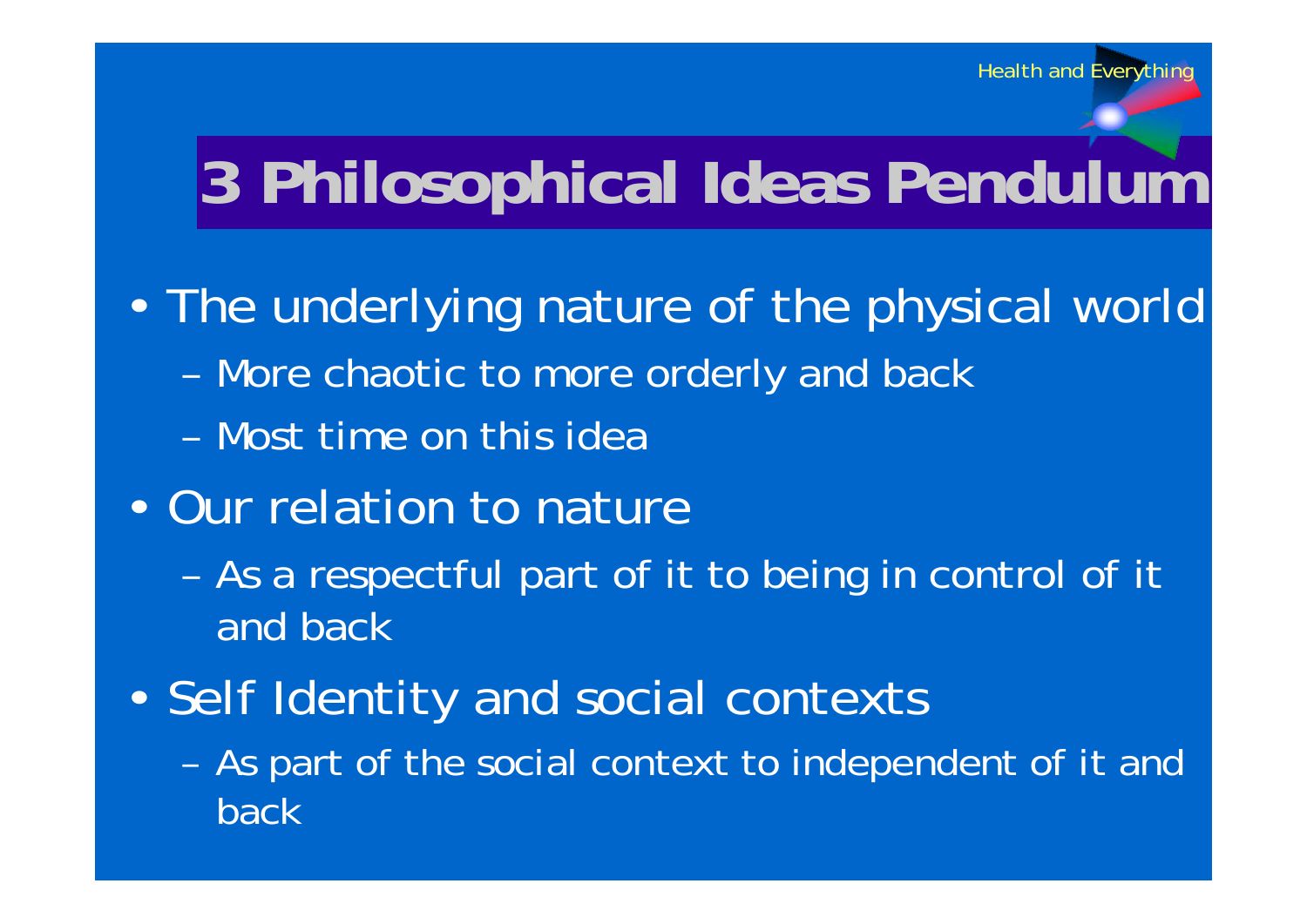#### **1. Order and Chaos**

- Creation Myths: Order out of chaos
- The Greeks: World of becoming, opinion, uncertainty
- Mediaevals: God's creation with His mystery.
- Francis Bacon: Unlock nature's secrets; control it
- Descartes and Newton: The clockwork universe
- Laplace's demon: One state lets him deduce all
- Poincaré: 3 Body Problem
- Jack Wisdom: Unstable Solar system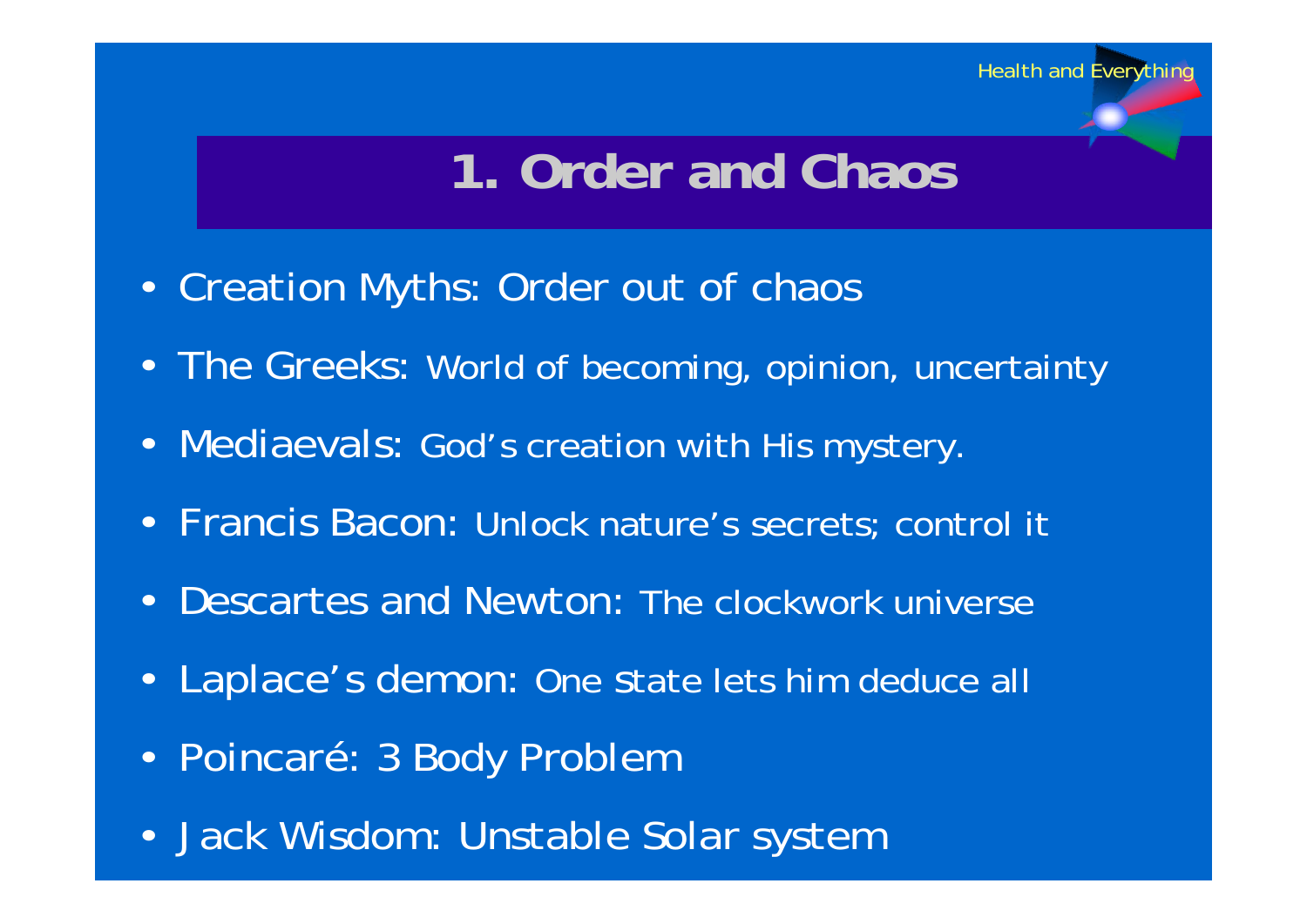# **Creation Myths**

- Multiple myths with similar configurations
- From chaos to order through divine intervention
- Struggle among many gods
- Creation of world from a state of disorder (tohu va vohu) to a paradise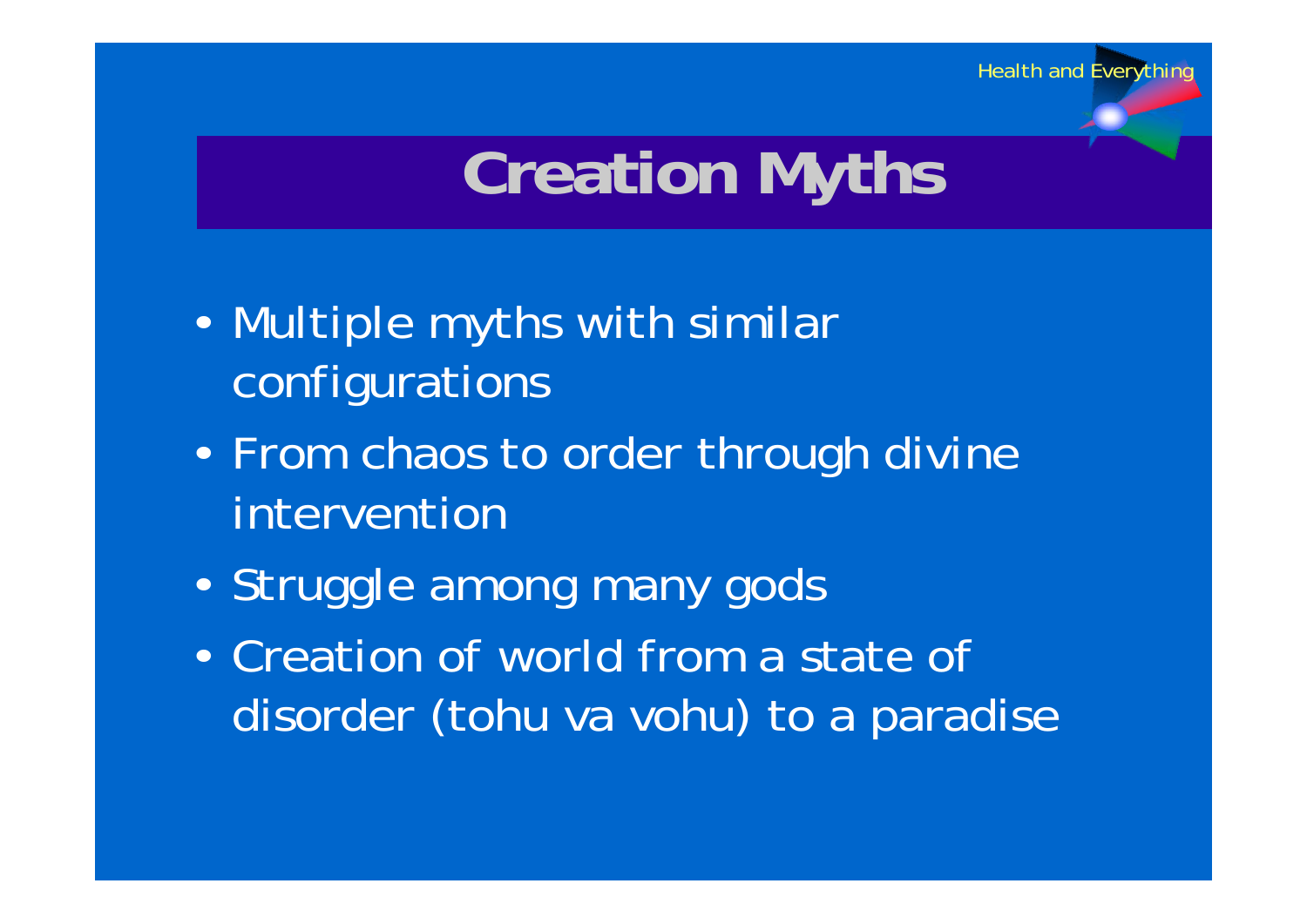# **Ancient Greece**

- Heraclitus: Change
	- Everything is in a state of flux
- Parmenides: Unchange
	- Nothing changes
	- Motion is not even possible
- Plato: Opinion (change) vs Knowledge (unchange)
	- World of becoming vs. world of being
	- Opinion is about the ever-changing world of becoming
	- Knowledge is of the "real" world of being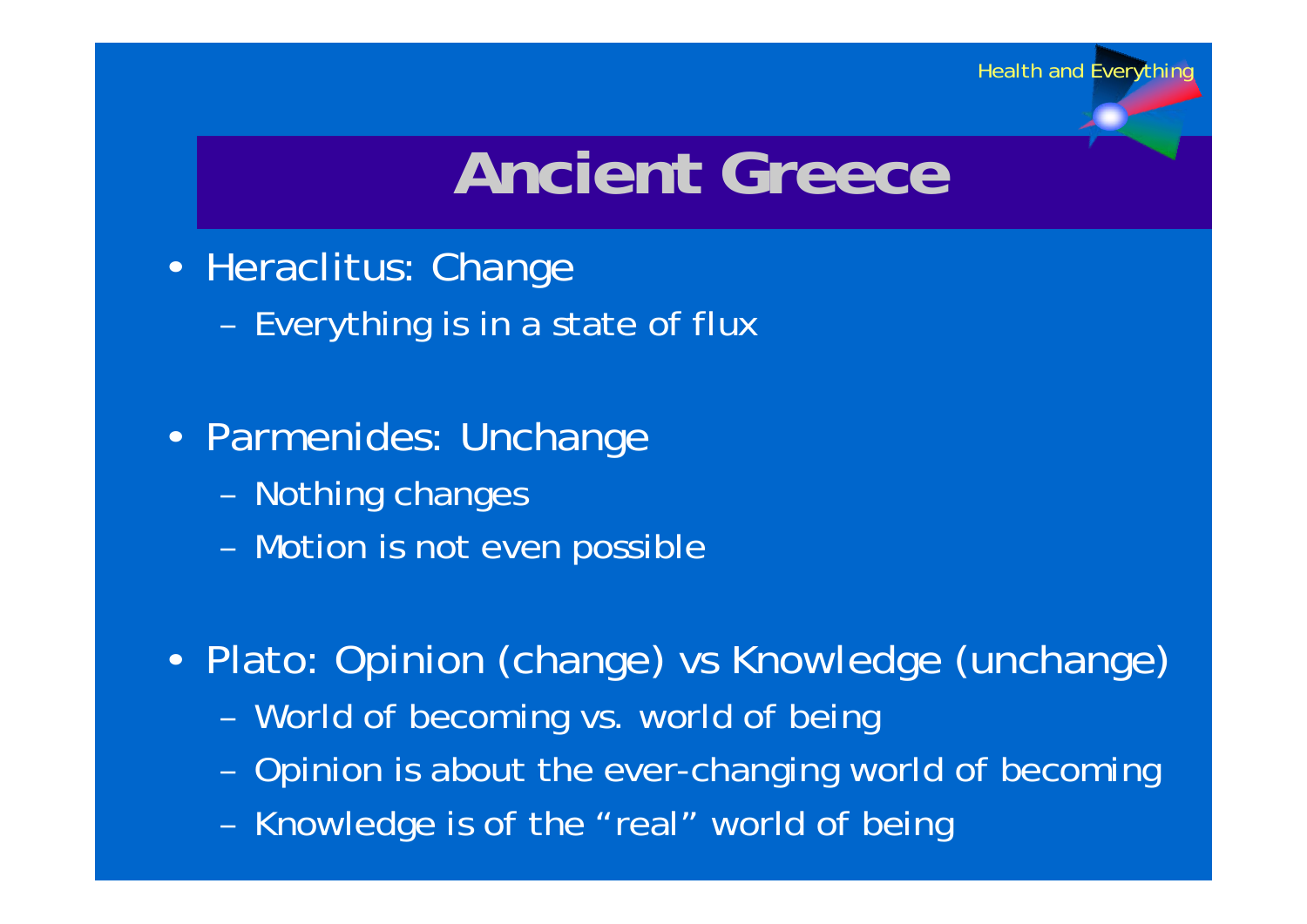# **Aristotle:**

- Underlying Order
- Knowledge of world around us
	- Hierarchy
	- Teleology
	- Geocentricism
	- Four Elements
	- Euclidean Geometry
- Longest Lasting Physical Theory
	- 2000 Years +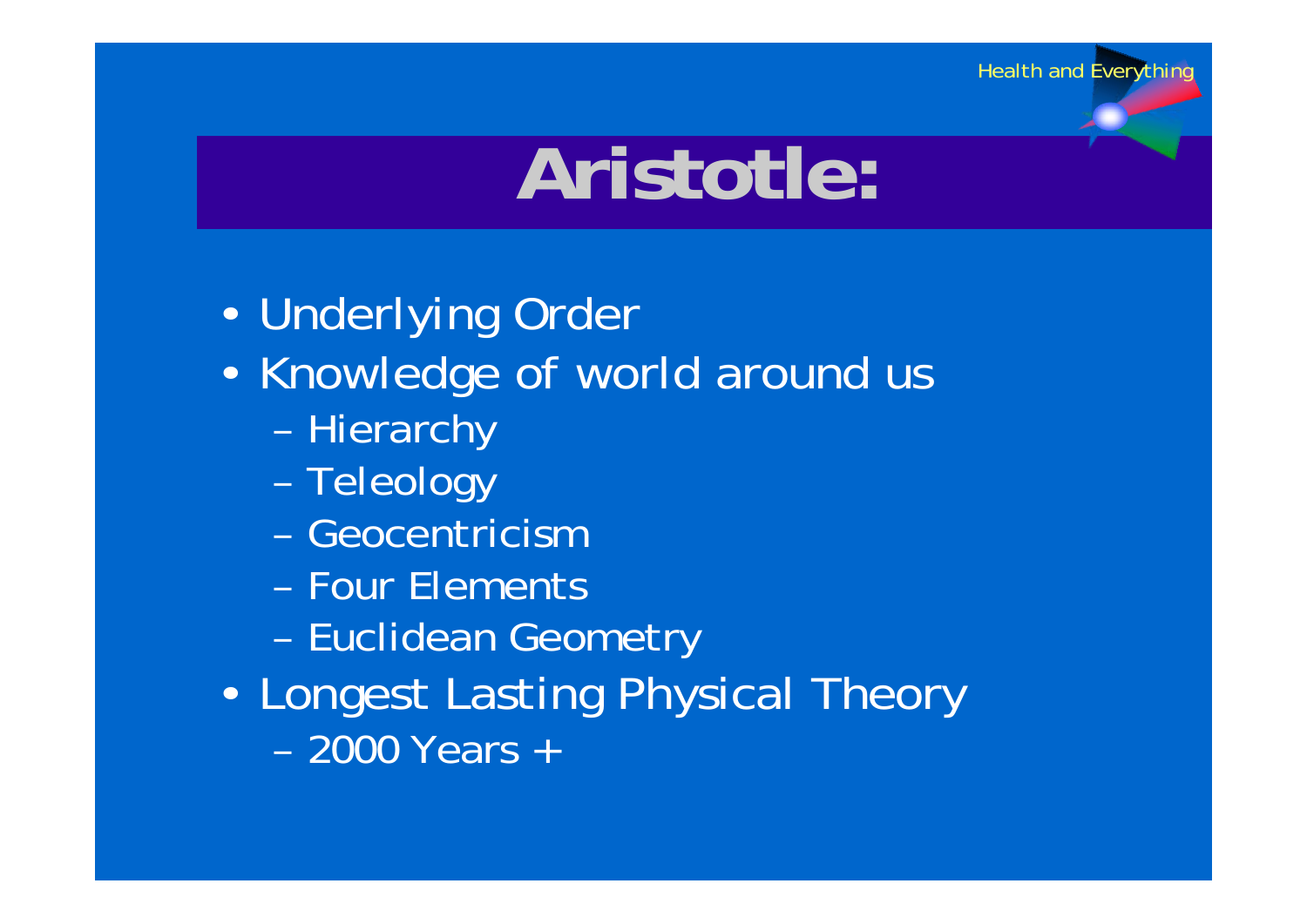### **Science and Culture**

**• "Science too is based on culture and often the important new questions which rejuvenate science come from questioning which emerges from other cultural viewpoints."**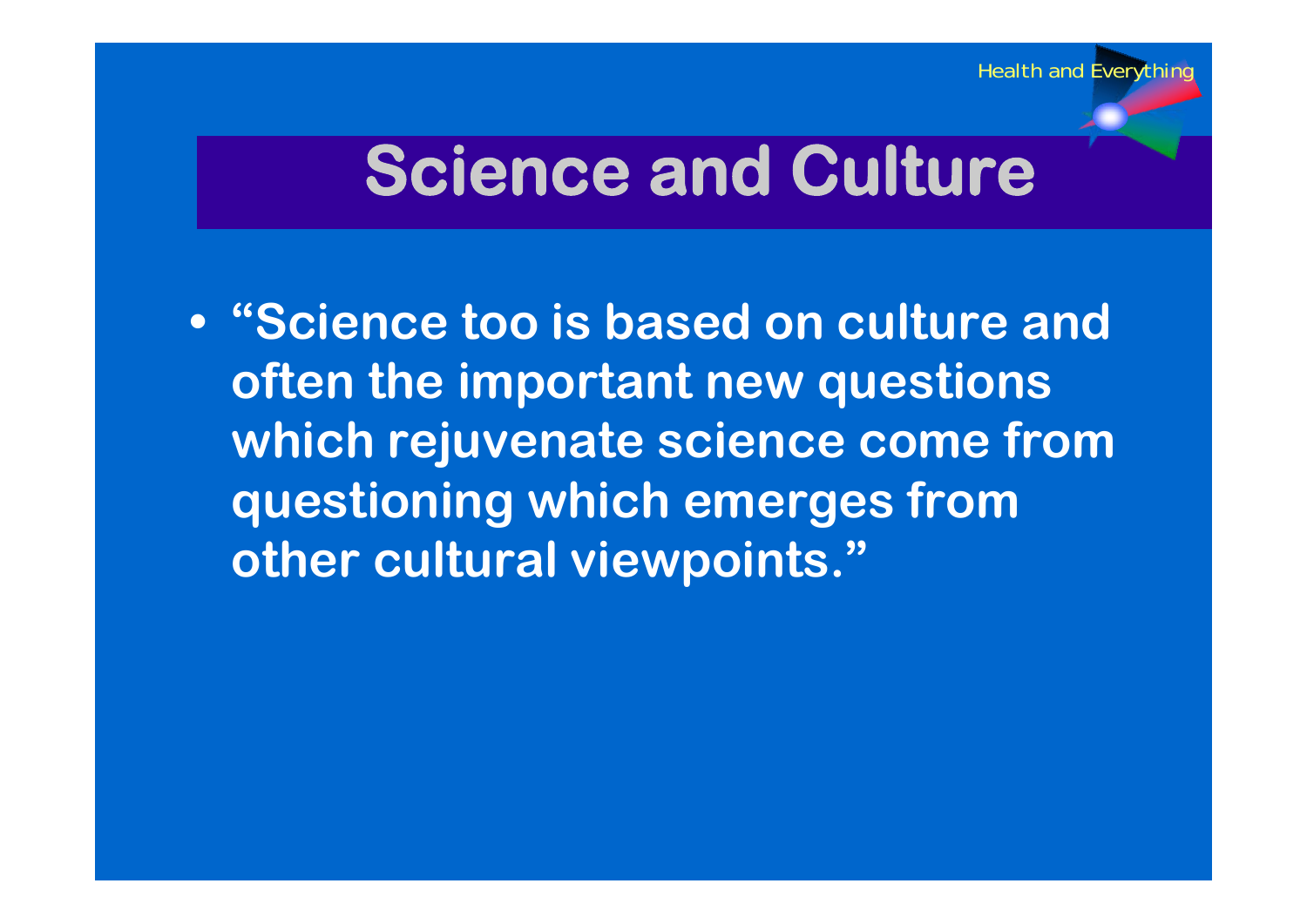# **Mediaeval Physics**

- Role of Creator Added
	- Order and disorder related to divine will
	- Underlying Divine order not always accessible to us
- New teleological accounts
	- Related to divine objectives
	- E.g. Lessons for humans
- Sources of knowledge
	- Includes divine revelation
		- Scripture
		- Direct contact
		- Esoterica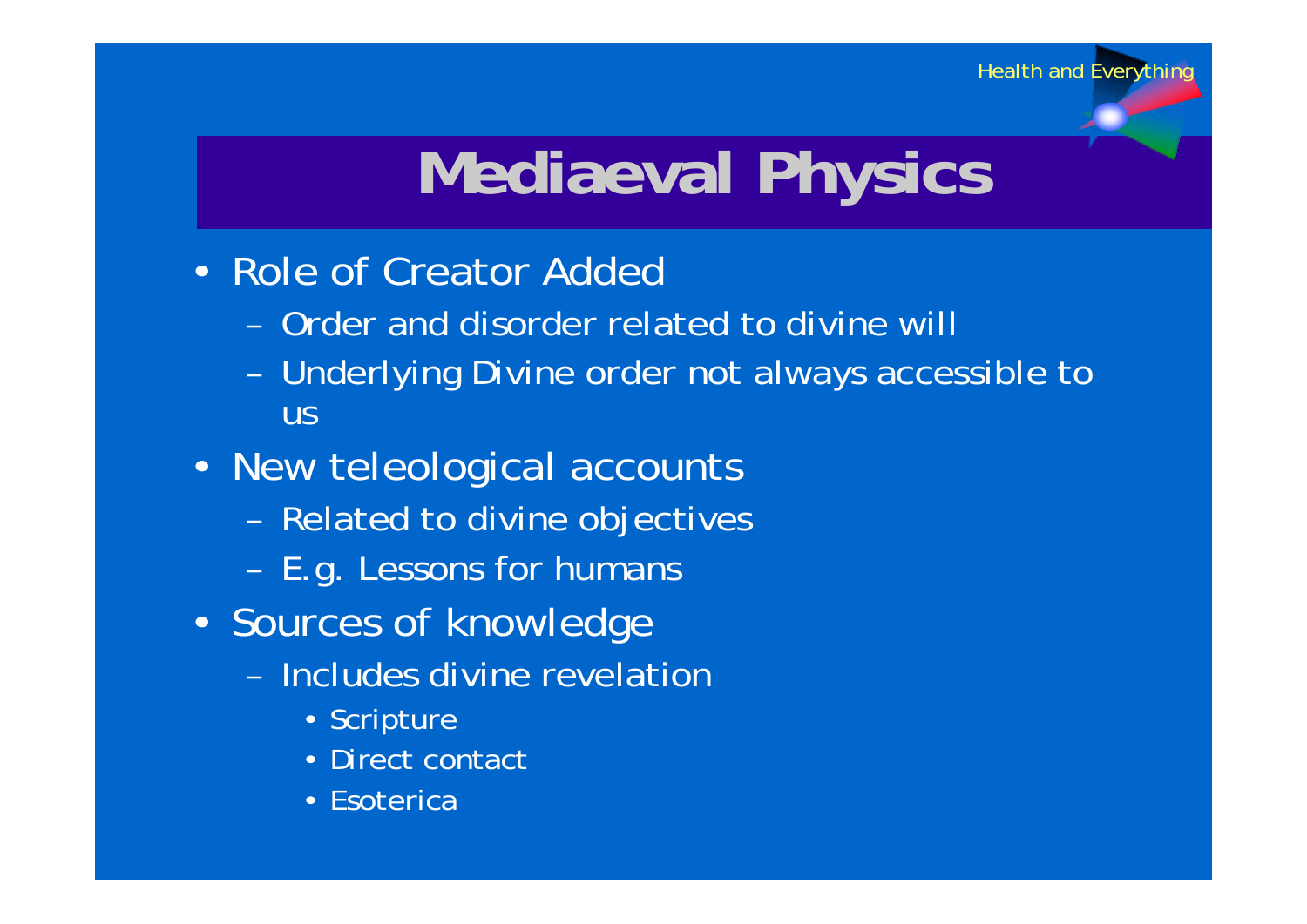### **Attacks on Aristotle**

- From Geocentric to Heliocentric
	- Copernican revolution
- Galileo and Falling Bodies
	- Mind experiments
	- Live experiments
- Attacks on Teleology
	- Towards a mechanical account
- Attacks on Hierarchy
	- Galileo and sunspots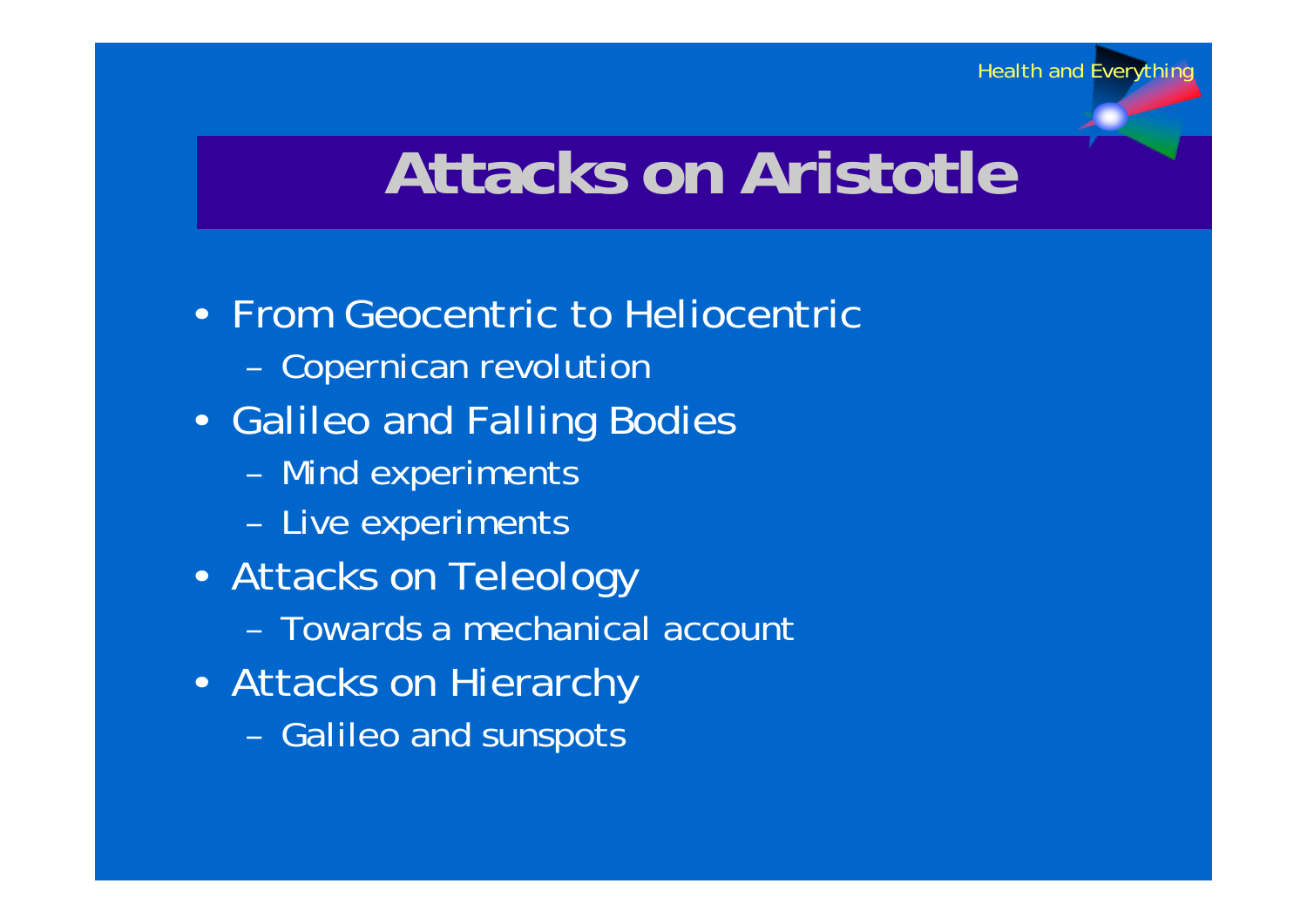#### **Francis Bacon: 4 Idols and Method**

- Idols of the Tribe
	- deceptive beliefs inherent in human minds
	- a tendency to exaggerate and make connections where there are none
	- Orderliness of the stars has led us to attribute imaginary powers to them
- Idols of the Cave
	- Arise in individual minds and their particular predispositions
	- Psychologists often find psychological explanations everywhere
- Idols of the Marketplace
	- The false significance placed on language
	- Purely linguistic connections lead us to adopt false views about the world.
	- An acorn "Seed of an oak" must somehow "contain" the "oak"
- Idols of the Theatre
	- Philosophical and other academic disciplines that build massive and impenetrable false theories fiercely clung to by academics.
	- E.g. Aristotelian physics
- Method
	- Observation
	- Gathering useful information
	- Application of new scientific princi ples.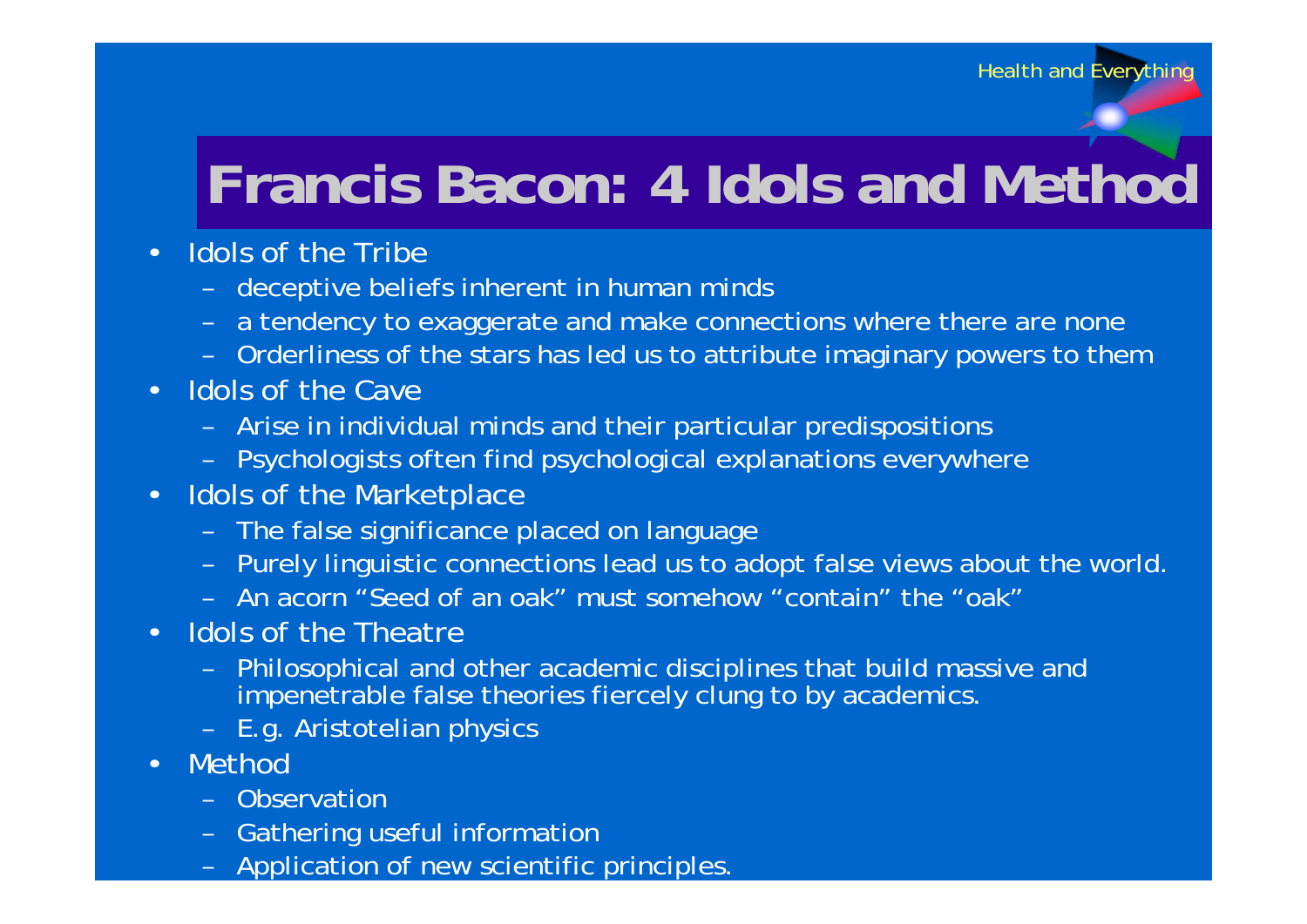#### **René Descartes' Mechanical Man**

**...if the body of man be considered as a kind of machine, so made up and composed of bones, nerves, muscles, veins, blood, and skin, that although there were in it no mind, it would still exhibit the same motions which it at present manifests involuntarily, and therefore without the aid of the mind....** 

> **René Descartes Meditations, Book VI**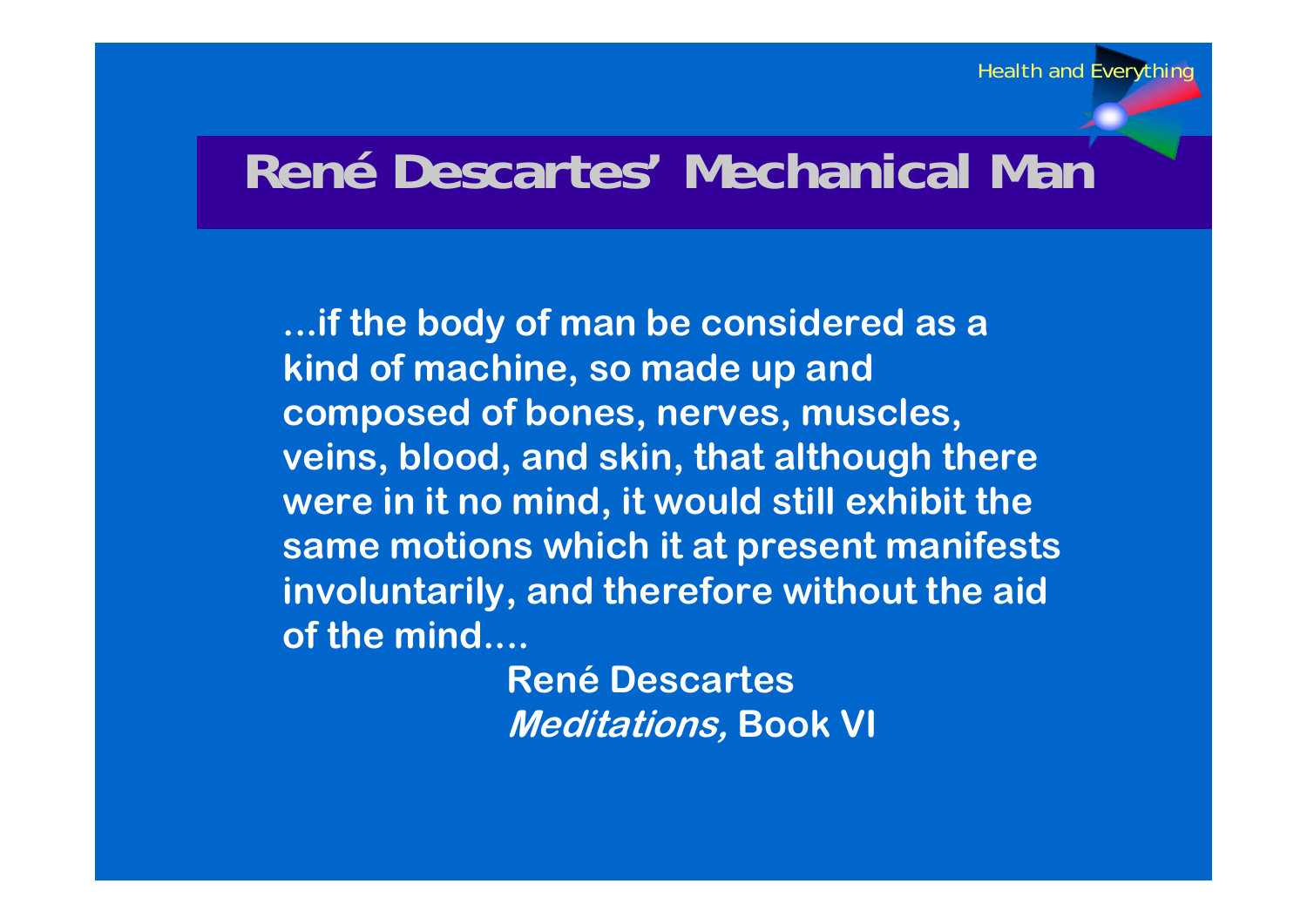# **Isaac Newton's Physical World**

- Universal applicability of
	- Euclidean Geometry
	- Calculus
	- Three Laws of Motion
- From corpuscular to astronomical
- Initial steps towards stability of solar system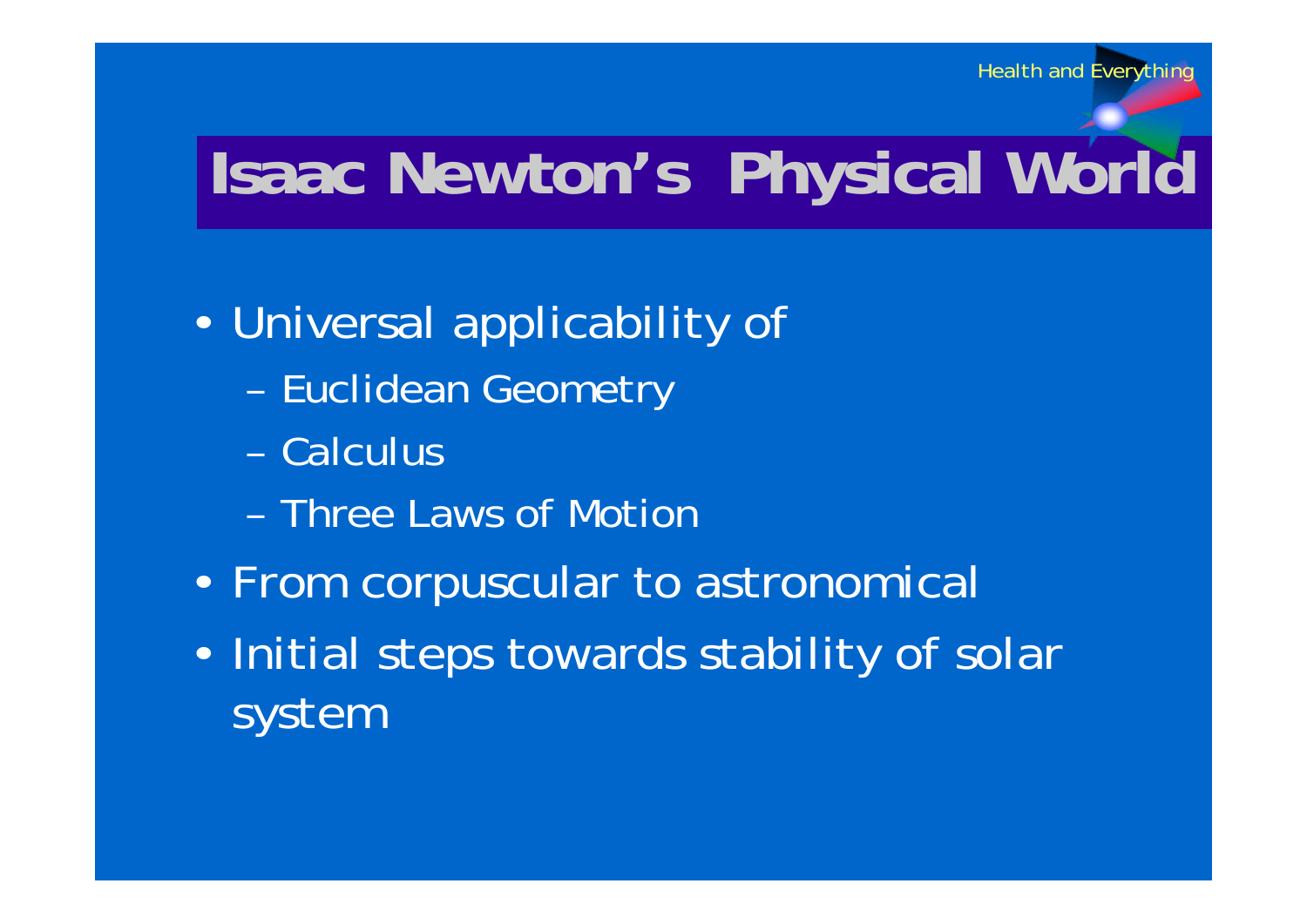#### **Newton-Leibniz: the Solar System**

#### • Two views of order

- Newton (Clarke): Orderly clockwork system requires intermittent divine intervention to wind and adjust the clock
- Leibniz: God creates a perfect system that once created requires no further intervention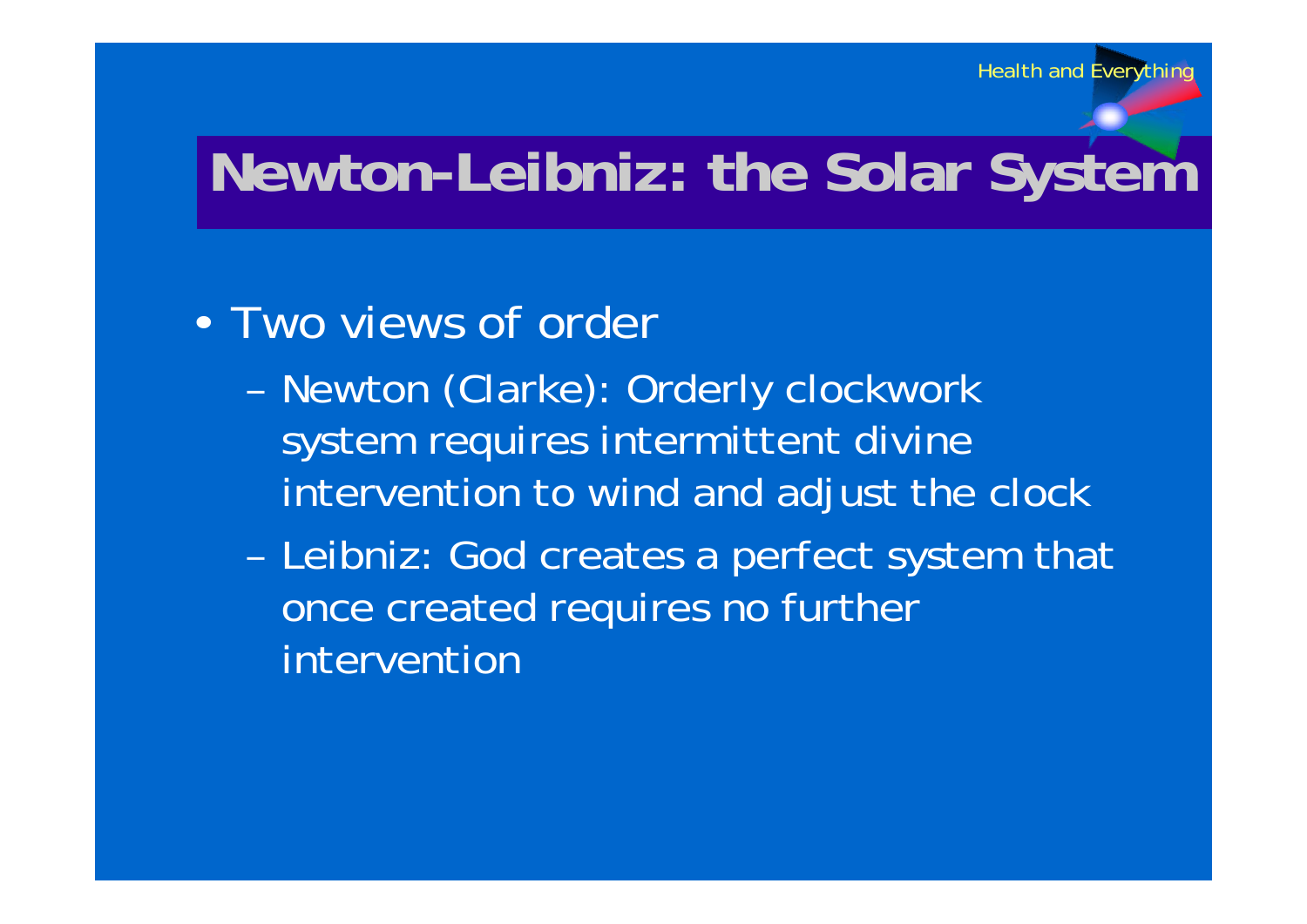# **Simon Laplace**

- Wrote Celestial Mechanics
- Simplified assumptions about the variables in the solar system
- Periodicity of planets over 10,000 years
- He thought he had achieved the elusive analytical solution and proved the stability of the solar system
- Meeting with Napoleon "God is an unnecessary hypothesis."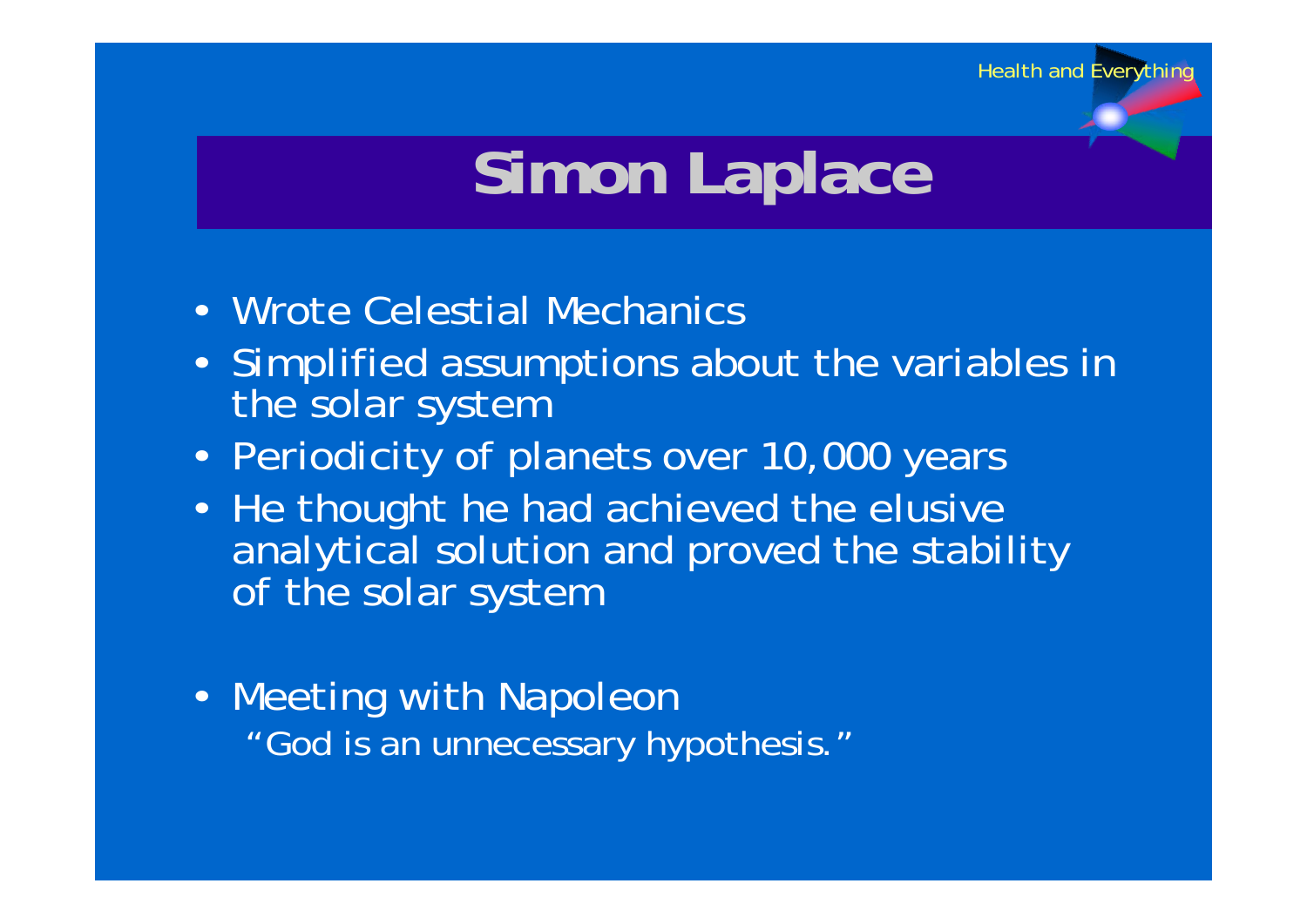#### **Laplace's Demon**

**We may regard the present state of the universe as the effect of its past and the cause of its future. An intellect which at any given moment knew all of the forces that animate nature and the mutual positions of the beings that compose it, if this intellect were vast enough to submit the data to analysis, could condense into a single formula the movement of the greatest bodies of the universe and that of the lightest atom; for such an intellect nothing could be uncertain and the future just like the past would be present before its eyes.**

**Pierre Simon Laplace**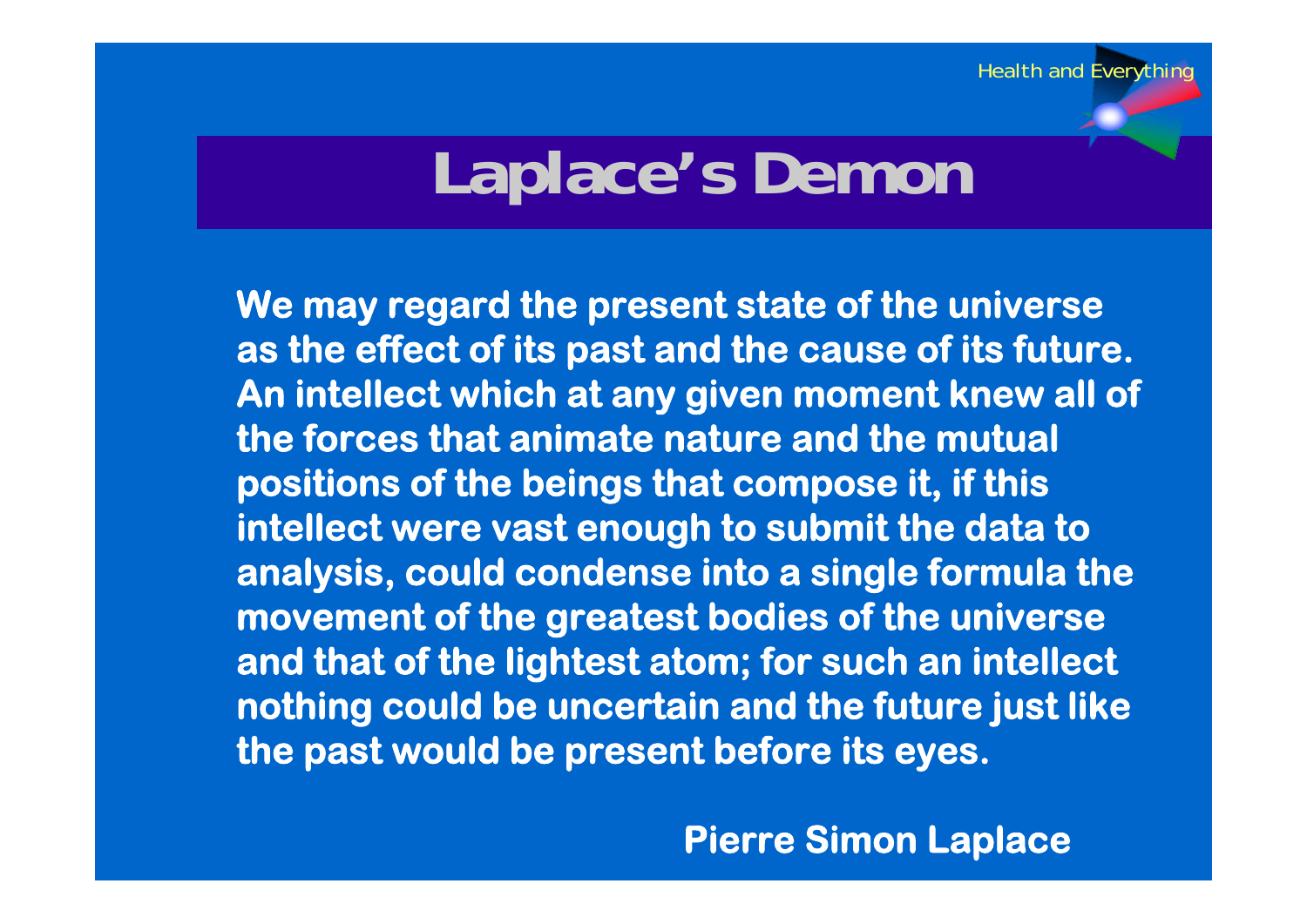### **An Aside**

- Napoleon appointed Laplace as his minister of the interior
- Fired him after six weeks
- "He tried to reduce the workings of the ministry to a series of predictable infinitesimal events."
- Lesson: An argument against Taylorism 100 years before it was invented.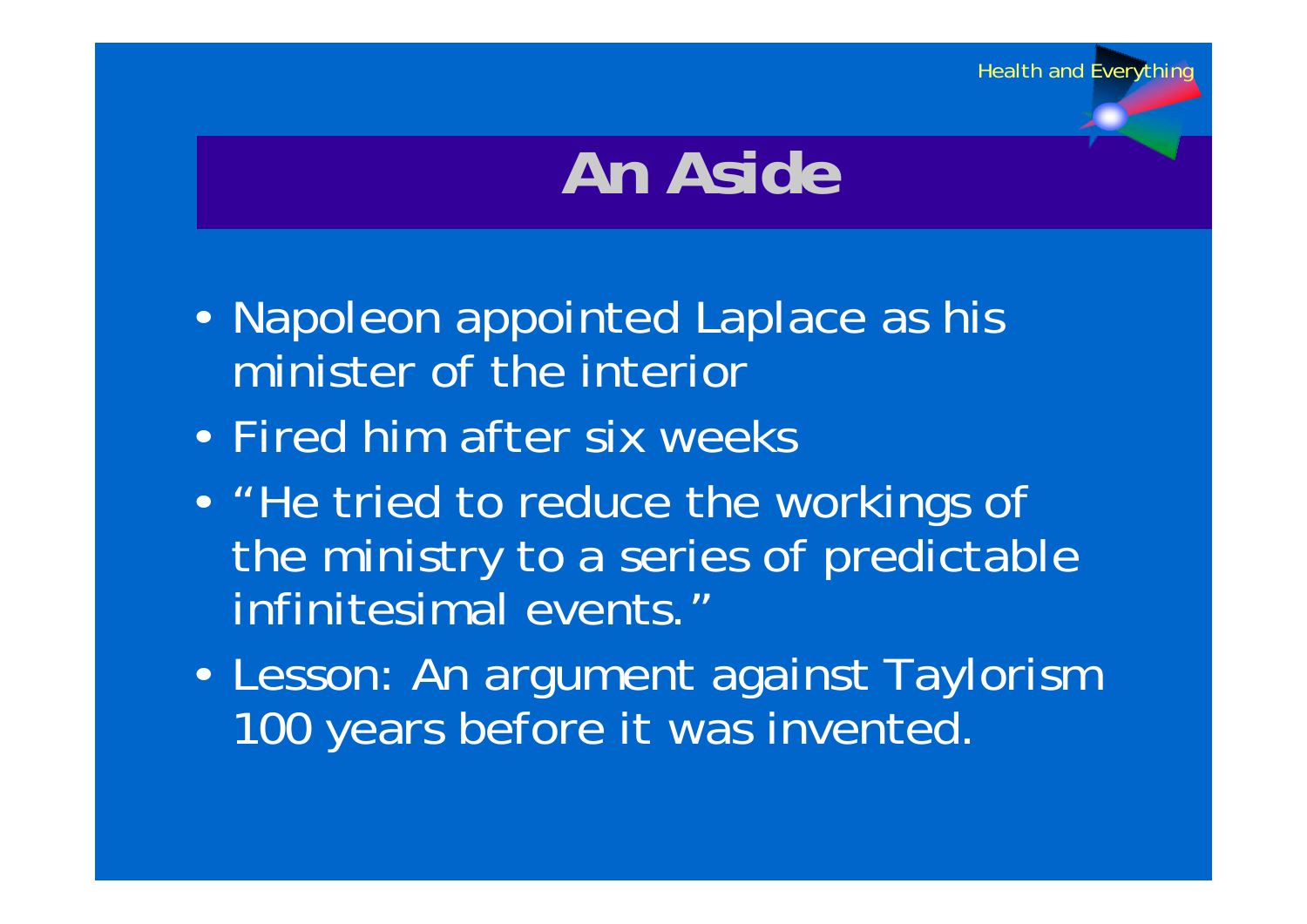# **Henri Poincaré**

- The general problem was to find a formula that allowed you to deduce the motion and location of any number of bodies with gravitational forces at any time
- Poincaré worked on the three body problem
- He did not solve the three-body problem; in fact, he proved that a simple, general solution did not exist.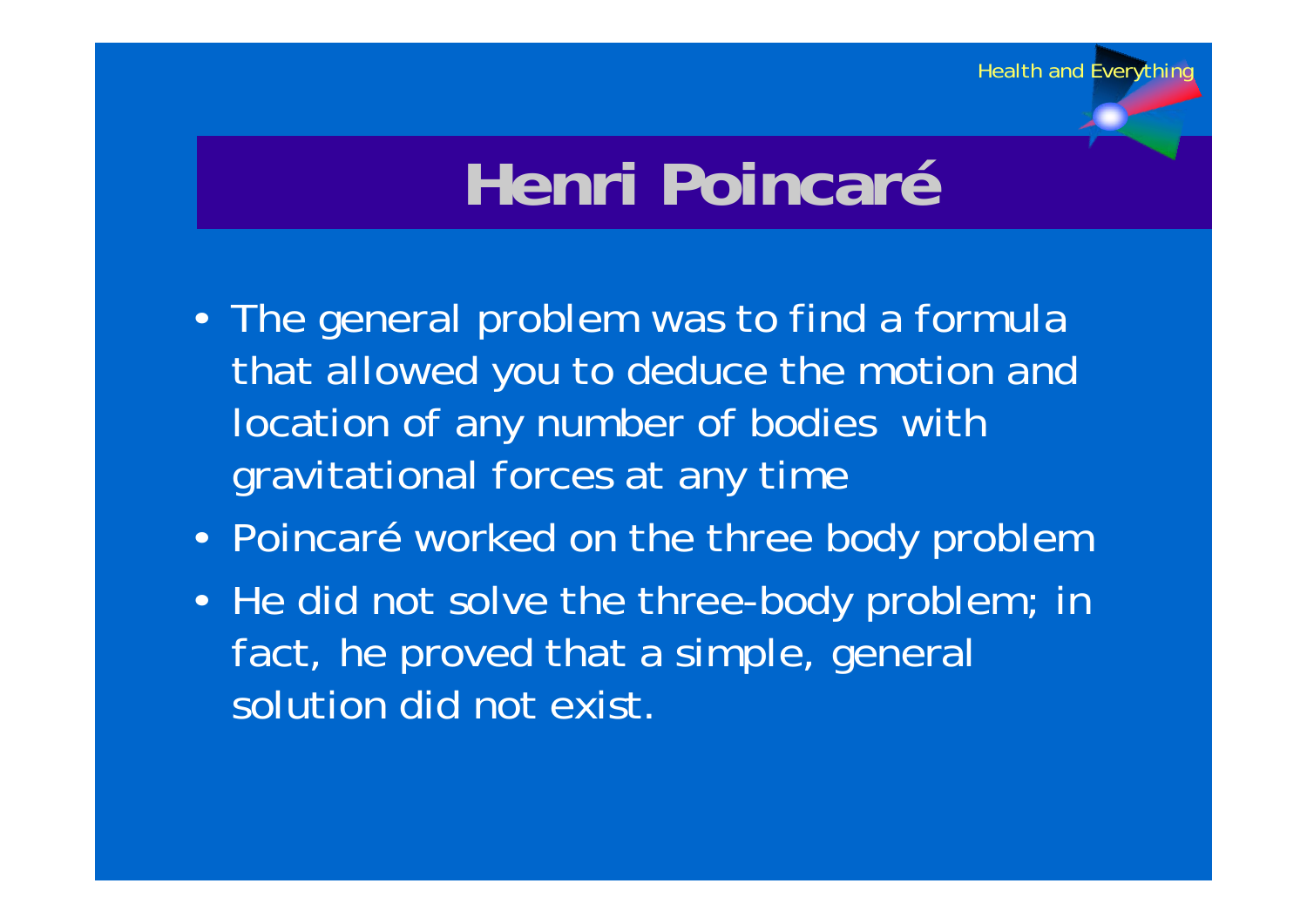# **Jack Wisdom**

- In 1984 he showed that the spin of Hyperion (a moon of Saturn) is chaotic
- In 1988 using a powerful computer he and Sussman calculated the paths of the outer planets and found chaotic aspects to the path of Pluto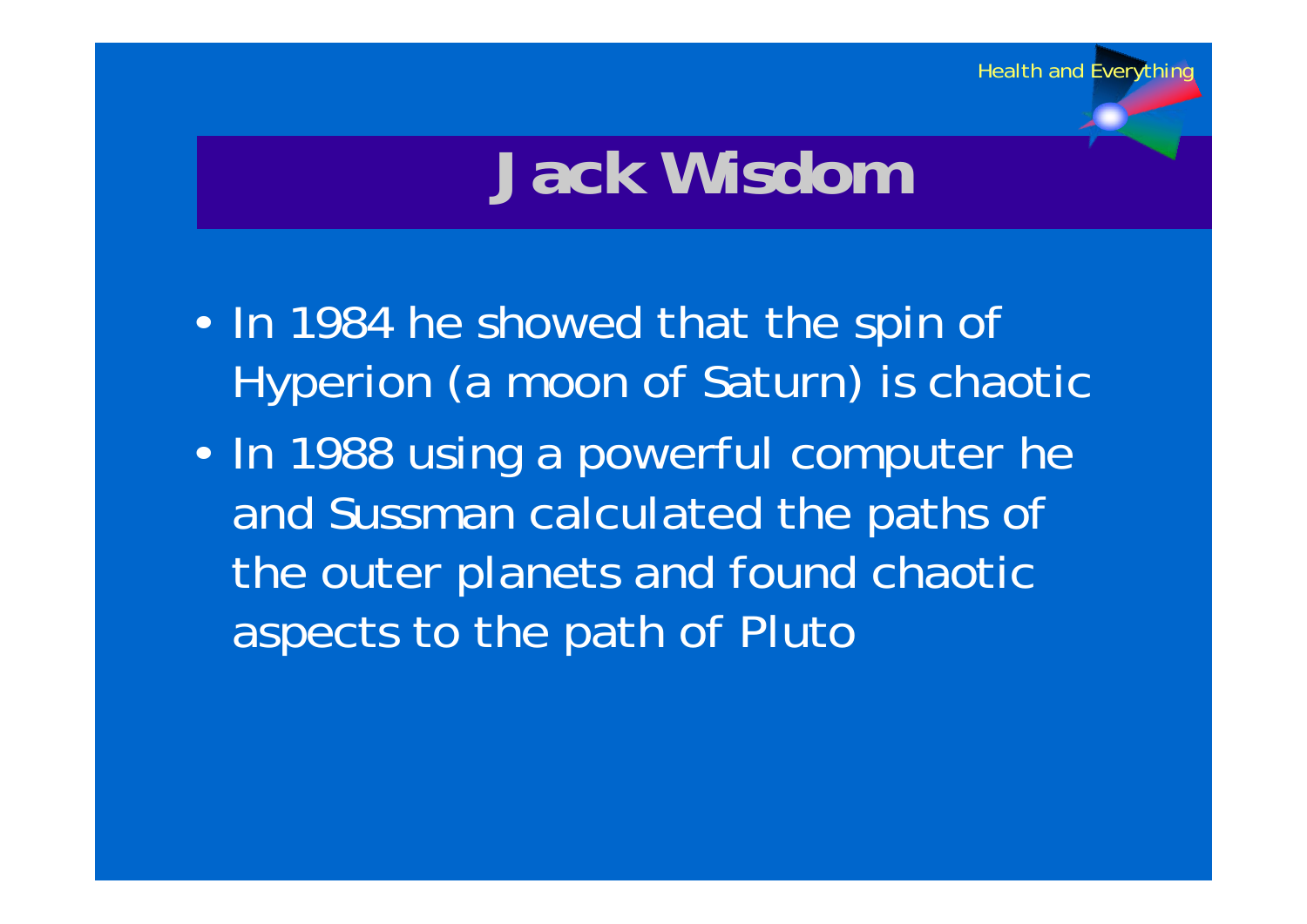# **Jacques Laskar**

- In 1989, Jacques Laskar published the results of his numerical integration of the Solar System over 200 million years
- Not full equations of motion,
- Averaged ones like of those used by Laplace but with 150,000 terms.
- Laskar showed that the Earth's orbit (as well as the orbits of all the inner planets) is chaotic
- An error as small as 15 metres in measuring the position of the Earth today would make it impossible to predict where the Earth would be in its orbit in just over 100 million years' time.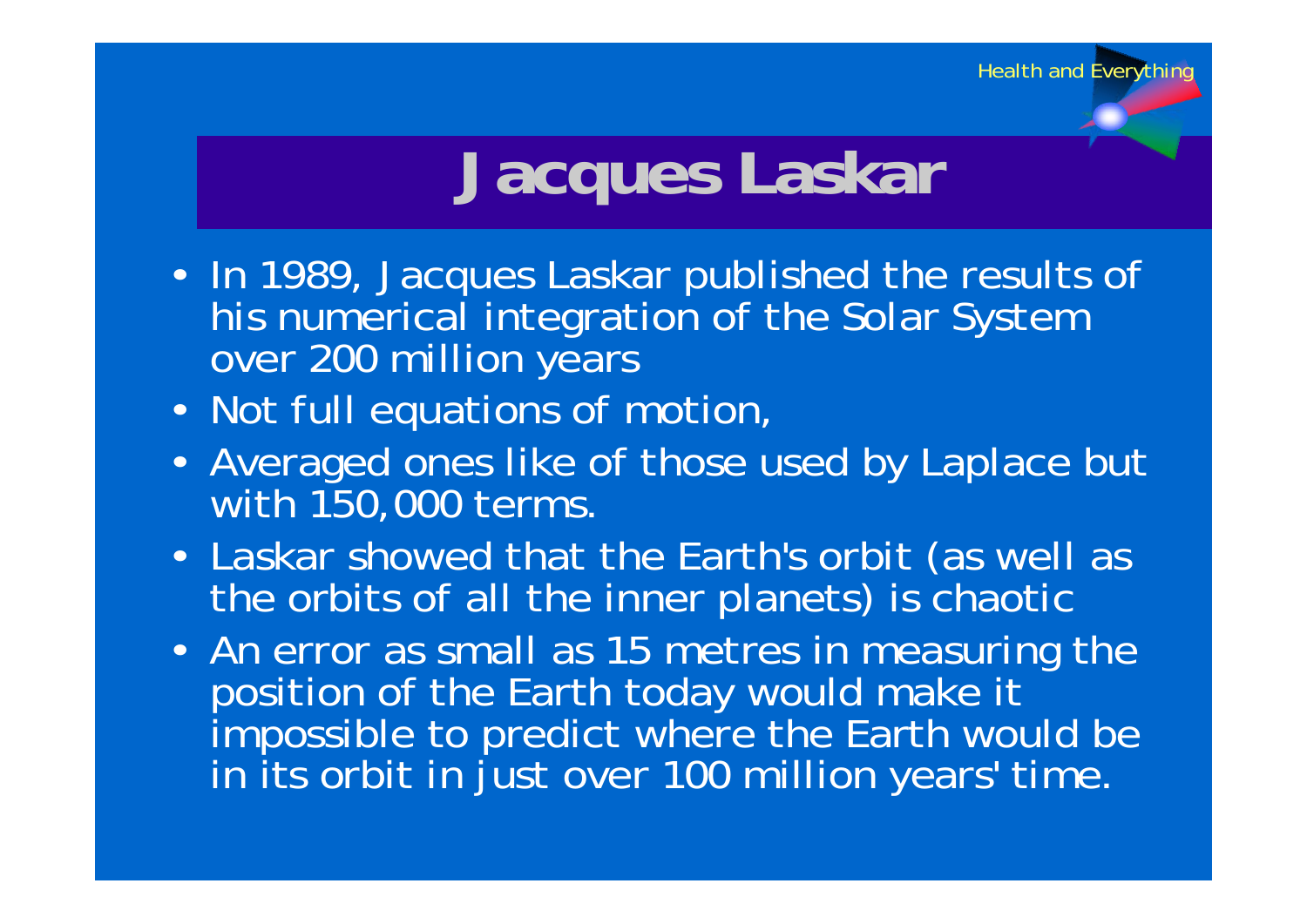#### **More information not more certainty**

**"…..although we may know the initial conditions to an infinite number of decimal points, the future remains impossible to forecast."**

**Ilya Prigogine**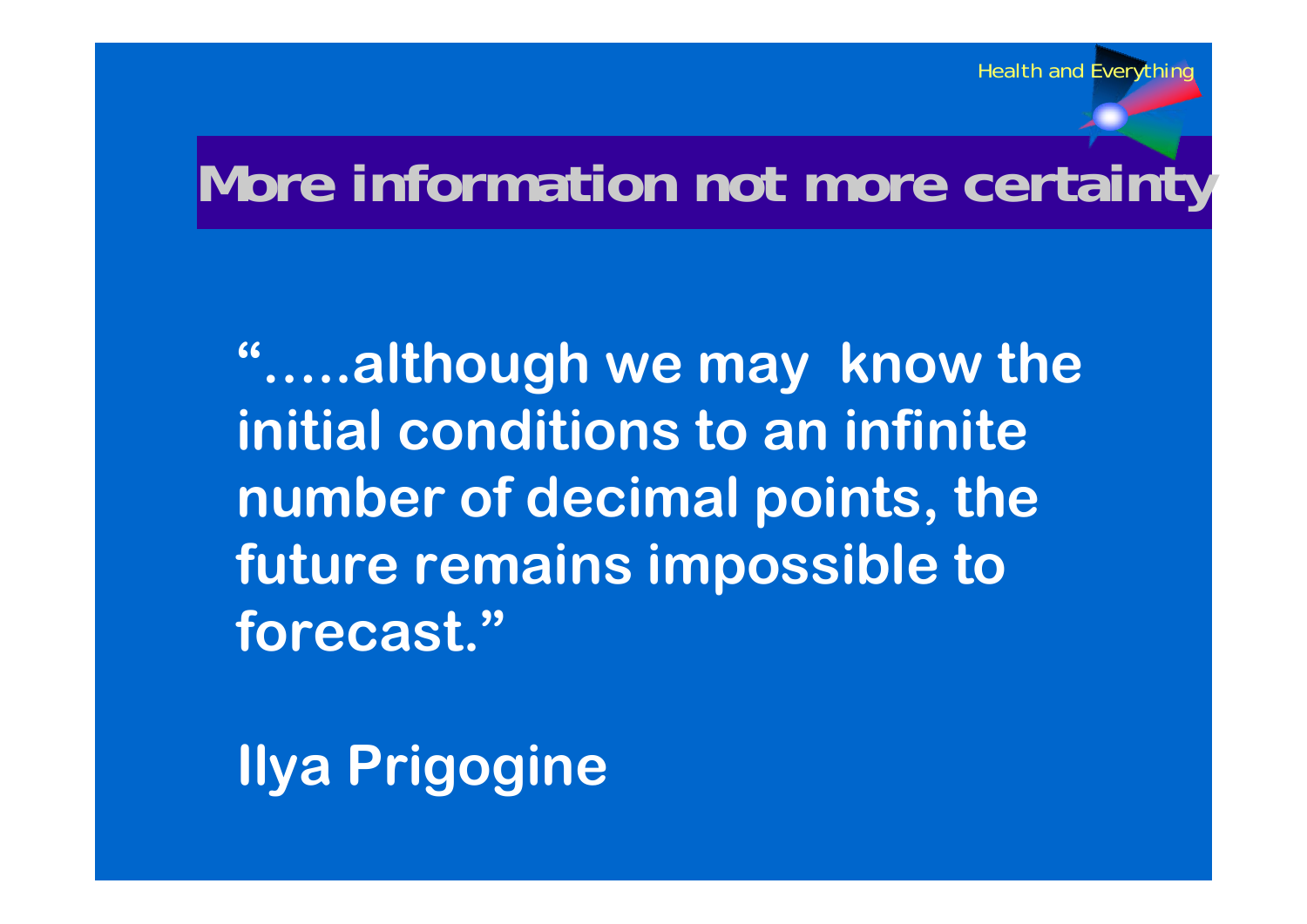# **The New Physics**

- What we see and how we explain
	- There are lots non-forecastable phenomena
	- Stock market, weather, the next drip of the faucet
- Heisenberg's Uncertainty Principle
- Complexity Theory
	- Usefulness of uncertainty
	- Instability and stability go together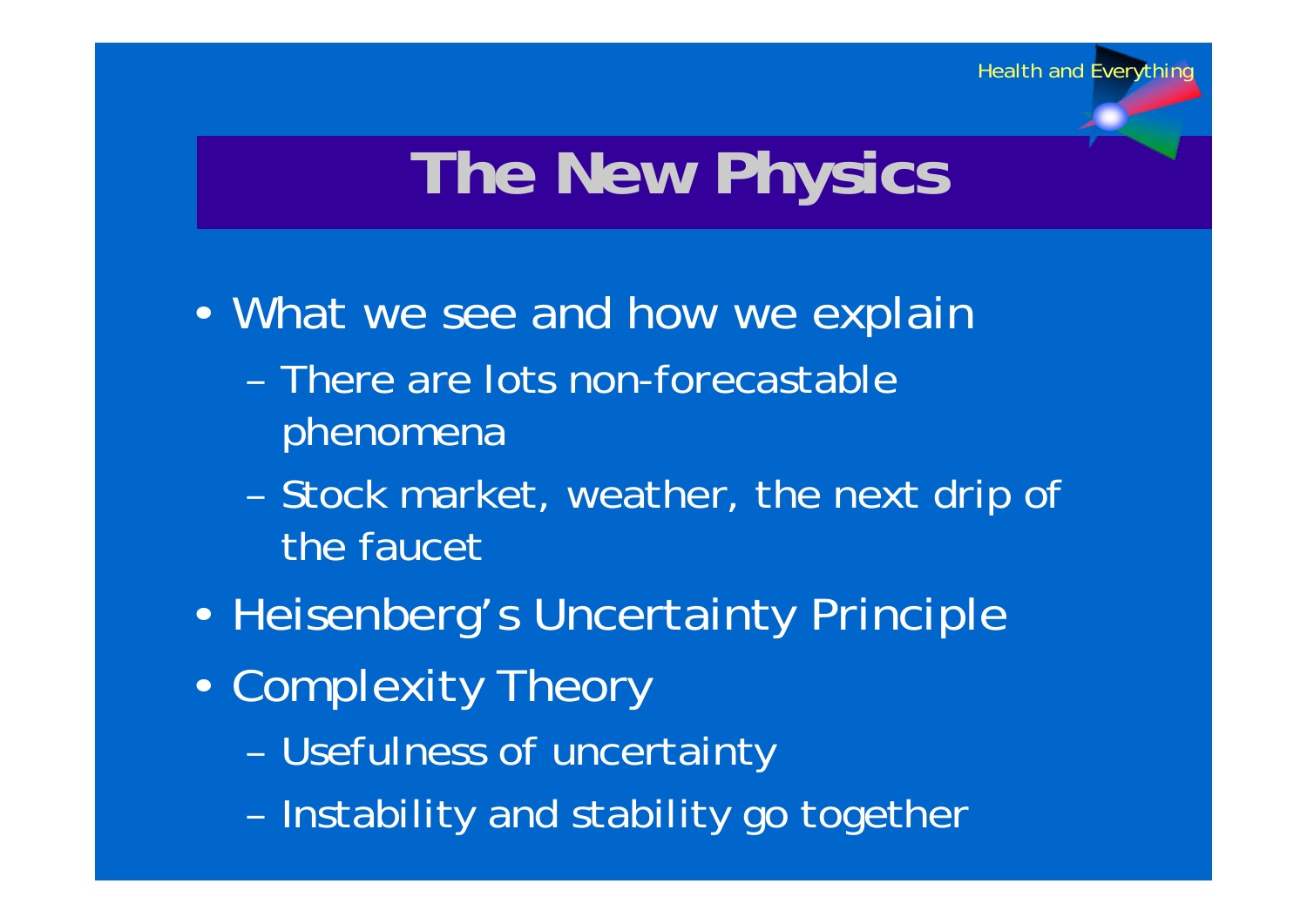#### **2. Humans & Natural Environment**

- Paganism: humans as one element of nature
- Mediaeval notions of the world as creation
- Baconian ideas about "taming" nature for our own ends
- Scientific advance as a solution to problems
- Rachel Carson's *Silent Spring (1962)*
- Renewed realization about humans as part of **Nature**
- We must live in sync with nature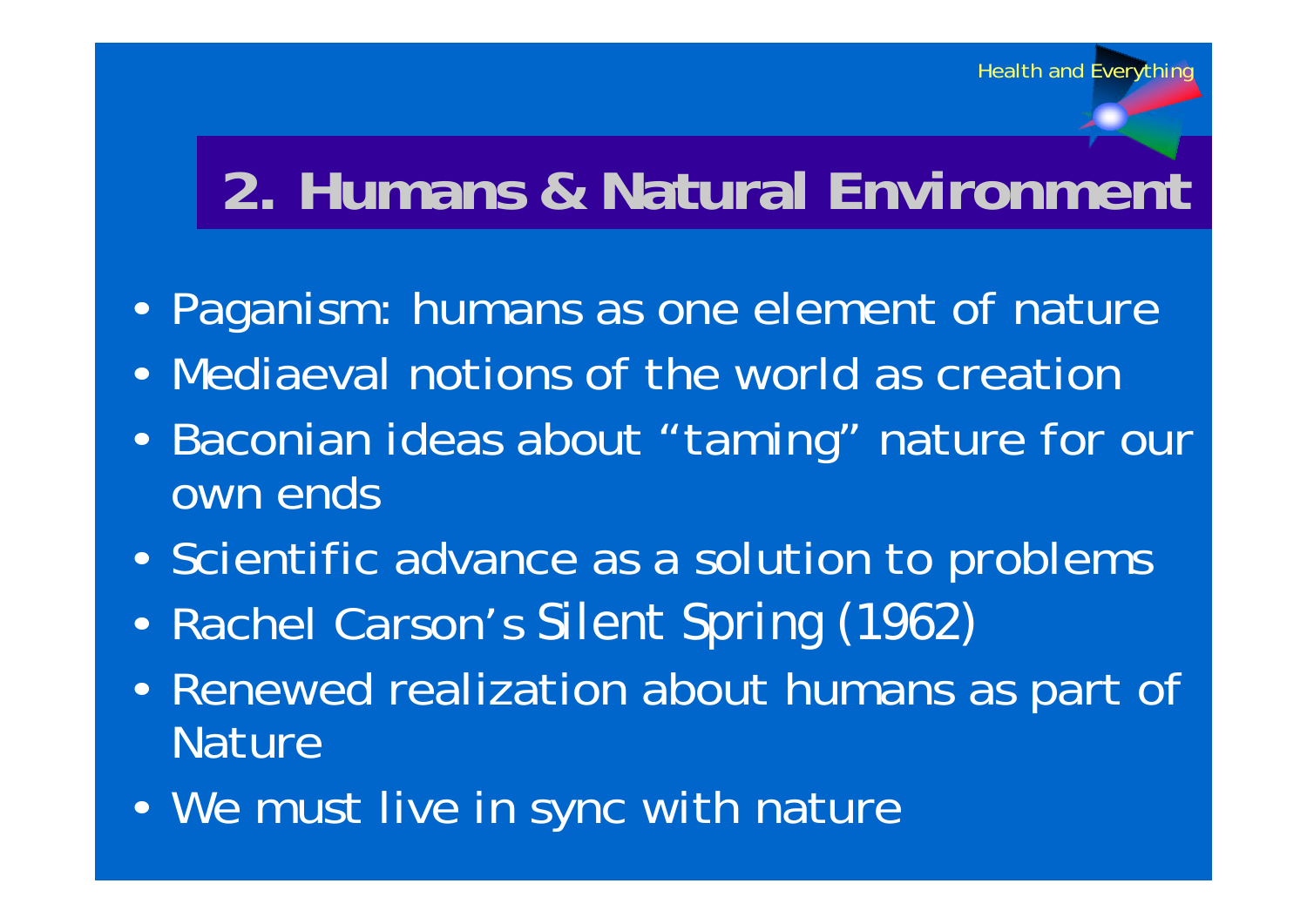#### **Pagan Relationship with Nature**

- Spirits inhabited trees, mountains and rocks.
- Stars in the night sky *were* alive
	- Stars were Gods who could affect them
	- Human affairs linked to motion of stars
	- Astrology a science
	- Temples dedicated to gods in the sky (e.g. the sun, Mercury, Venus, Mars) as late as the sixth century AD
- Continues to today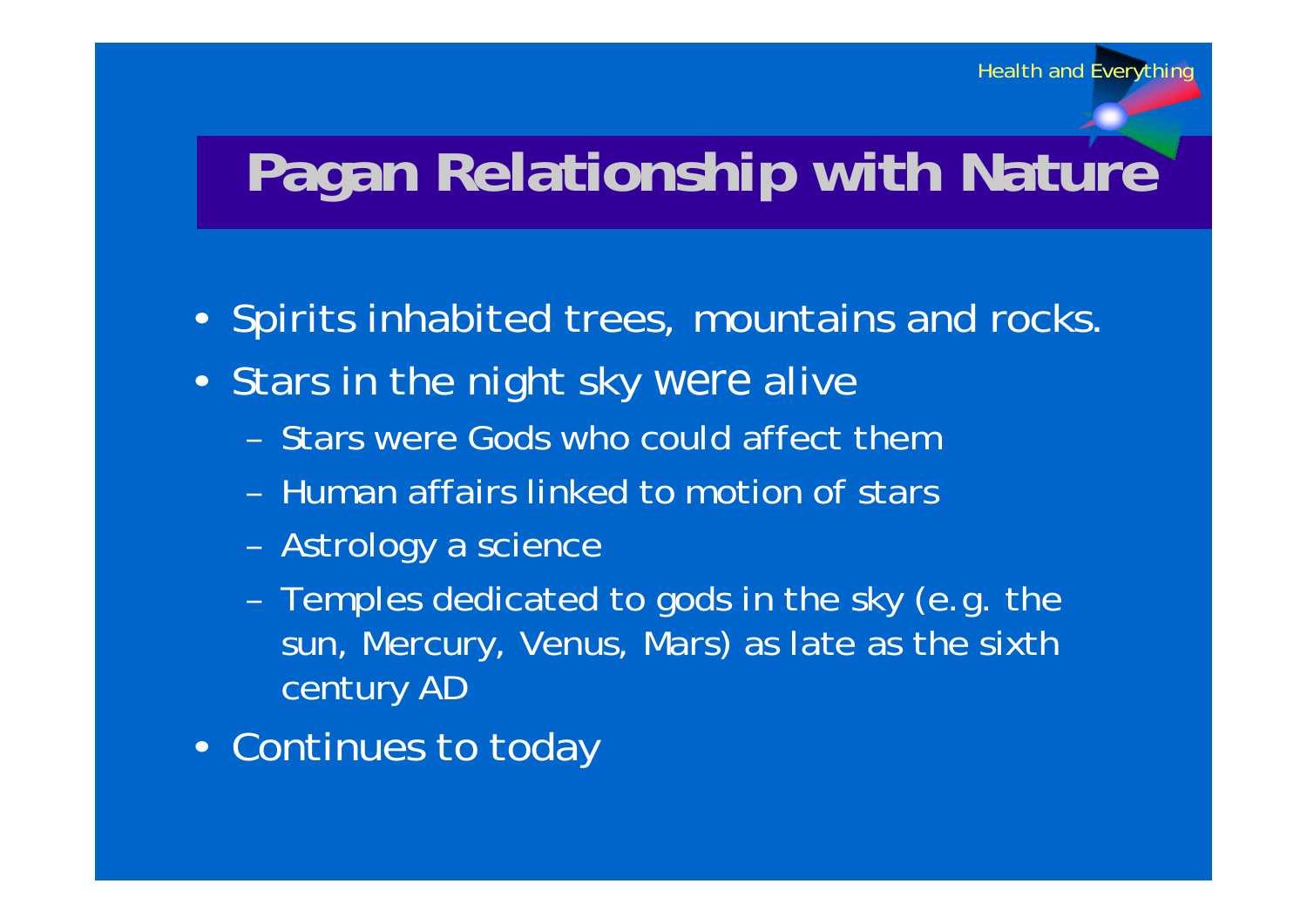#### **Aristotelian Views**

- Living things were distinguished from inanimate objects by the fact that they had "souls,"
	- plants had vegetative souls, which enabled them to grow and produce seed
	- animals had appetitive souls to find their own food and bear young,
	- only humans had a rational soul for the accumulation of knowledge and the possibility of self-conscious moral lives.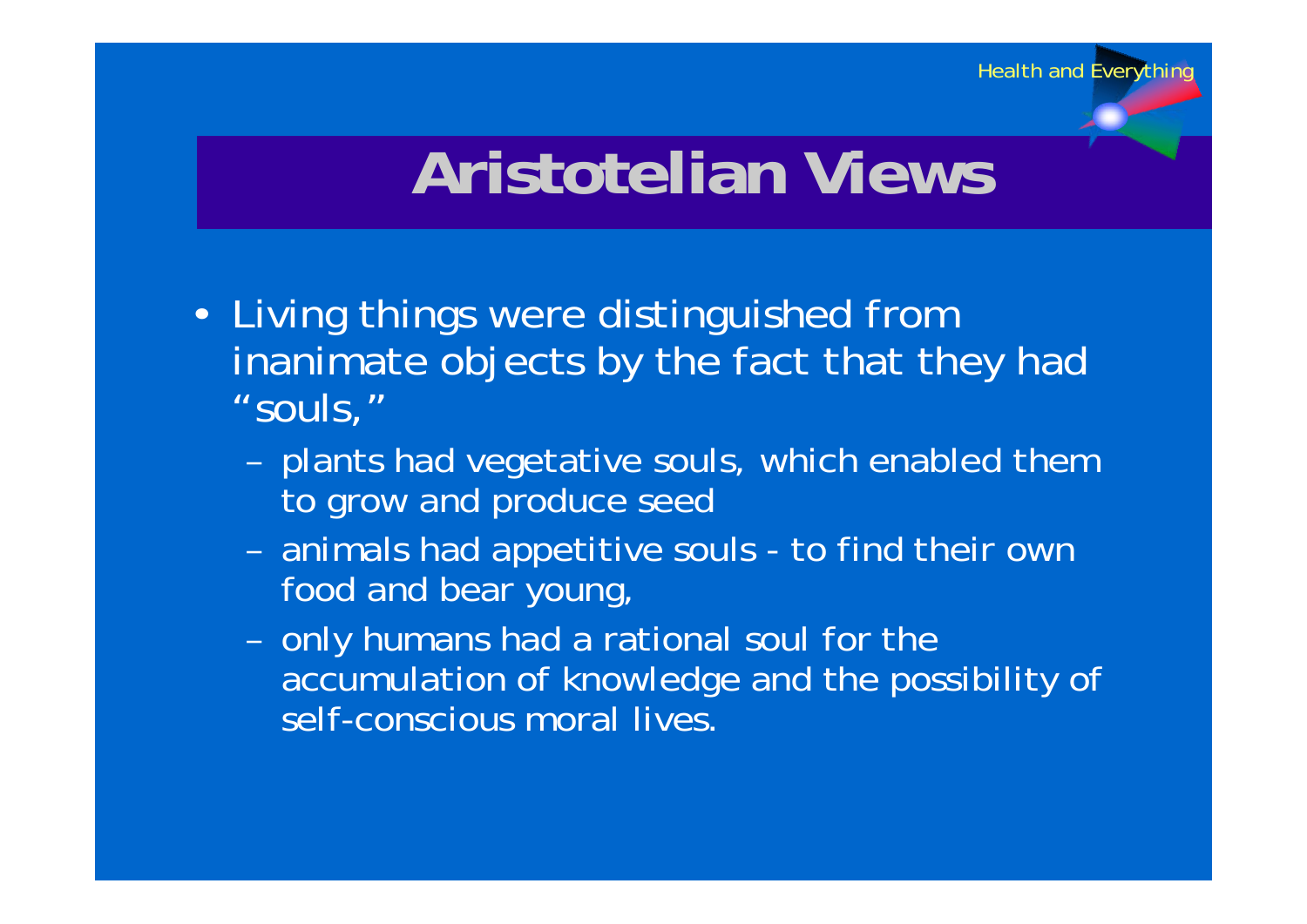## **Mediaeval Views**

- Humans distinct from the rest of the natural world
- Souls personal, immortal, capable of salvation
- Life after death.
- Humans at the top of a hierarchy of mortal living things created by God. (between animals and angels)
- All of Nature was a divine creation
	- demanded consideration and respect.
- How *creatures* lived was a lessons for humans
	- bestiaries described the exemplary moral lives of animals
	- the land, like people, needed sabbatical rest.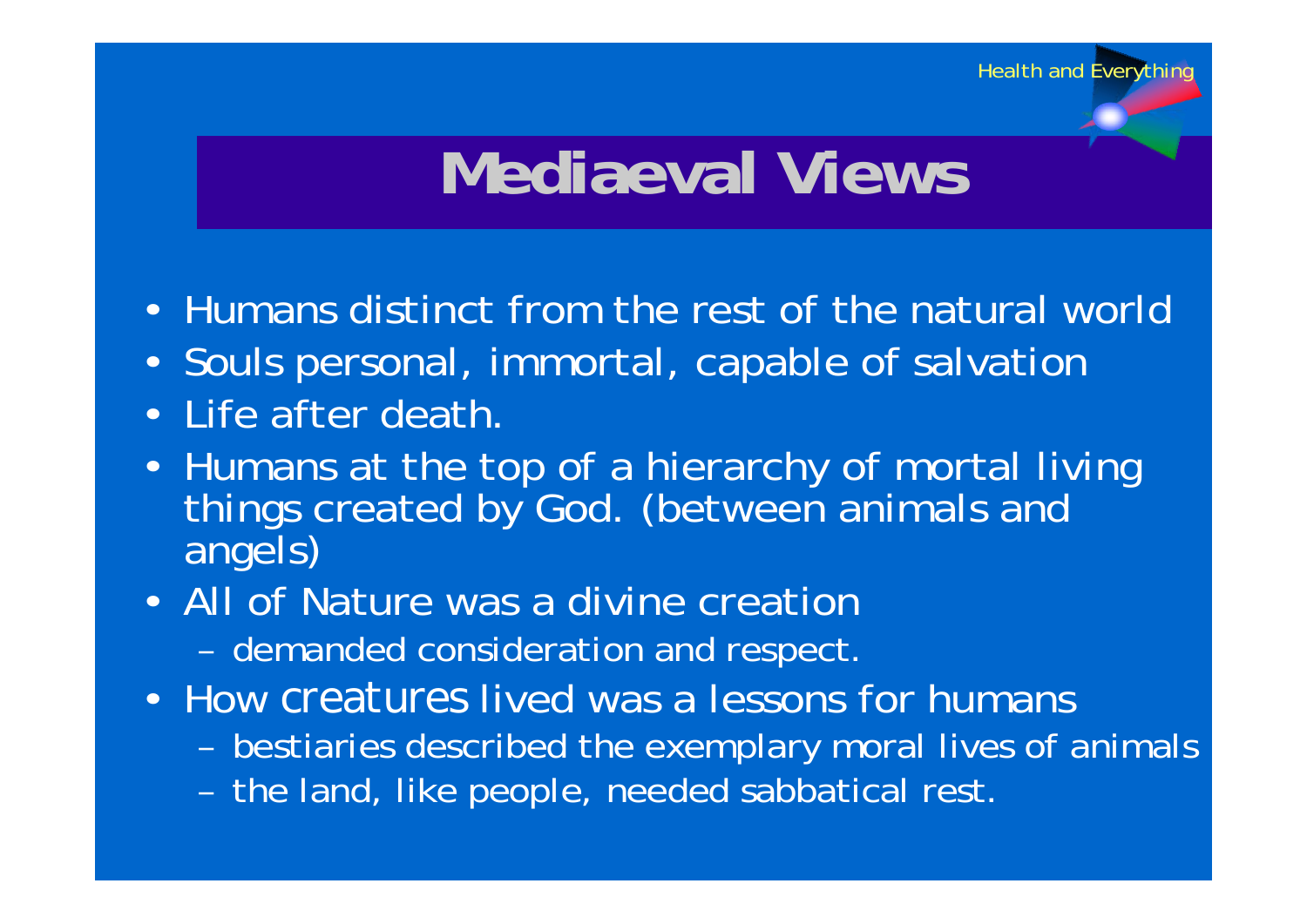## **The Great Chain of Being**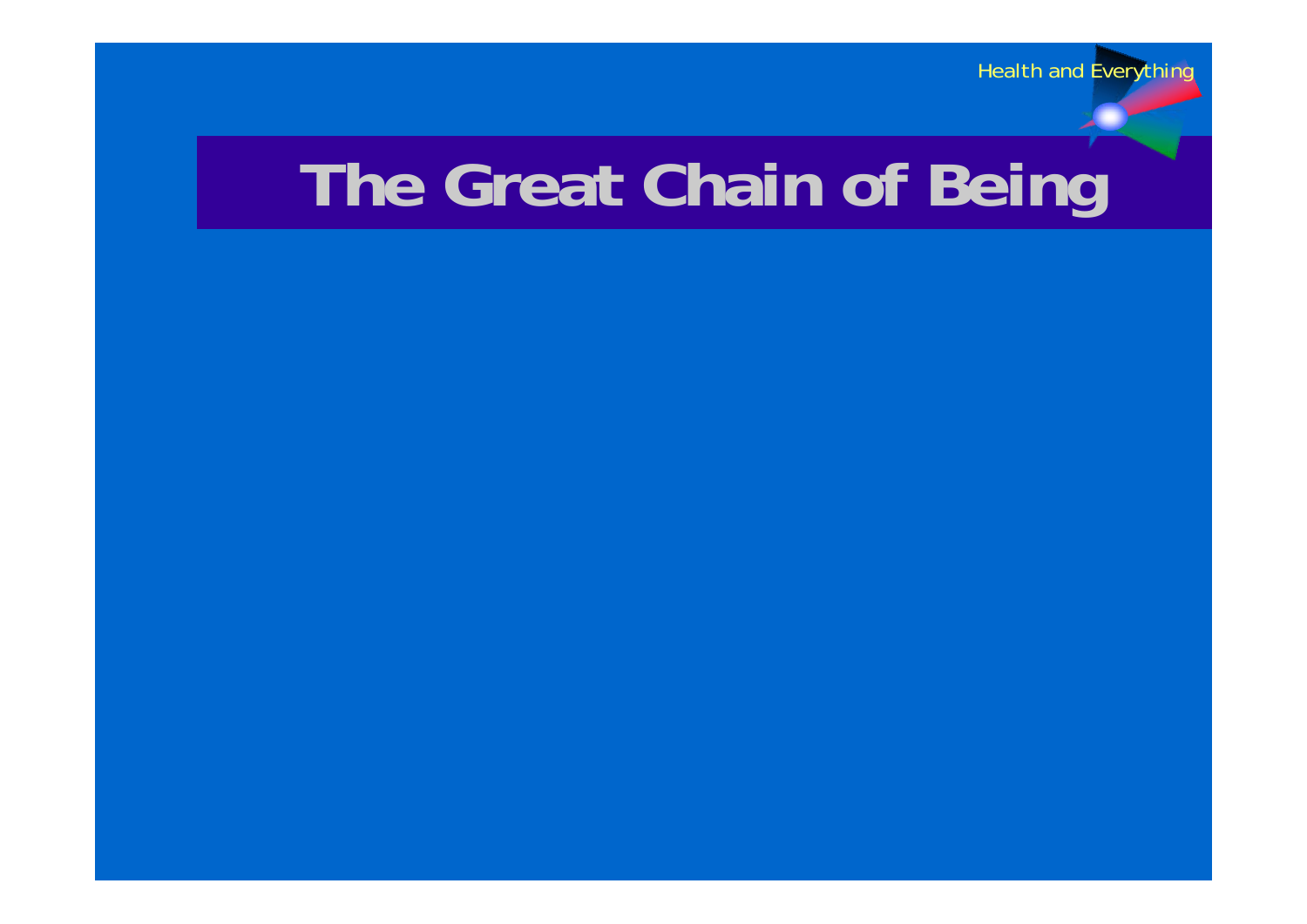## **The Gold Sun Lion**

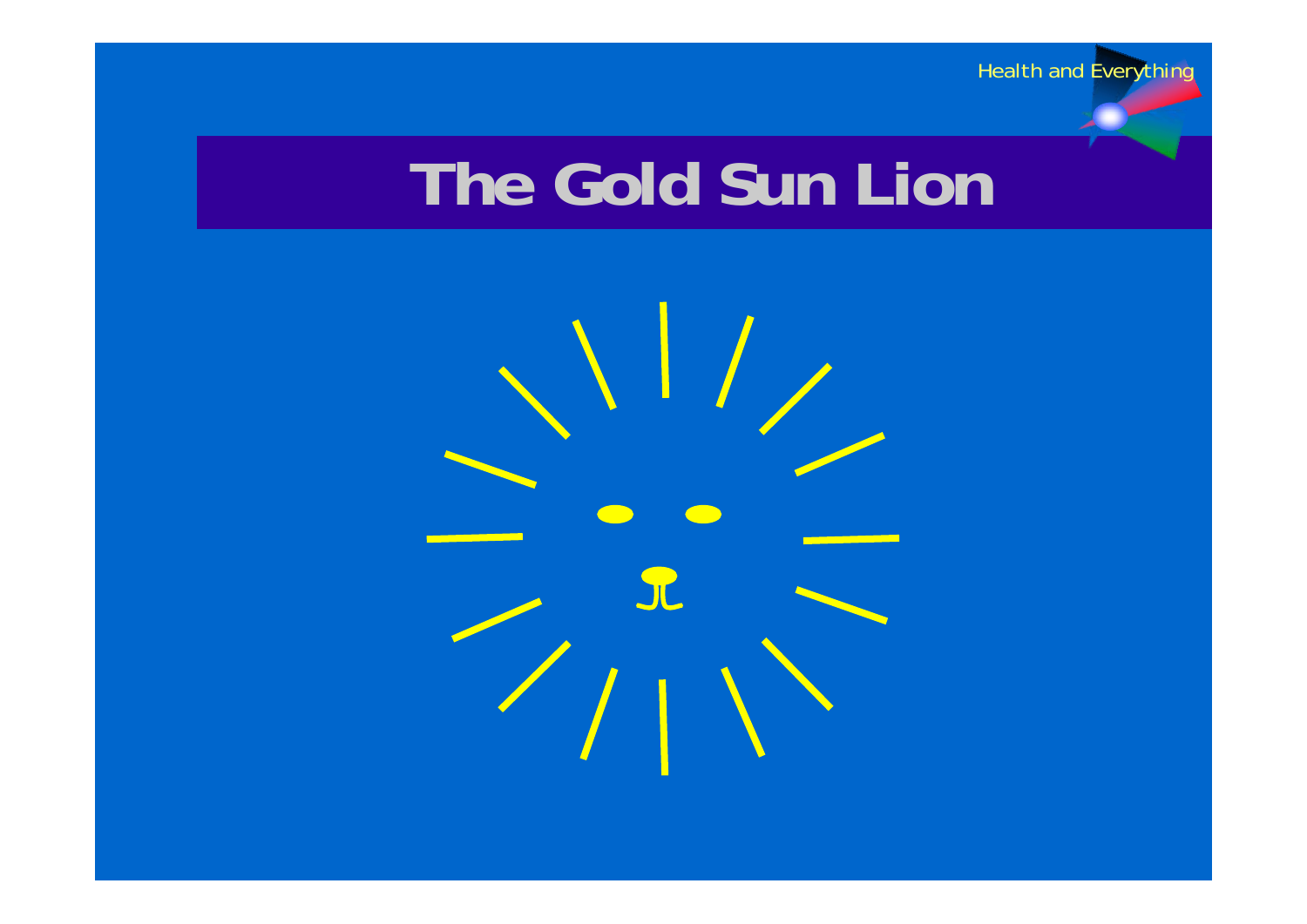## **Francis Bacon**

- The discovery of luciferous and fructiferous truths, would allow humans to tame nature
- Extract its treasures from it and use nature for our own ends
- We would ultimately, through science gain control over all natural phenomena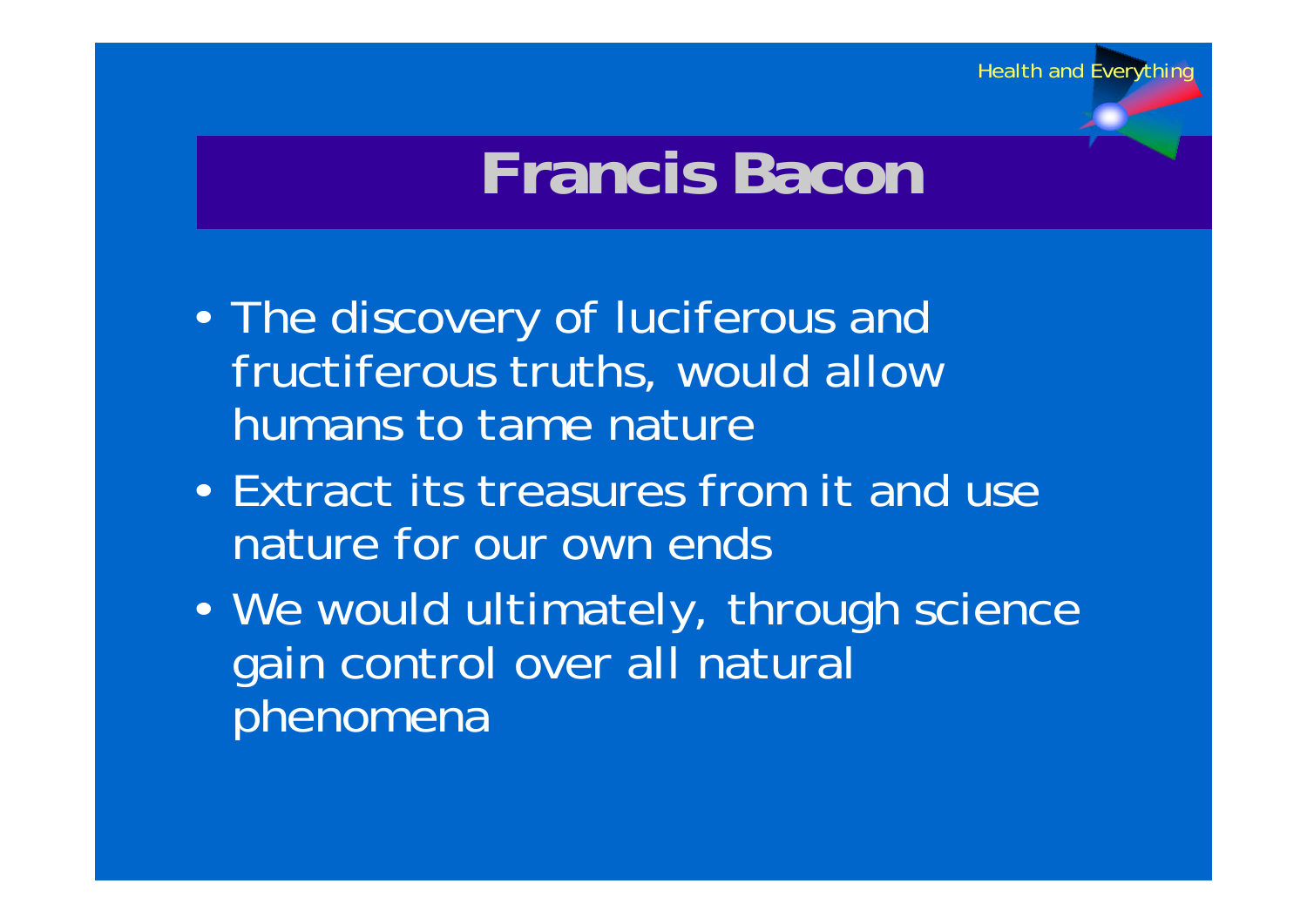#### Hobbes: State of nature is a Jungle

**• No rules**   $\bullet$  **Chaotic**  $\bullet$  **Uncontrolled competition**  $\bullet$  **Dangerous**  $\bullet$ **Wild**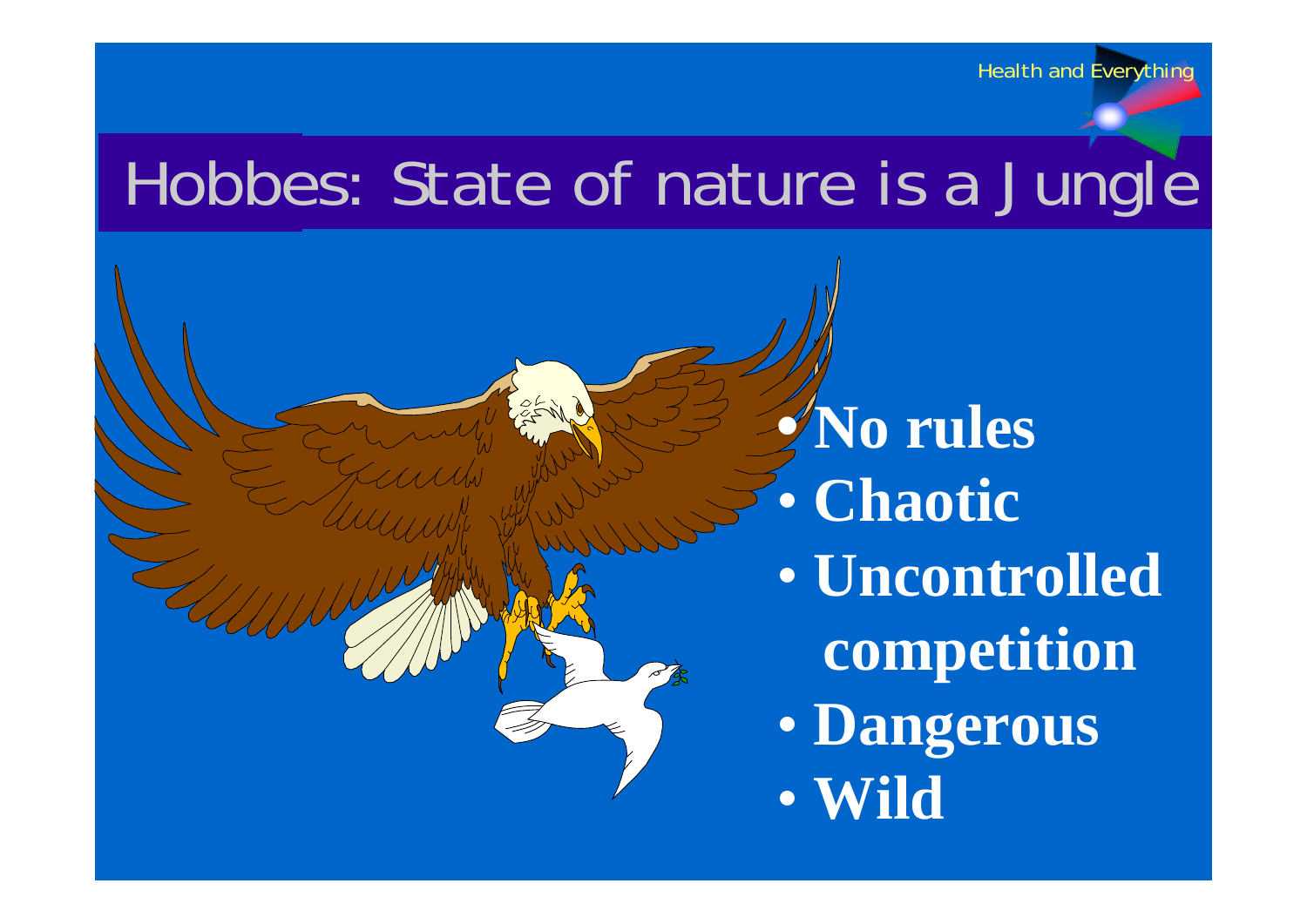# **Nineteenth Century Optimism**

- Science has begun to tame nature
- In the future jungles and swamps would be transformed into plantations and zoological gardens
- More and more animals would be domestic
- The world would be civilized
- Huge engineering projects were begun
- Science would solve and problems that arose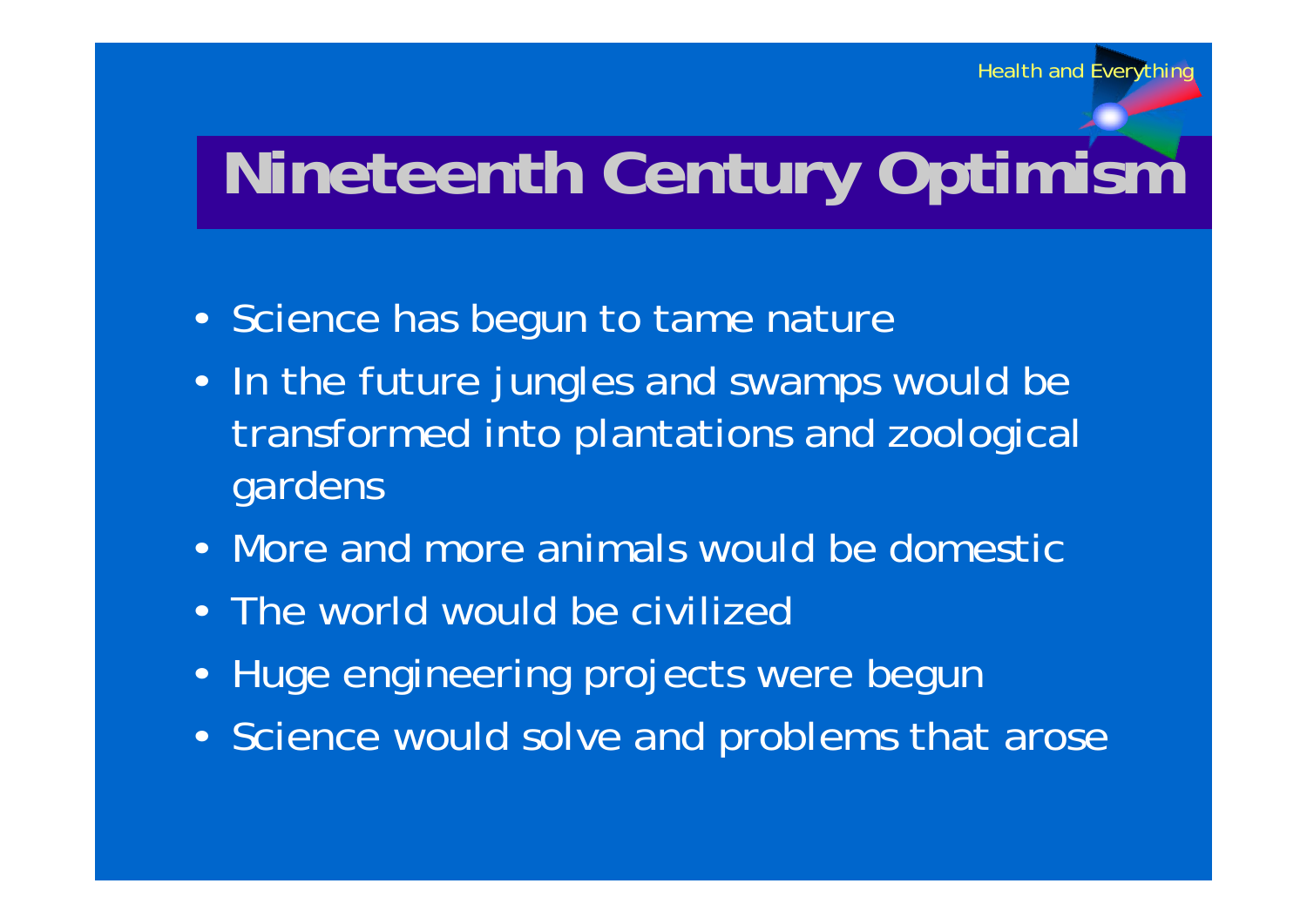### **Rachel Carson: Silent Spring**

- Rachel Carson's *Silent Spring (1962)*
- major shift in public attitudes
- Damming rivers, building canals, draining swamps, DDT, fossil fuels led to global warming, reduction of fish stocks and diminishing biodiversity
- No control over nature
- Live in accord with fragile complex nature learn to respect it
- Optimistic views of the future
	- more green spaces, "natural" foods, and solar and wind power,
	- Not personal jet planes, gigantic mechanized cityscapes and fusion based energy.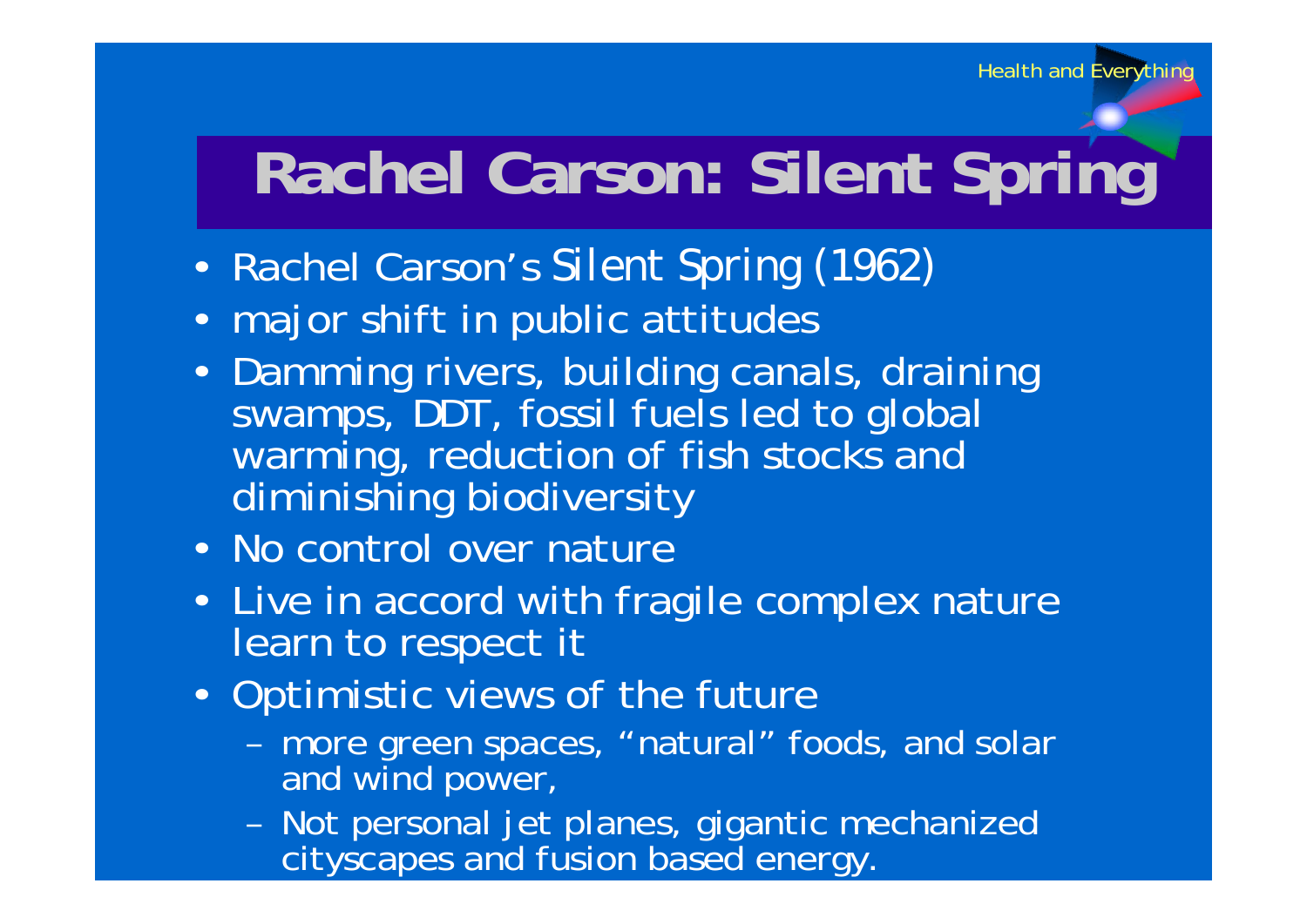## The Jungle

**•** Complex patterns  $\bullet$  Delicate order  $\bullet$  Fragile relationships  $\bullet$ Exotic

• Free

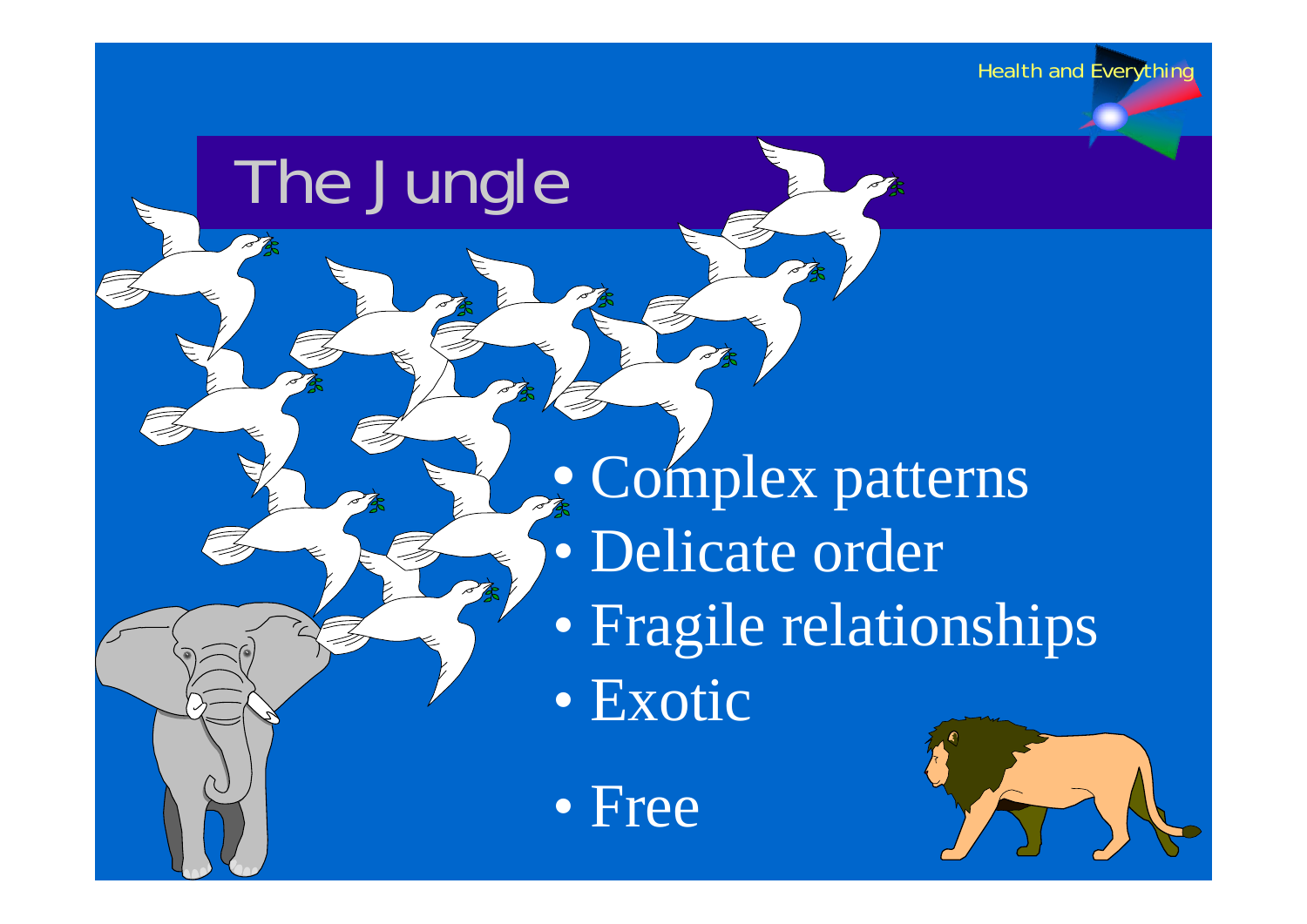# **The Pendulum Swings Back**

- **No rules**
- **Chaotic**
- **Uncontrolled**
- **Dangerous**
- **Wild**
- **Complex patterns**
- **Delicate order**
- **Fragile relationships**
- **Exotic**
- **Free**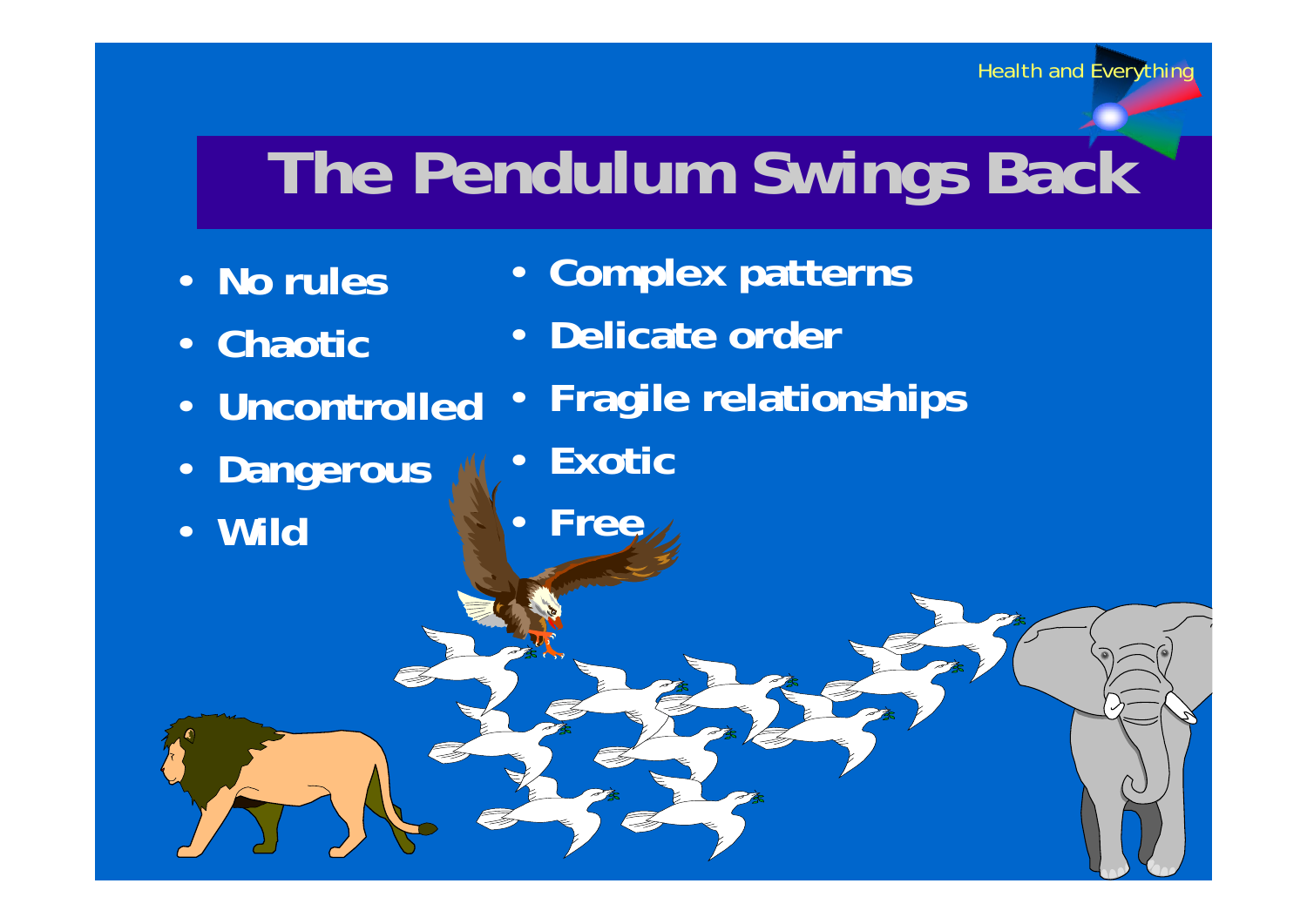#### **3. Self identity & social contexts**

#### • Primitive societies:

– Self understood by relationships

#### • Ancient Greek:

- Self in Political context
- Mediaeval
	- Self and salvation
- Descartes:
	- Body Mind Distinction
- Recent:

– Reintegration of individuals and their social (and physical) environment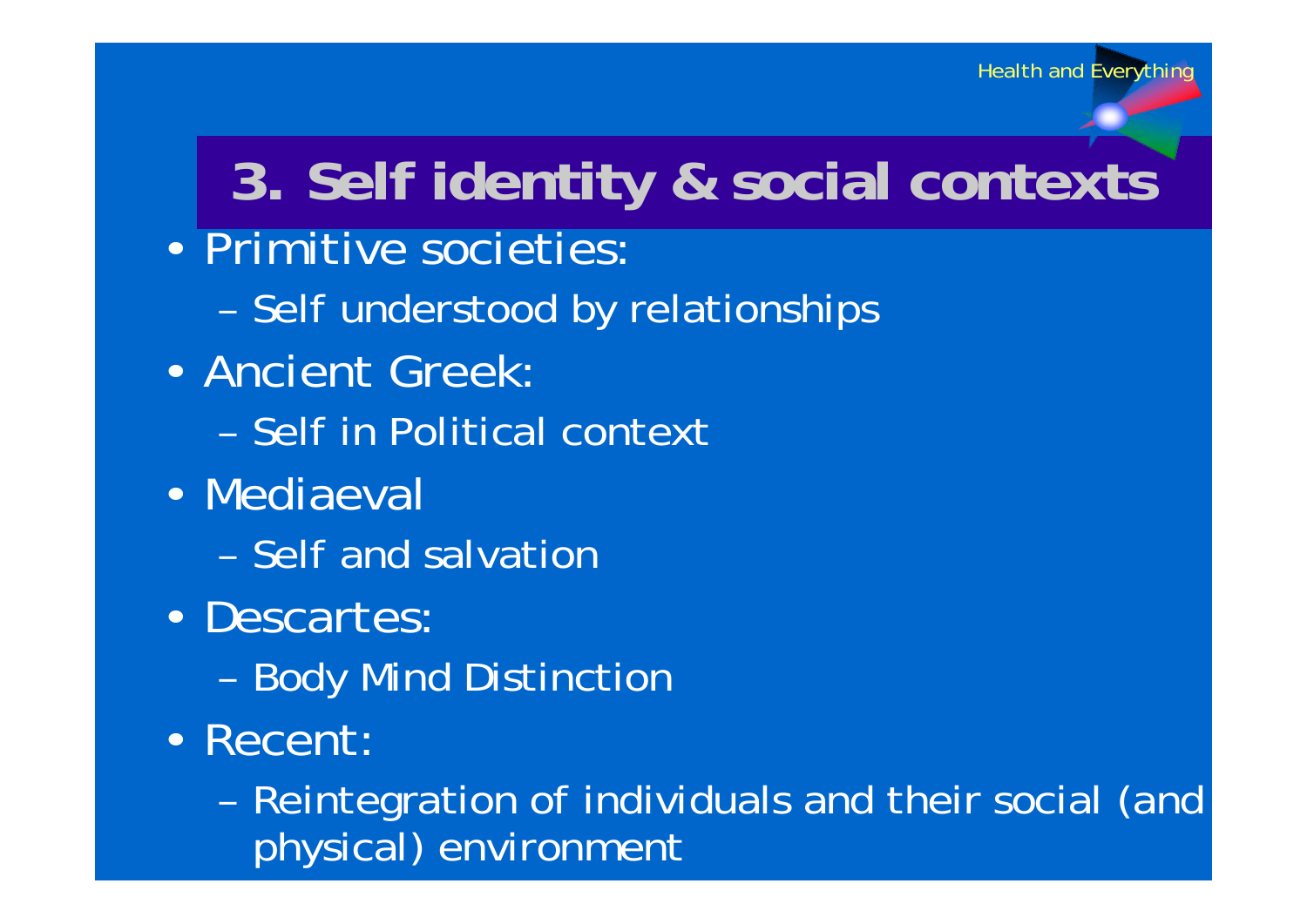### **Primitive Social Identity**

- Individuals identify themselves in terms of their relationships with others.
- A network of relationships determines who she is:
	- daughter of A
	- sister of B
	- cousin of C, D and E
- A sense of self is not distinct from a sense of place in one's kinship group.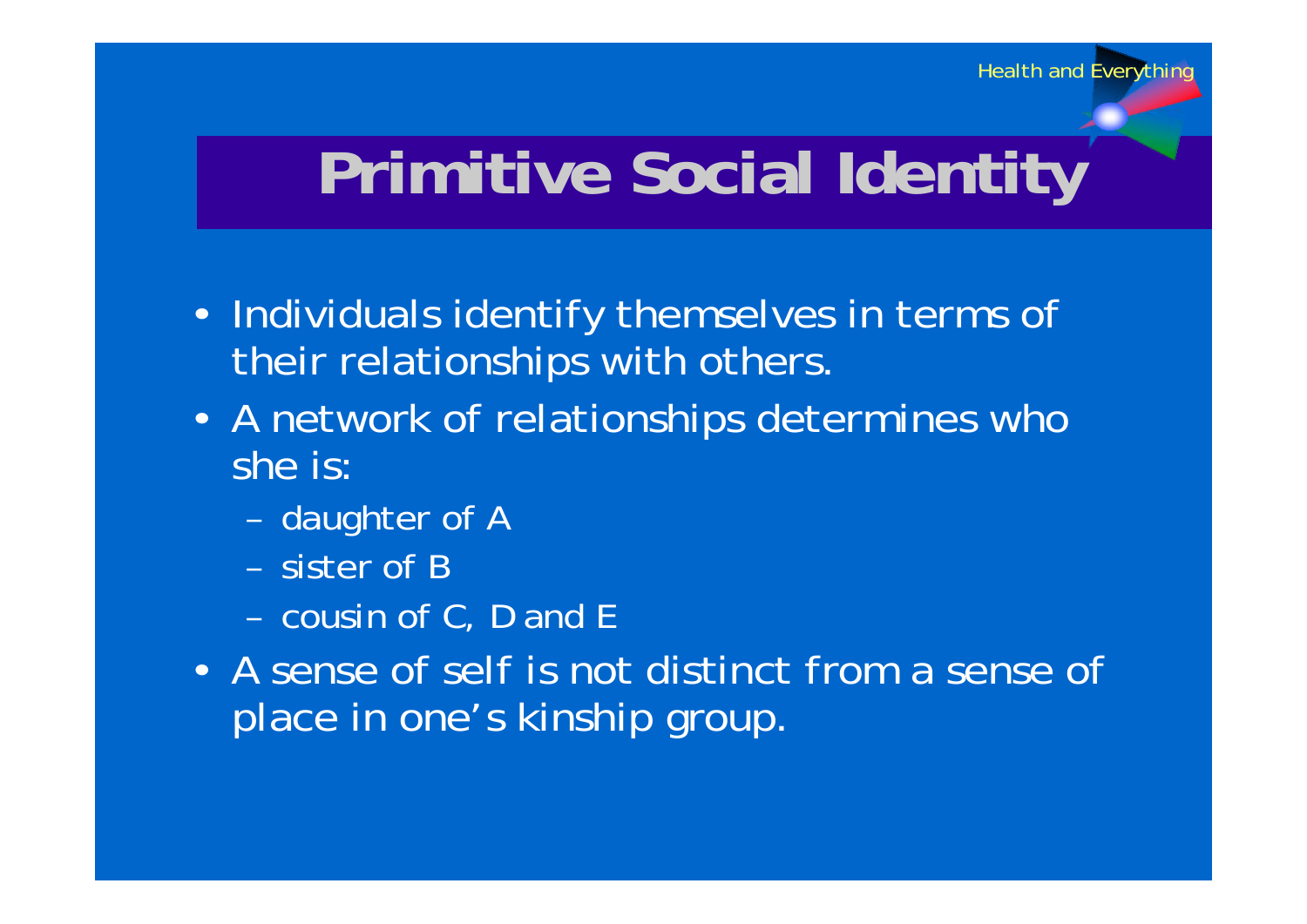## **Aristotle**

- Identity was political as well as a familial
- the resources, rights and obligations of citizens
- A full citizen has more educational, economic and political resources than others, and the role a citizen plays will determine not only what he does, but who he is.
- a good life depends not only on a person's actions, but also on his political circumstance.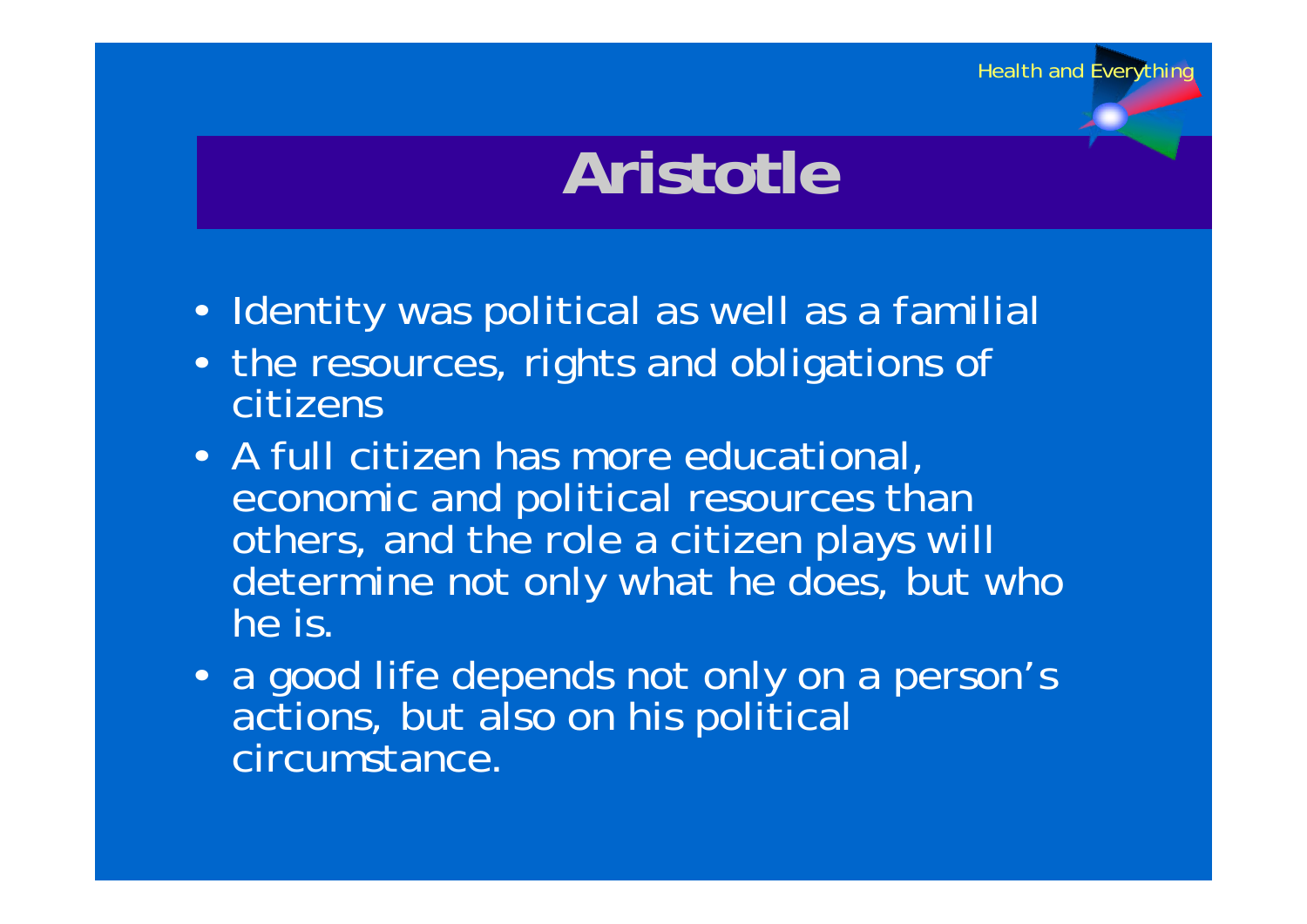# **Mediaeval period**

- Self independent of others
- People assumed more responsibility for their actions and their religious salvation.
- Personal identity distinct from one's social, political or familial position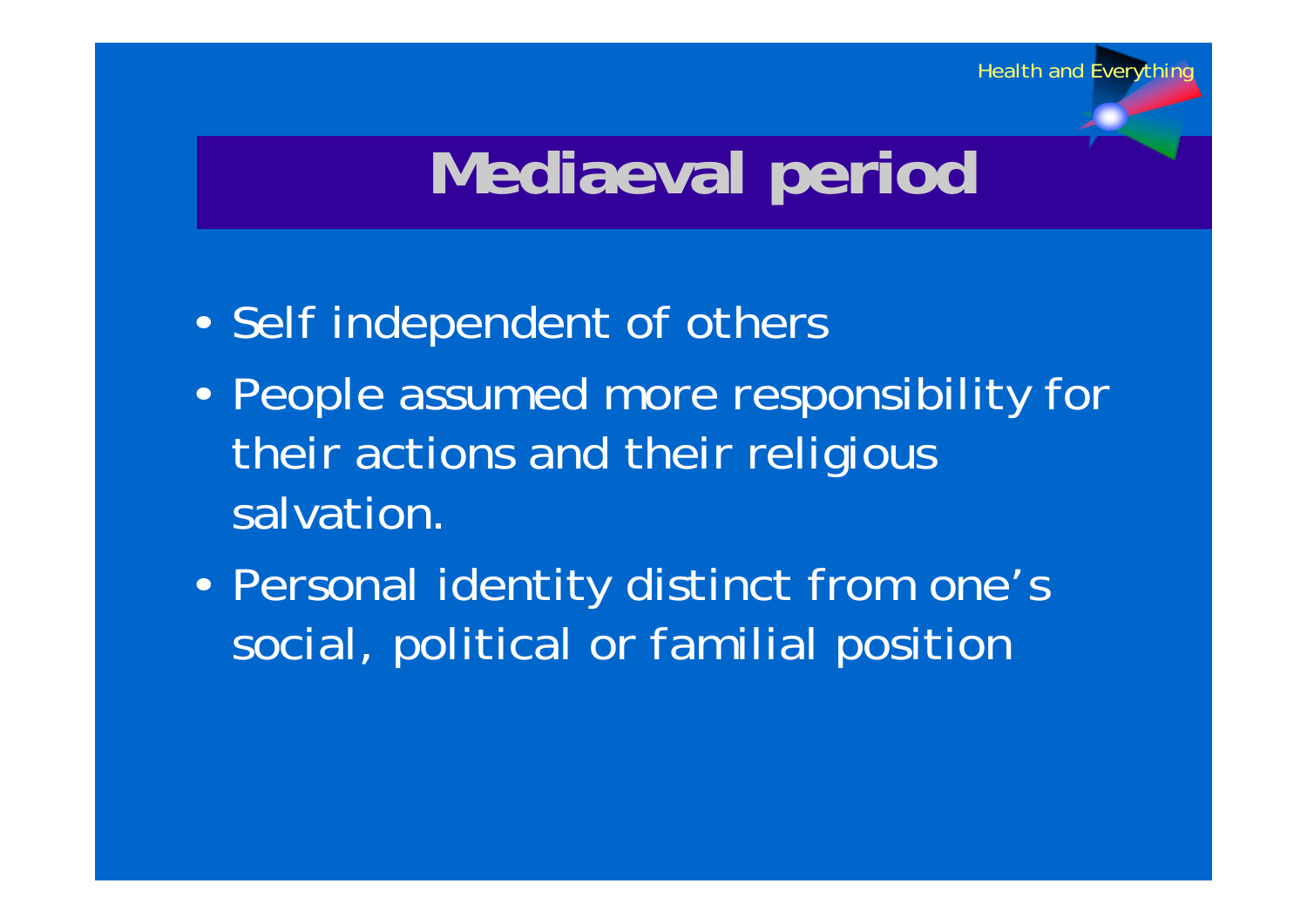#### **Renaissance**

- The printing press increased individuals' direct access to differing ideas and information
- The Protestant Reformation individuated people even more by creating personal rather than congregational links to religion.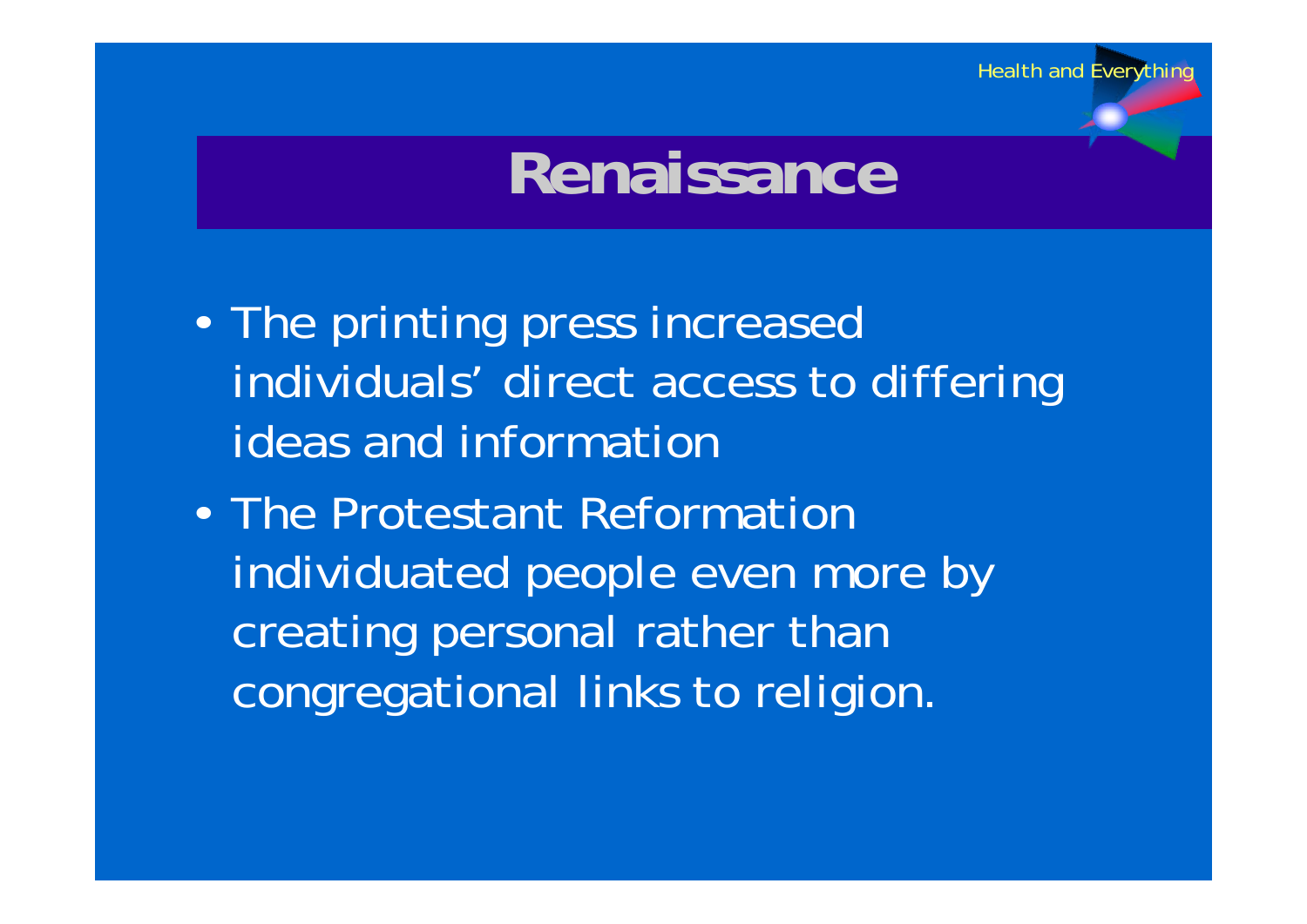## **Descartes' Notion of Self**

- Mind and body are distinct substances
- Self became a mental phenomenon
- The awareness of our own essential identity<br>emerges logically from our mental capacities. (I think therefore I am.)
- Direct access to our minds, so we know *who we are but there is a s*truggle to prove the existence of the external world.
- Bodies mindless mechanisms
- We are isolated individual minds.
- Impact on concept of people and place in the world.
	- Locke to modern existentialists.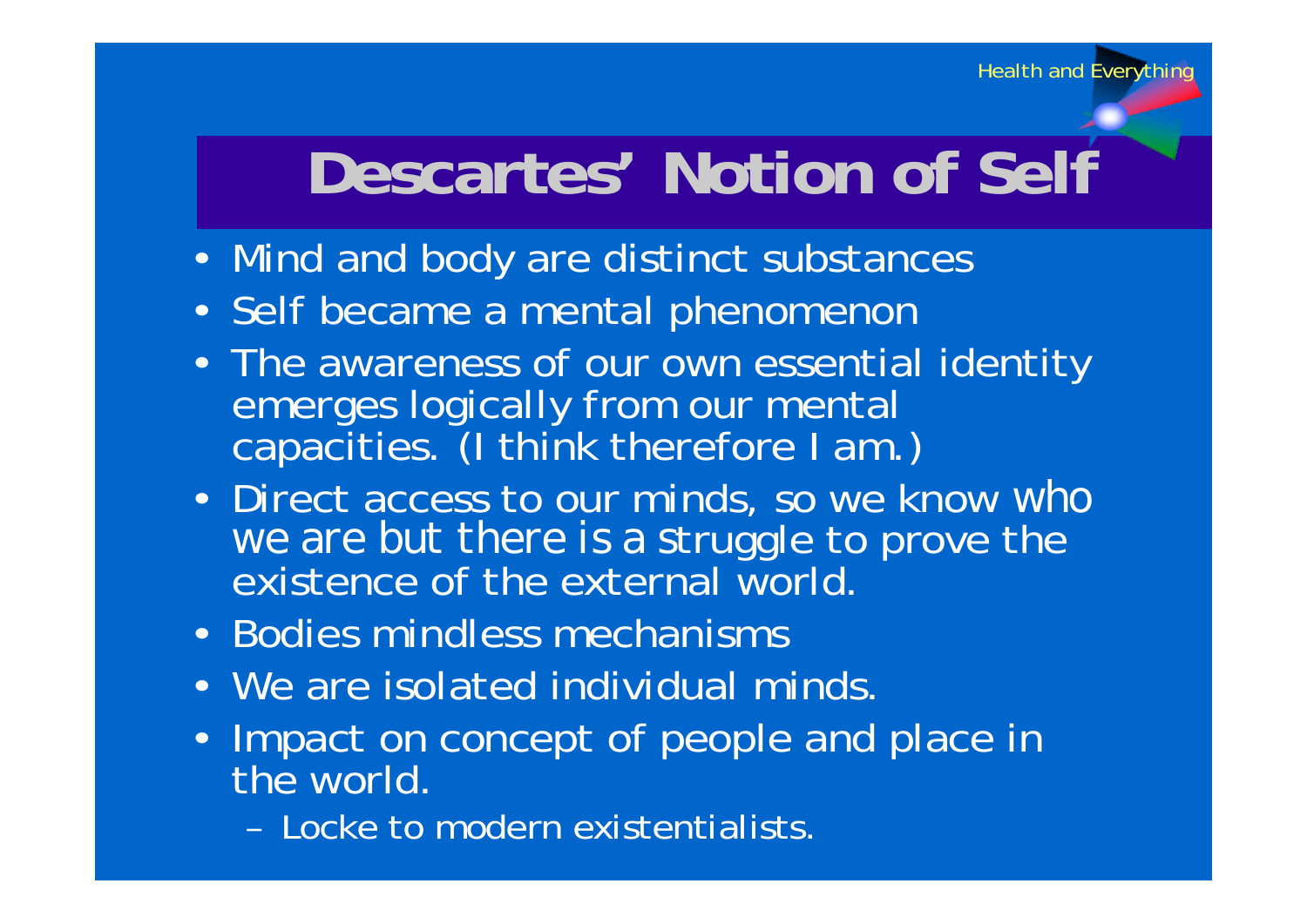## **Current Views**

- Personhood is not isolated from environment
- Arguments against separation of body and mind.
	- G.E. Moore no need to prove external world
	- Gilbert Ryle "ghost in a machine."
	- Ludwig Wittgenstein: self in "form of life."
- Self = interaction with immediate & linguistic, social and political environments, & other aspects of the world
- Complex connections between inds and environments supported by psychoanalysis to neuropsychology.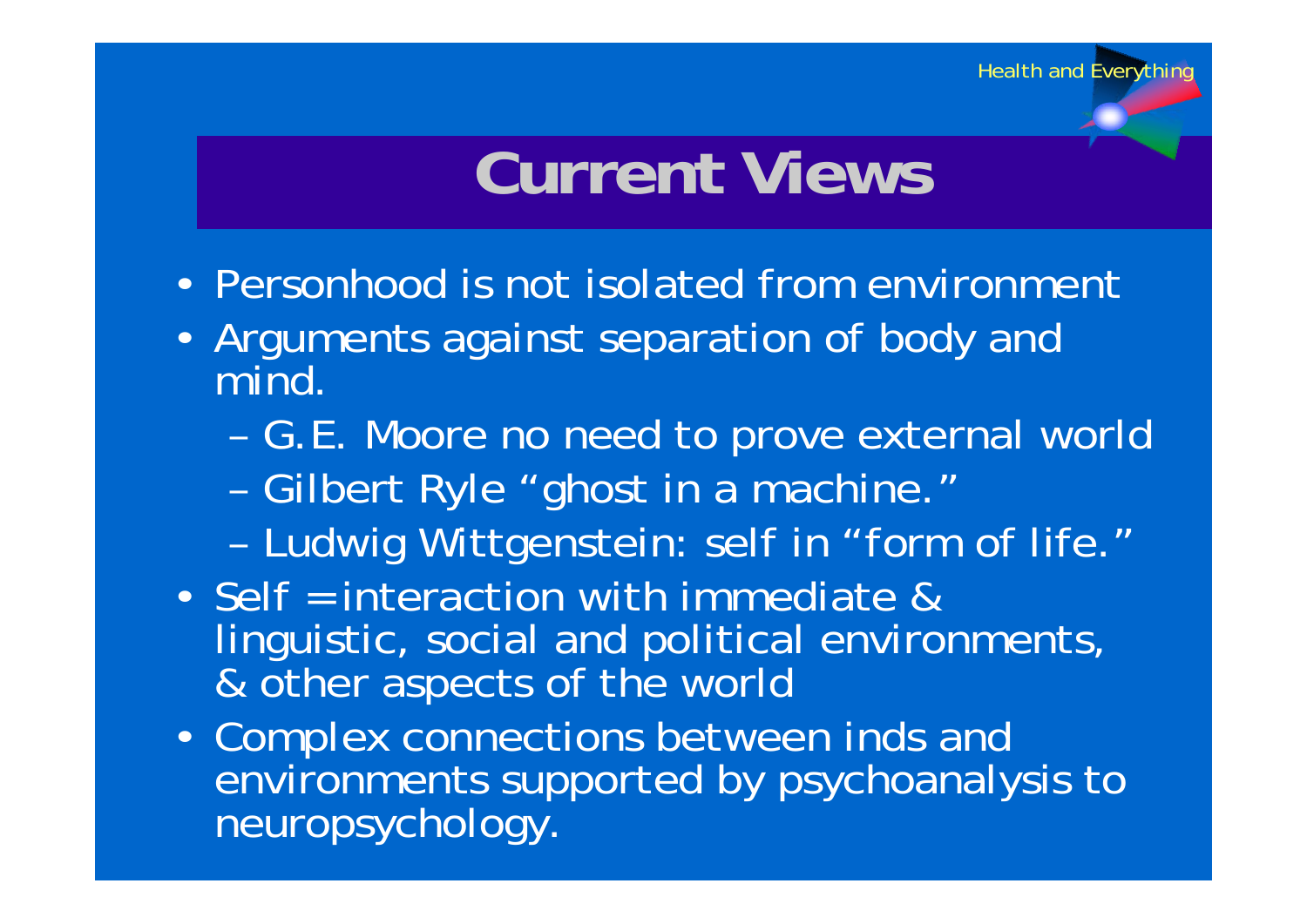# **Three Big Ideas Pendulum**

| Idea                   | Primitive                             | Ancient                     | Mediaeval                      | Modern                     | Current                                  |
|------------------------|---------------------------------------|-----------------------------|--------------------------------|----------------------------|------------------------------------------|
| Chaos &<br>Order       | Order out<br>of Chaos<br><b>Myths</b> | Real<br>world is<br>ordered | God knows<br>order             | We can<br>know it<br>too   | Order & chaos<br>Interact<br>Uncertainty |
| Man &<br><b>Nature</b> | Part of<br>nature                     | Man as<br>animal            | <b>Respect for</b><br>creation | Regain<br>mastery          | Interact as<br><b>Part of Nature</b>     |
| Self<br>Identity       | Kinship<br>location                   | Role and<br>state           | Salvation<br>of the<br>person  | Ghost in<br>the<br>machine | Interact as<br>part of<br>development    |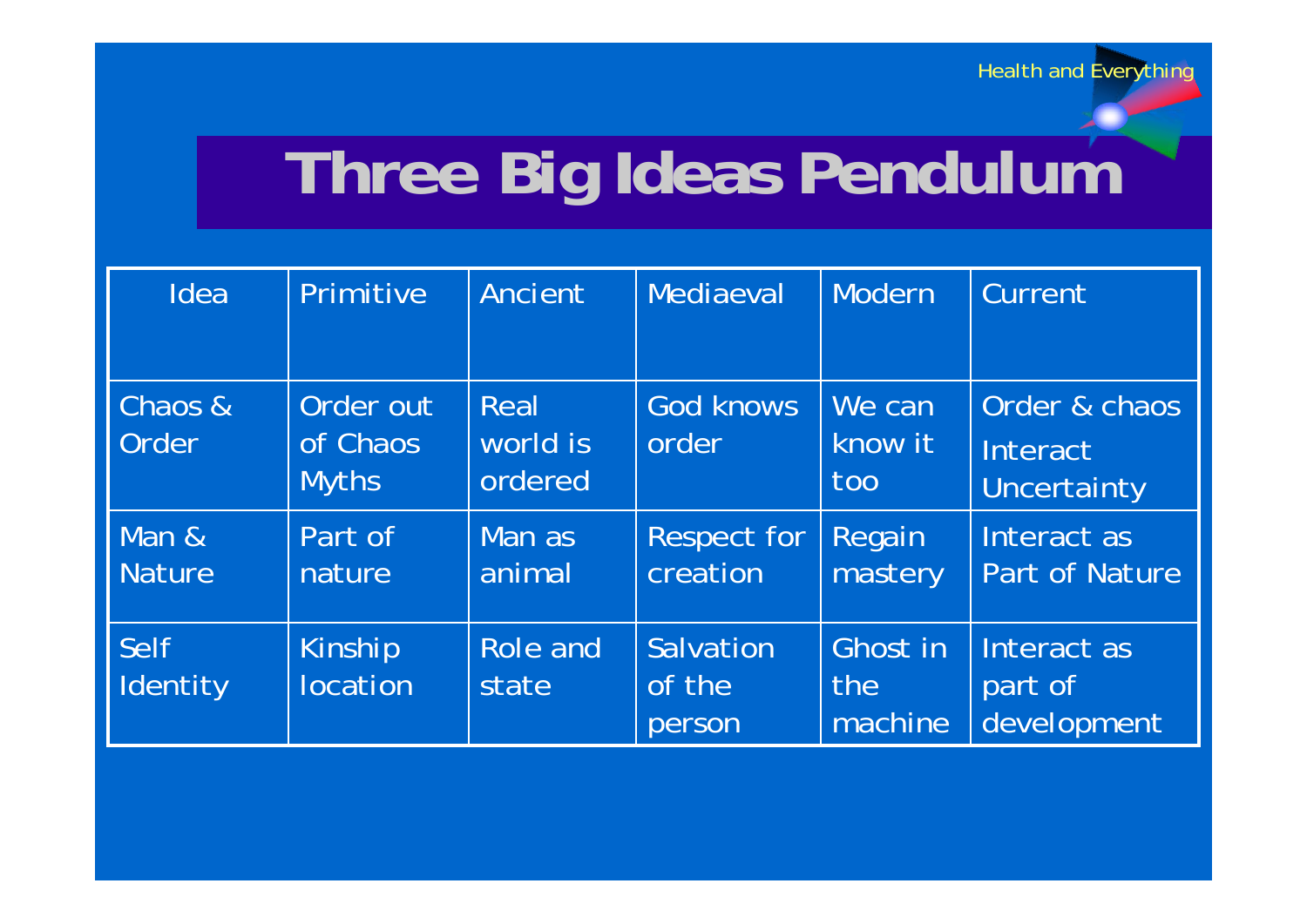# **Mesopotamian Ideas of Health**

- Linked to the will of the various gods and spirits.
- Disease of an organ linked to chaos as well as action of gods
- *Ashipu* makes offering to a particular god to
	- help the sick person expel the evil spirits
	- regain an improved relationship with the gods of his or her organs
	- regain order
	- to achieve a cure.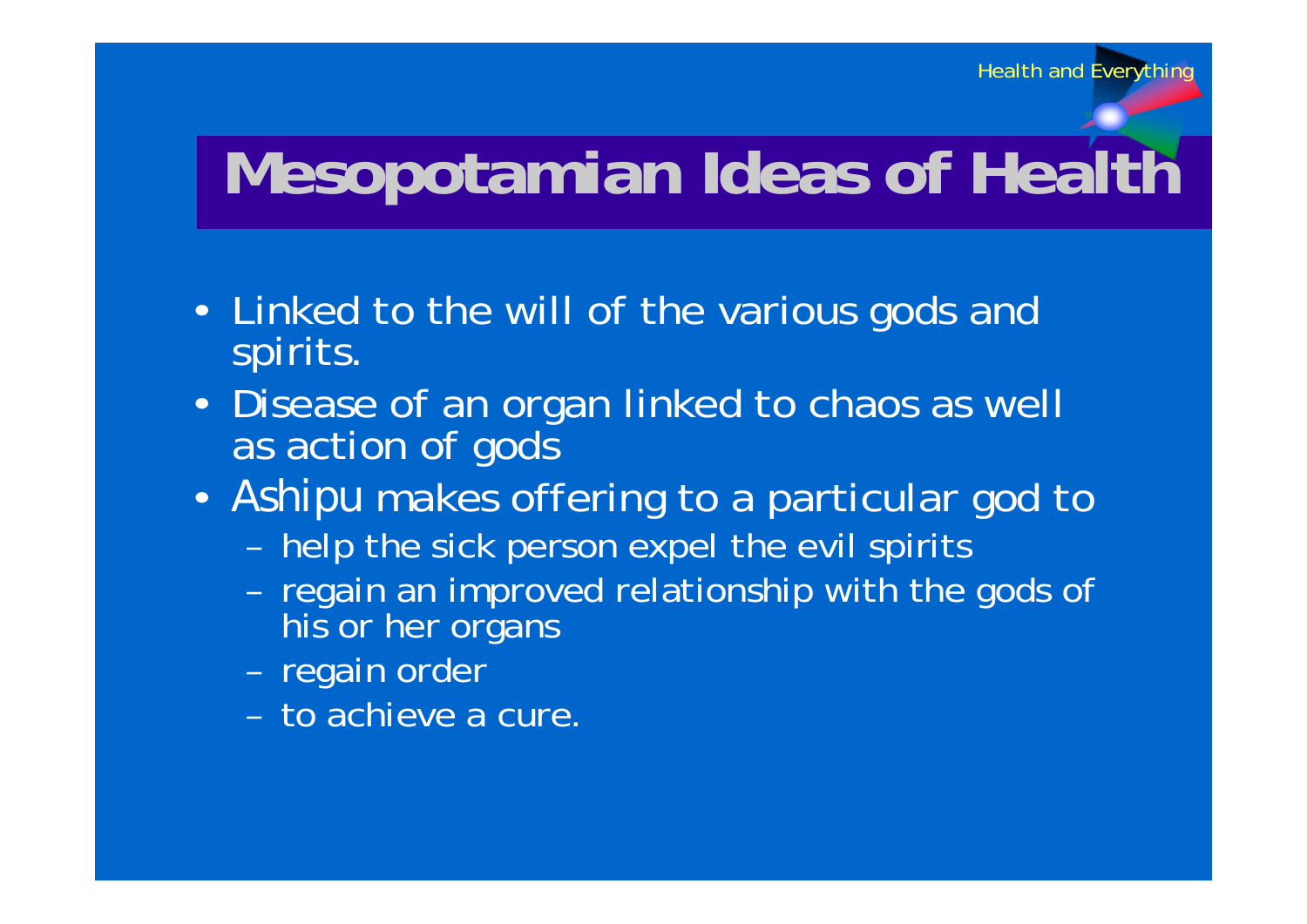## **Aristotle**

#### • Final cause

- Final cause of an acorn is to become an oak tree
- Final cause of exercise is health.
- Proportionality of elements
	- "if the disproportion of the hot and cold elements is the cause of ill health, their proportion is the cause of health" (Posterior Analytics Book I part 13).
- For Aristotle, medical interventions have health as their final cause, and the rebalancing of the elements as their means.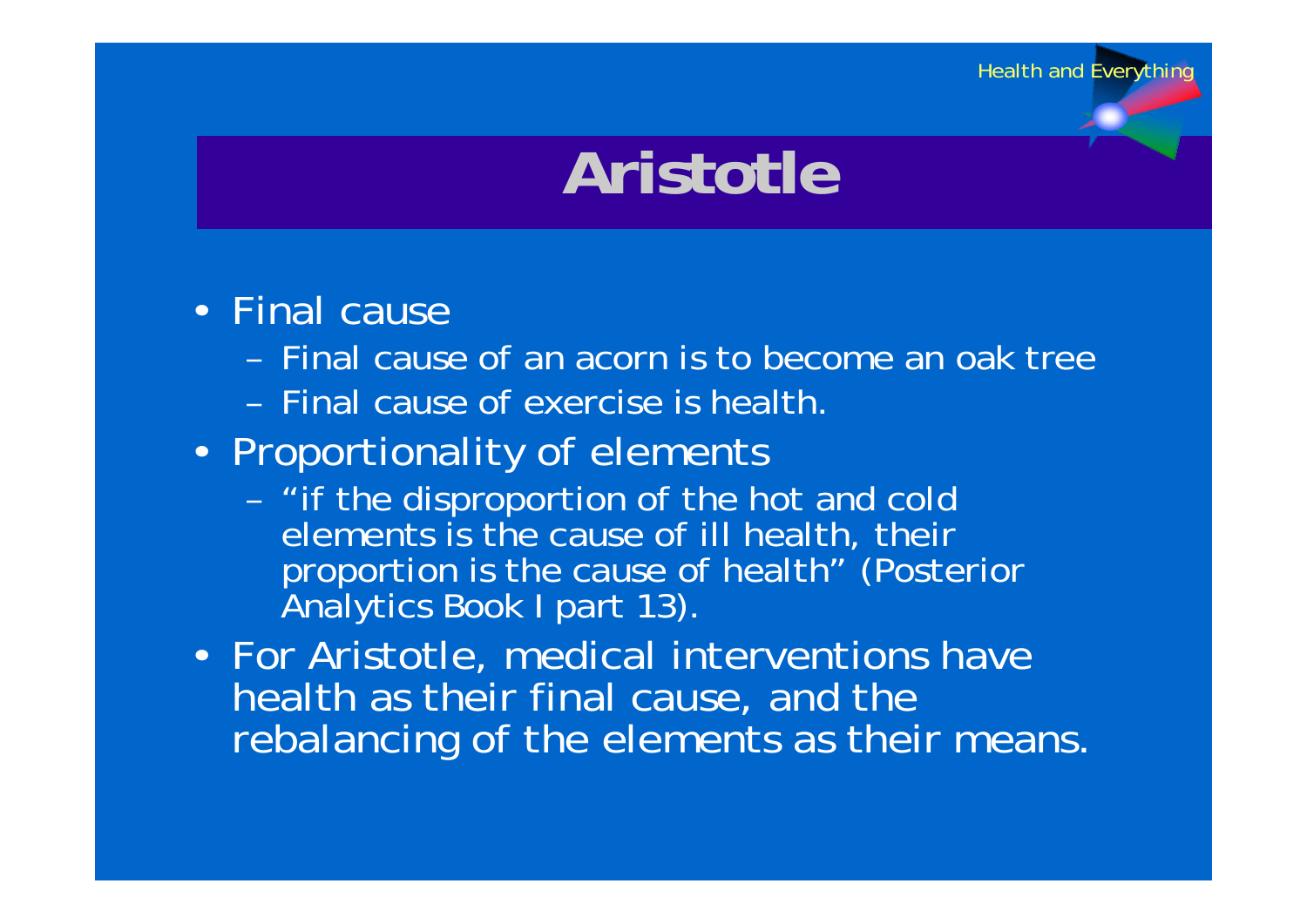

- Longest lasting medical framework (2000 Years)
- Still around: Hot soup for a cold
- Four humours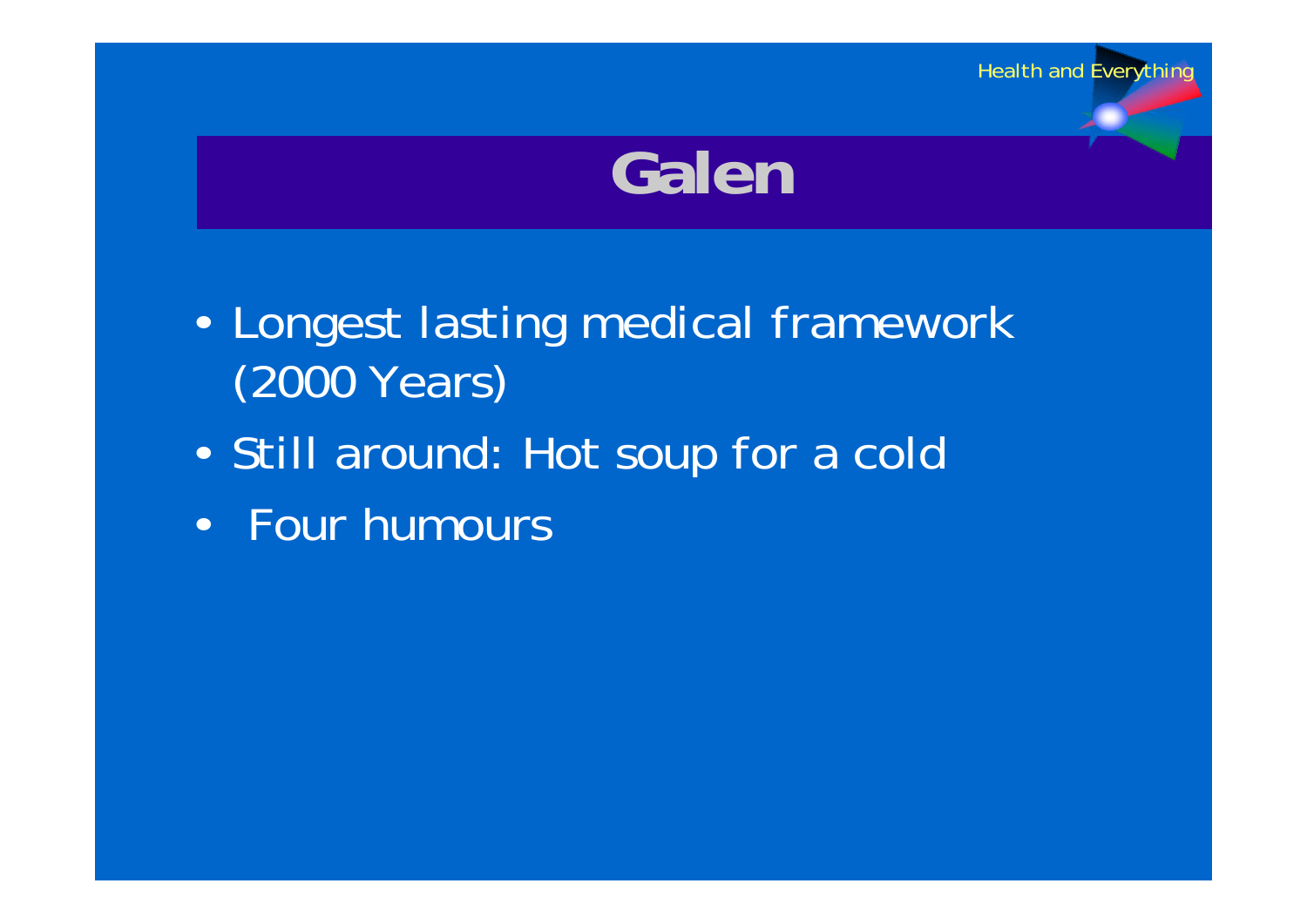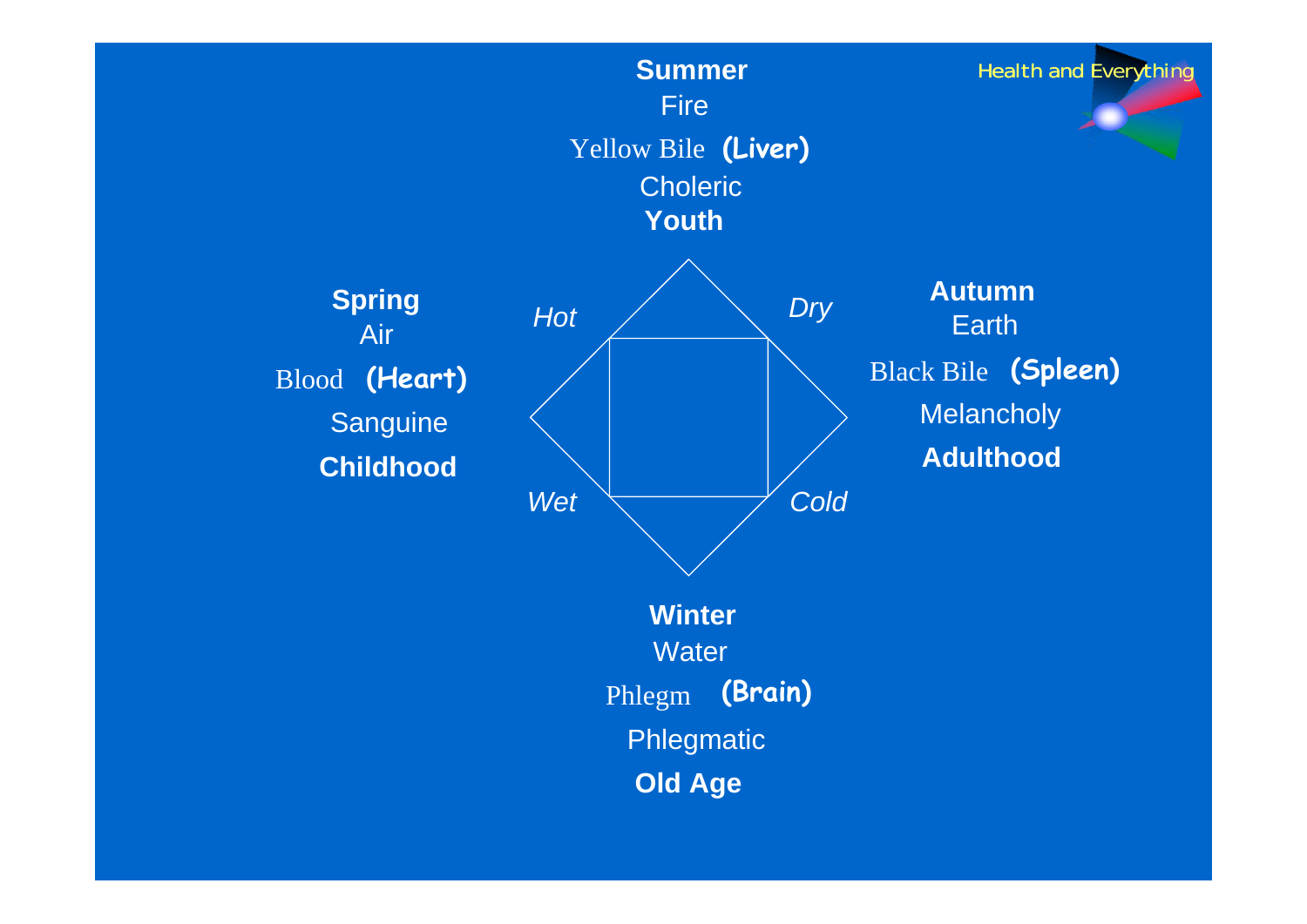### **Galen's Humours**

- Refer to character and sense of self
- Connected to social and physical environments
- Temperament and physiology interactive,
	- Being angry increases the flow of black bile.
	- More black bile can make someone angry.
- Illnesses were "distempers" (Disorders)
- Regimens tempered the humours
- Rebalancing interventions
	- changes in environment
	- adjustments of lifestyle
	- Galenic medications part of the naturopathic medicine cabinet.
	- cupping, purges and bleeds
		- Gwyneth Paltrow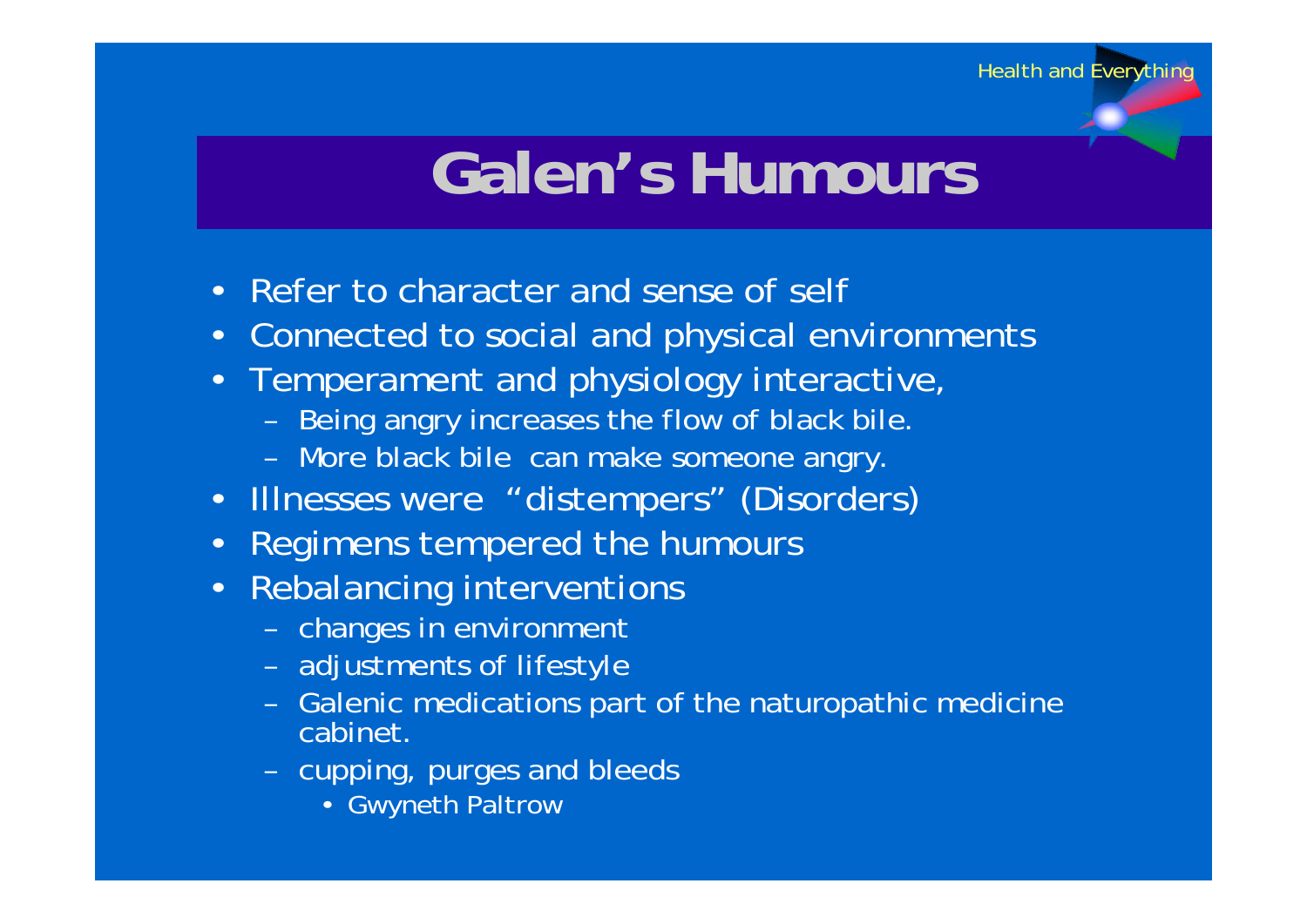## **Mediaeval Health**

- Continued Galenic + God's lessons
- Garden of Eden Concept of Health
	- no illness, no aging and no pain. Significantly
- Fall
	- women would feel the pain of childbirth
- Similar to WHO definition
	- "a complete state of physical, mental and social wellbeing."
- Only by regaining paradise will mankind recover this state.
- WHO account of health may expresses the wish to create a man-made paradise.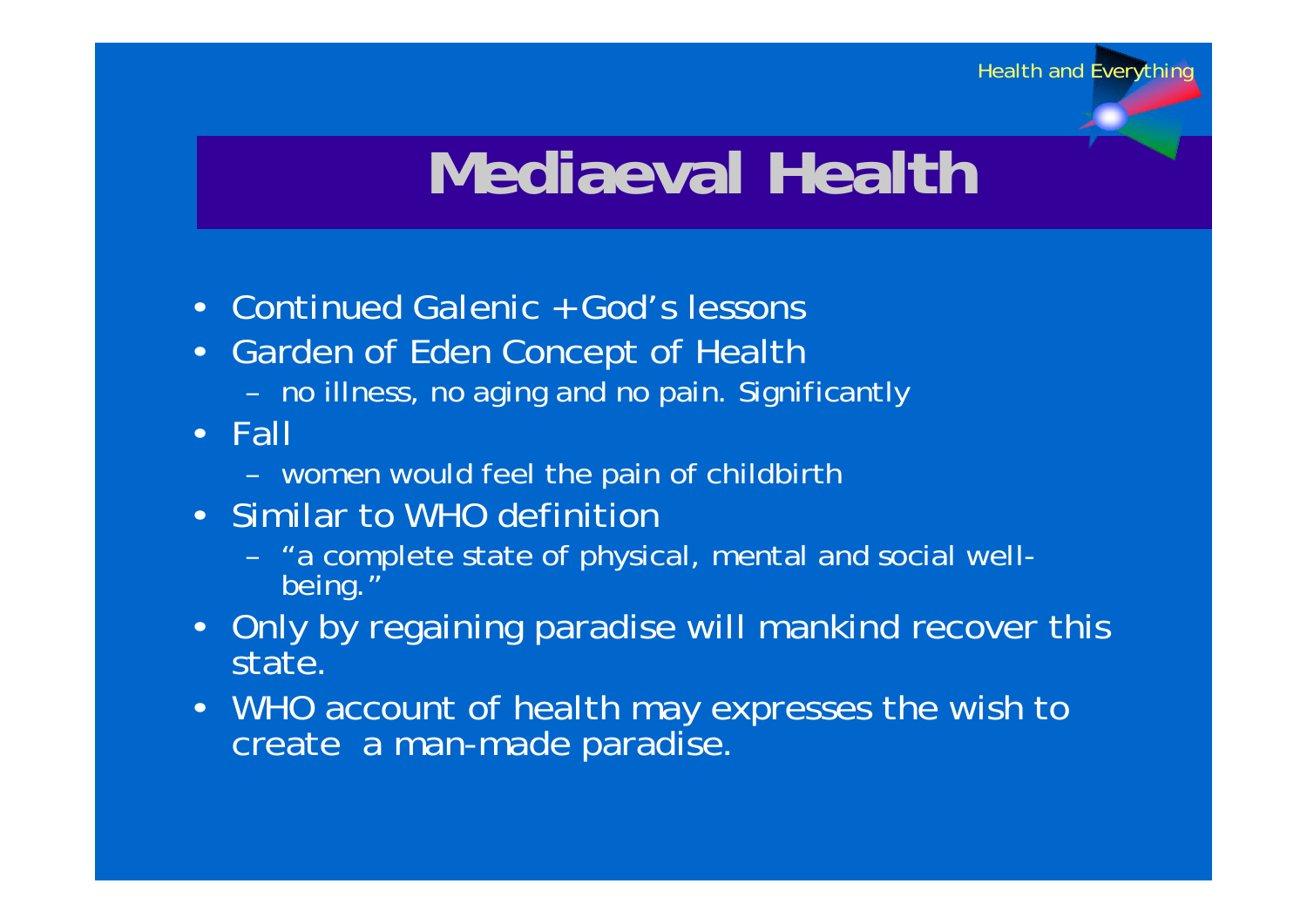## **Paracelsus**

Health and Everything

- Theopharastus Bombastus von Hohenheim: (1493- 1541)
- burned Galen's books in the town square;
- major influence on 17<sup>th</sup> century scientific practices
- body chemical retort
	- food, liquids and air
	- blood, muscle and various excreta.
- Health: appropriate chemical reactions
- Disease
	- chemical imbalances
	- Poisons
- Cures testable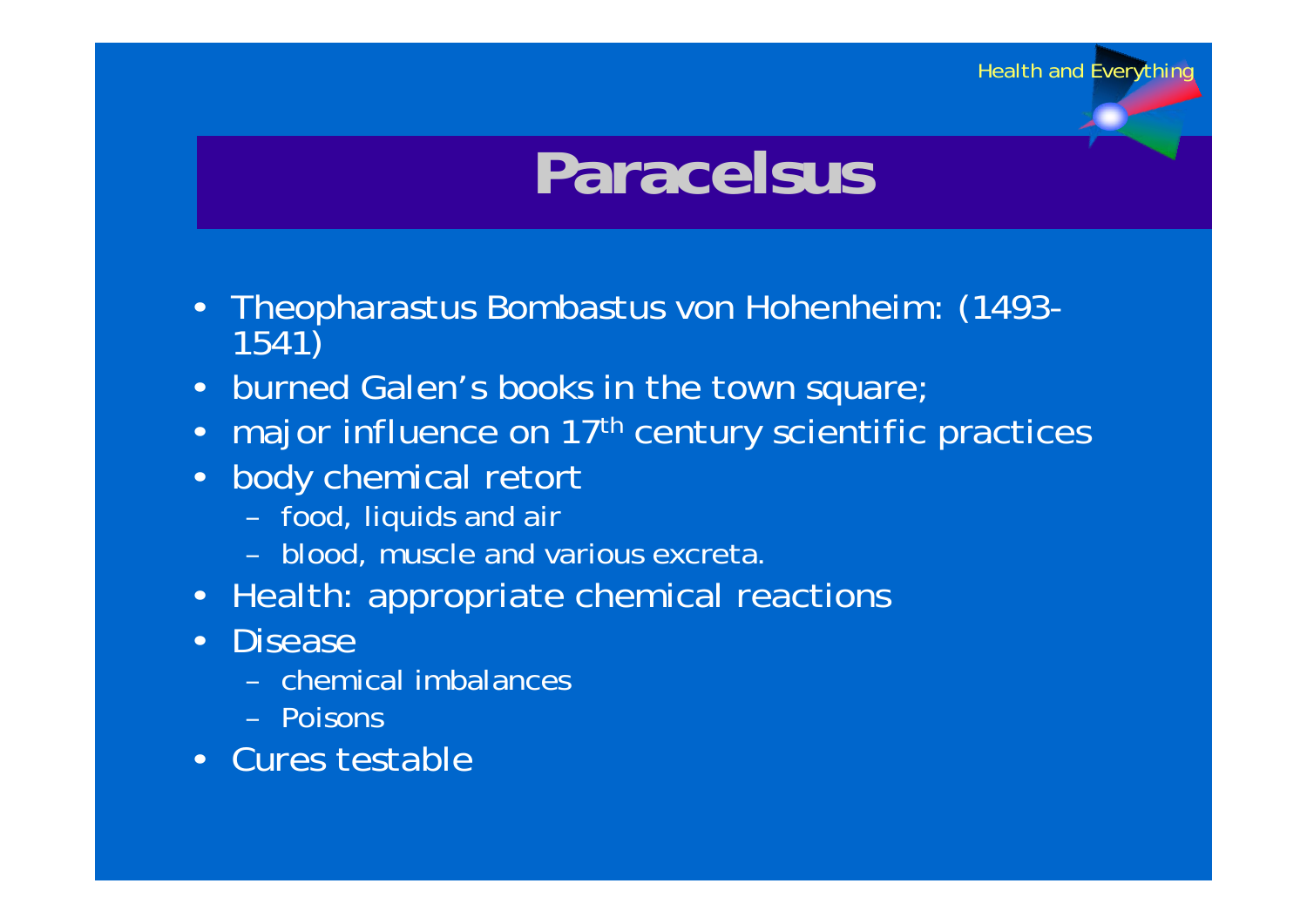**Descartes**

Health and Everything

- "[S]o also the human body may be considered as a machine so built and composed of bones, nerves, muscles, veins, blood and skin that even if there were no mind in it, it would not cease to move in all the ways it does at present when it is not moved under the direction of the will.
- "healthy" machine runs smoothly
- "The preservation of health has always been the principle end of my studies" he hoped to devise "a system of medicine which is founded on infallible demonstrations."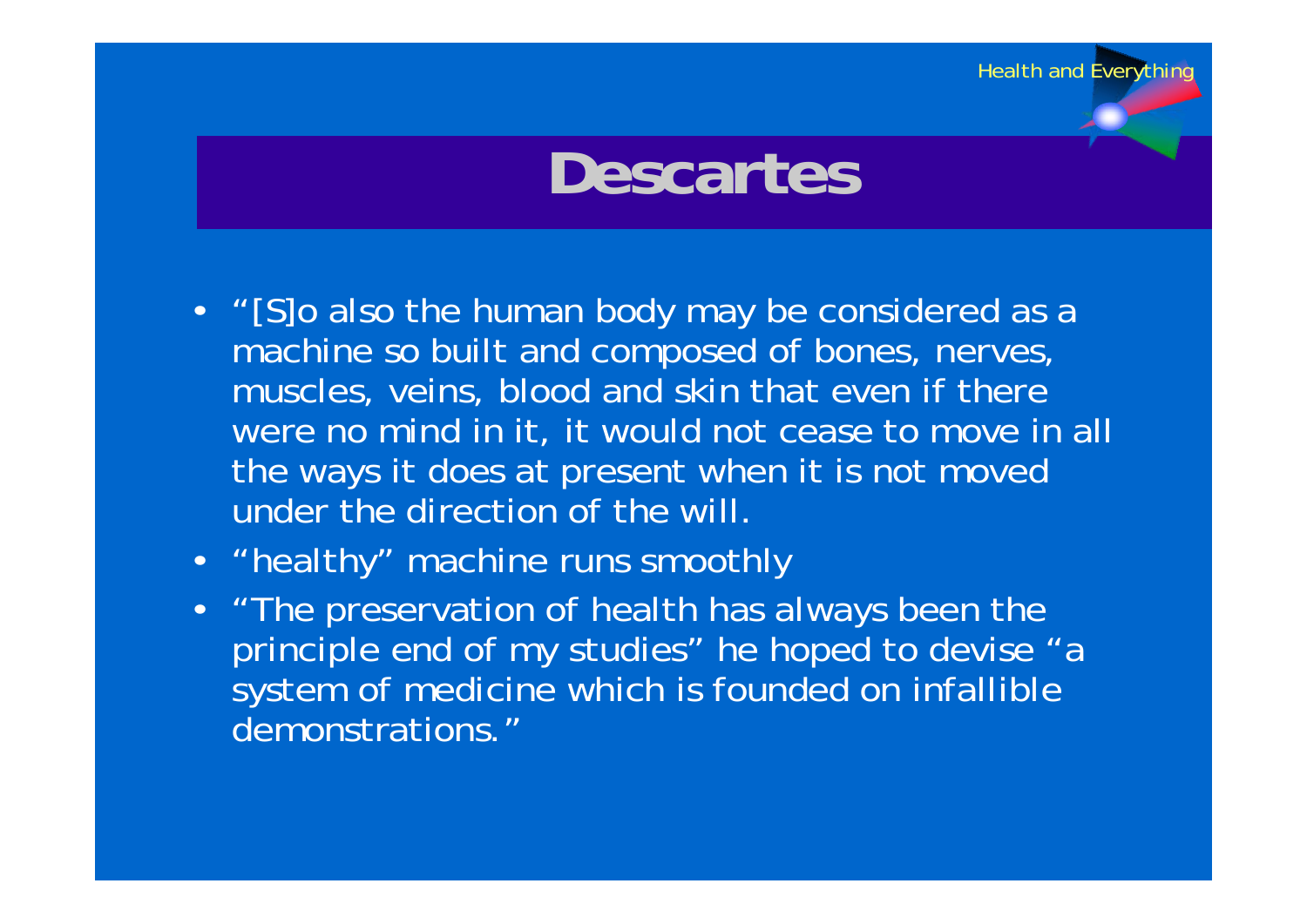# **Robert Boyle**

- "Corpuscular mechanical" account of health
	- atomic and chemical constituents of the human body followed mechanical laws of nature
	- set the research agenda for medicine for the next 300 years.
	- ordered world in which diseases and their causes can be readily identified, and in which pharmaceutical and surgical cures can restore the smooth functioning to the body.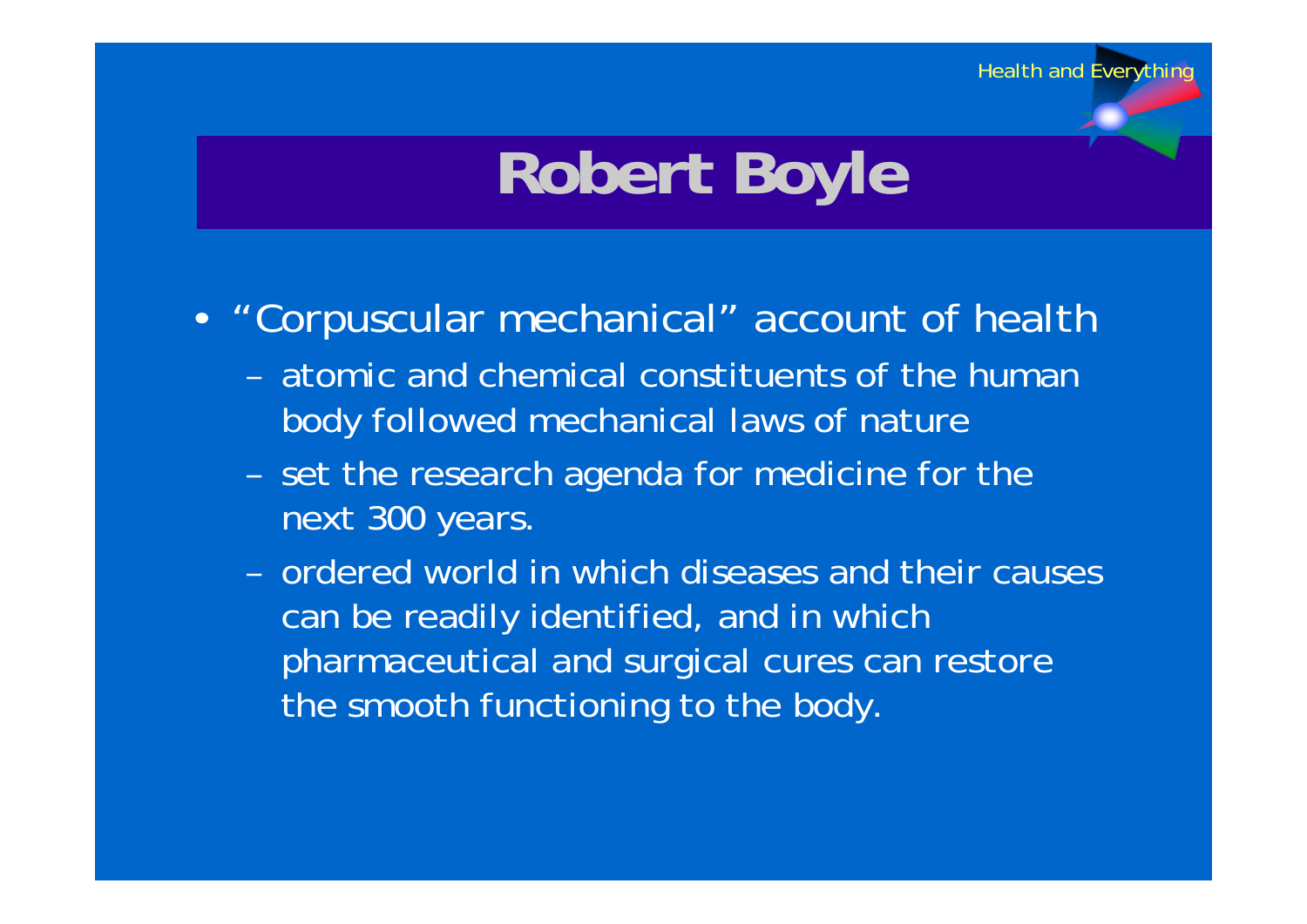# **18th and 19th Centuries**

- Sydenham
	- ID diseases as natural kinds
- Sanitarians
	- Large Scale Public Health
- Germ Theorists
	- Koch, Pasteur and disease causes and cures
- Vision of the future optimistic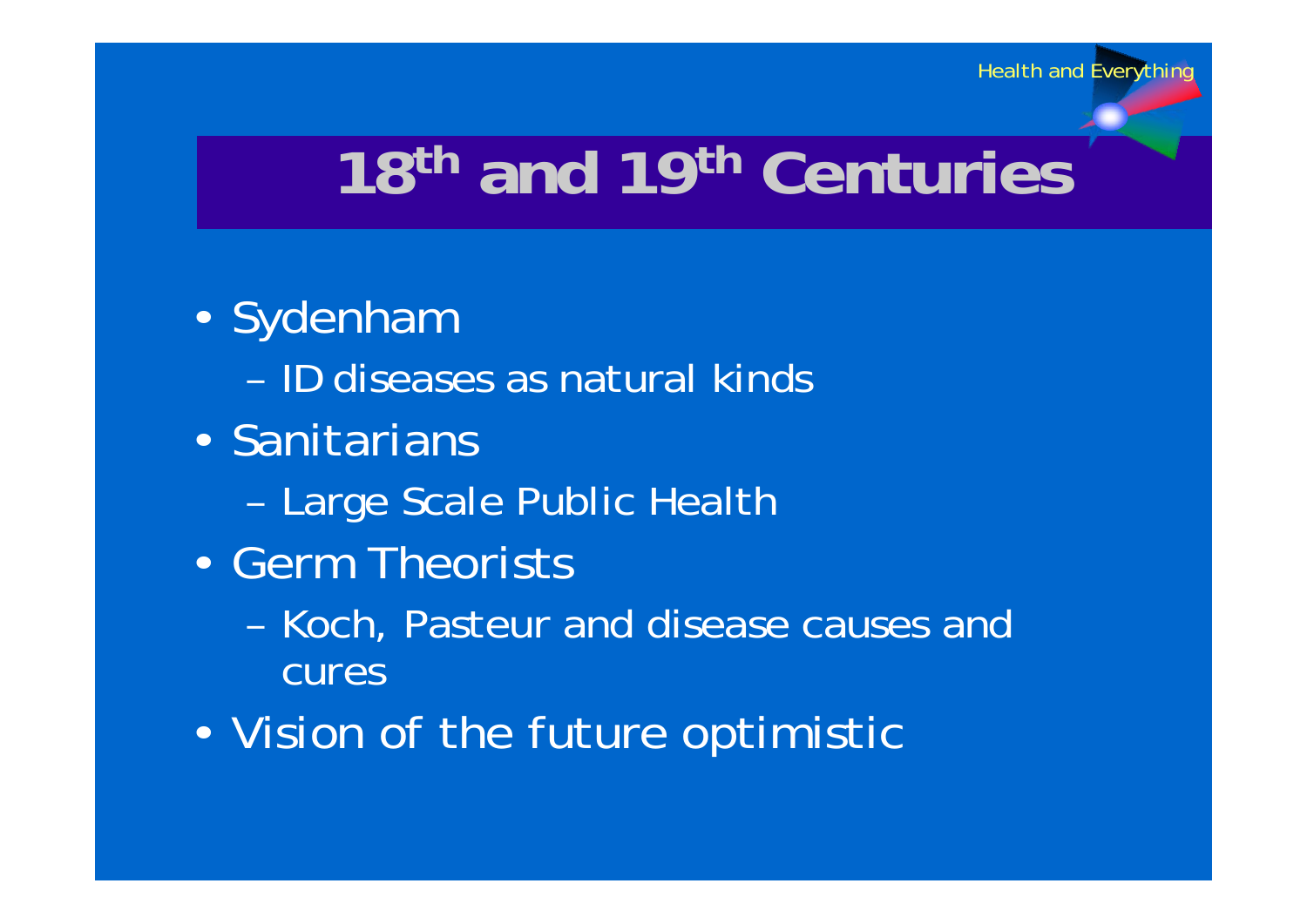#### **Publicly Funded Health Care: The UK Example**

#### • Boer War

- Dr. G.C.M. McGonigle
	- "We used to think that the millennium in public health would come about by perfect control of hygiene alone…But in recent years the personal side of public health has come back to occupy the minds of sanitarians. [B]ecause of the advance of science the cost of illness [is] beyond the purse of the average person."
- Publicly funded health care would cure and reduce demand
- NHS 1948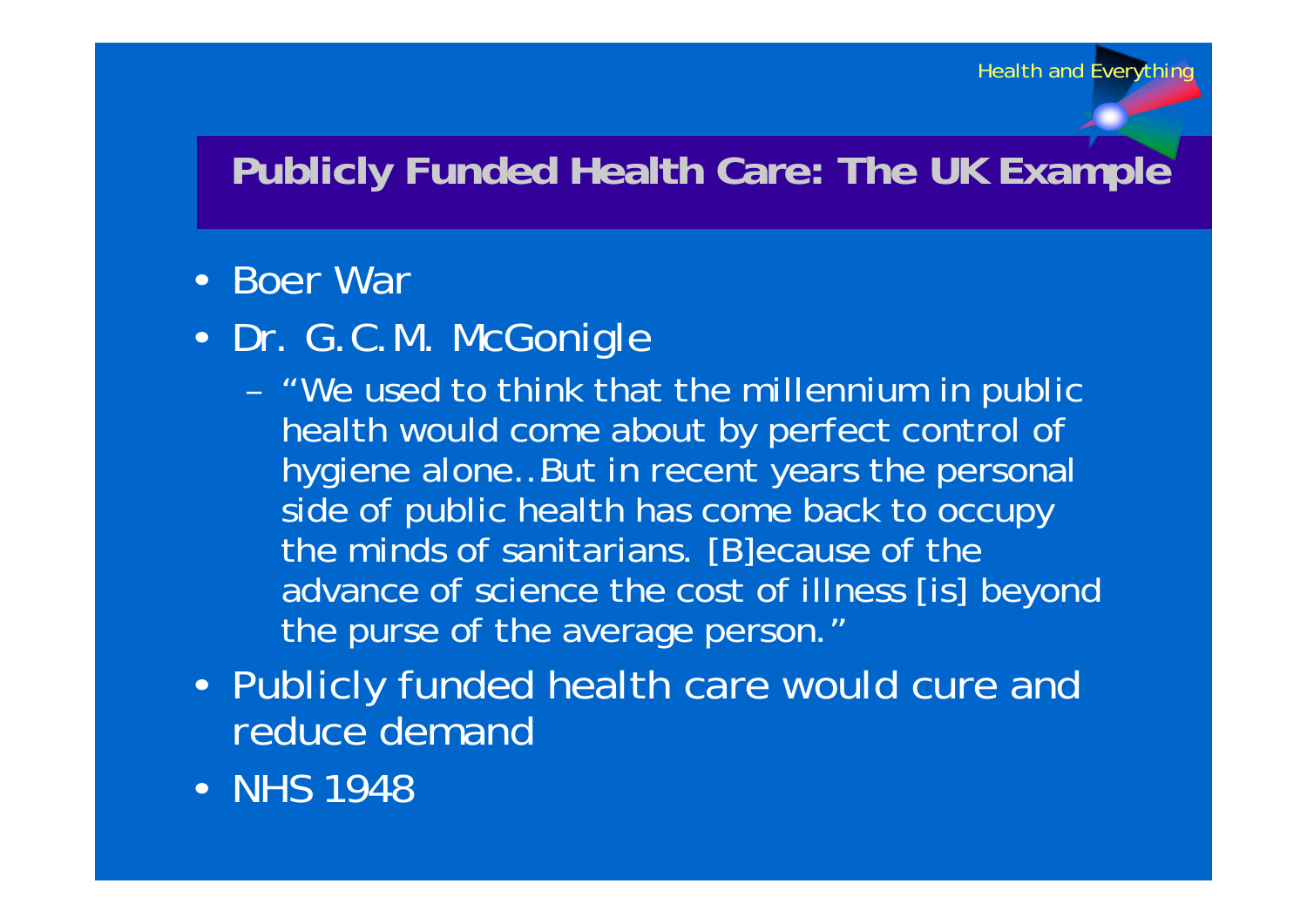# **Demand Goes Up**

- Success of chem-mech model DEMAND UP
	- better diagnostic techniques, = more illnesses
	- More demand for surgical services
		- replace hips and knees
		- transplant kidneys, hearts and livers
	- Better drugs contribute = more money
- Limitations of chemical-mechanical model
	- some diseases (cancer, diabetes, asthma) no cures
	- Diagnosis and treatment of cancer, more complex.
- Focus on chem-mech worrisome.

• "Researchers are trying to understand an epidemic of shooting deaths by studying the workings of gun triggers.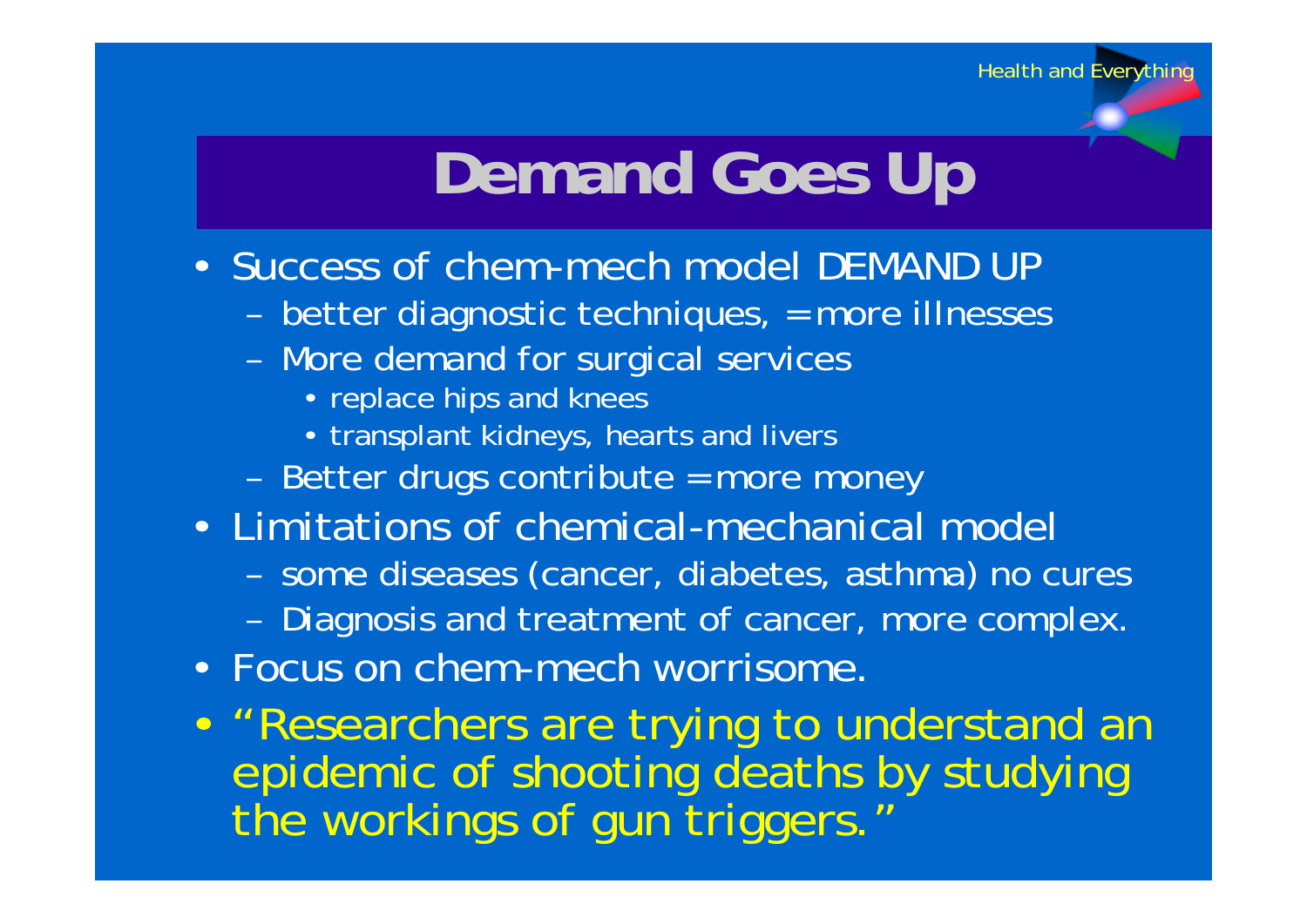### **Thomas McKeown 1970s**

- Major contributors to health beyond medical care and traditional public health.
- Healthy behaviours and the social and physical environment had more influence on health than biological status, or medical interventions.
- Idea of the Health Field and the Lalonde Report
- At first four then numerous influences on health.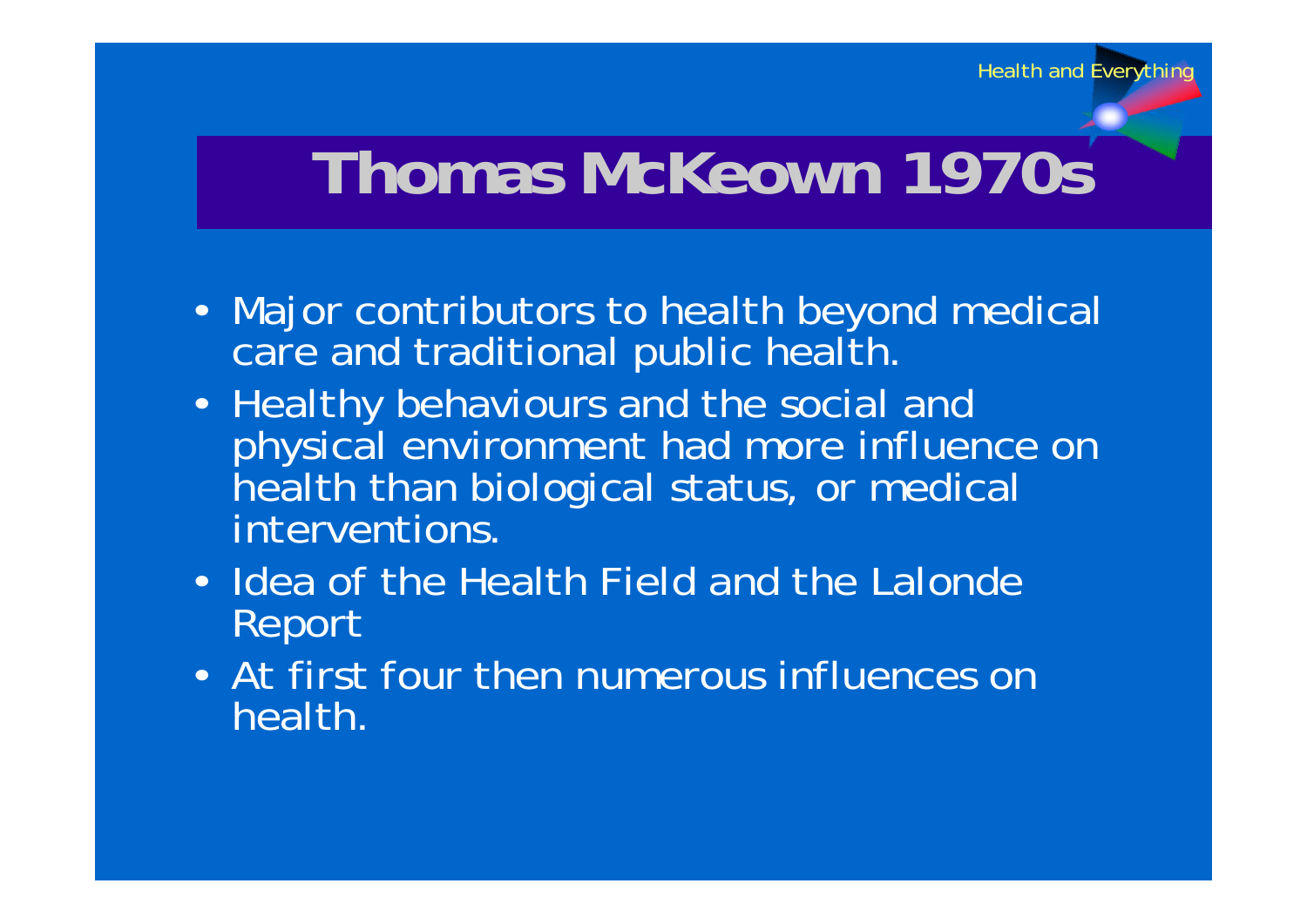#### **The Health Promotion Path:**

#### **The Lalonde Report: The Health Field Concept**

#### **Environment**

"All matters related to health external to the human body and over which the individual has little or no control." Including the physical and social environment.

#### **Lifestyle**

The aggregation of personal decisions, over which the individual has control, affect health. Self-imposed risks created by unhealthy lifestyle choices can be said to contribute to, or cause, illness or death.

#### **Human Biology**

All aspects of health, physical and mental, developed within the human body as a result of organic make-up contribute to health.

#### **Health Care Organization**

The quantity, quality, arrangement, nature and relationships of people and resources in the provision of health care influence health.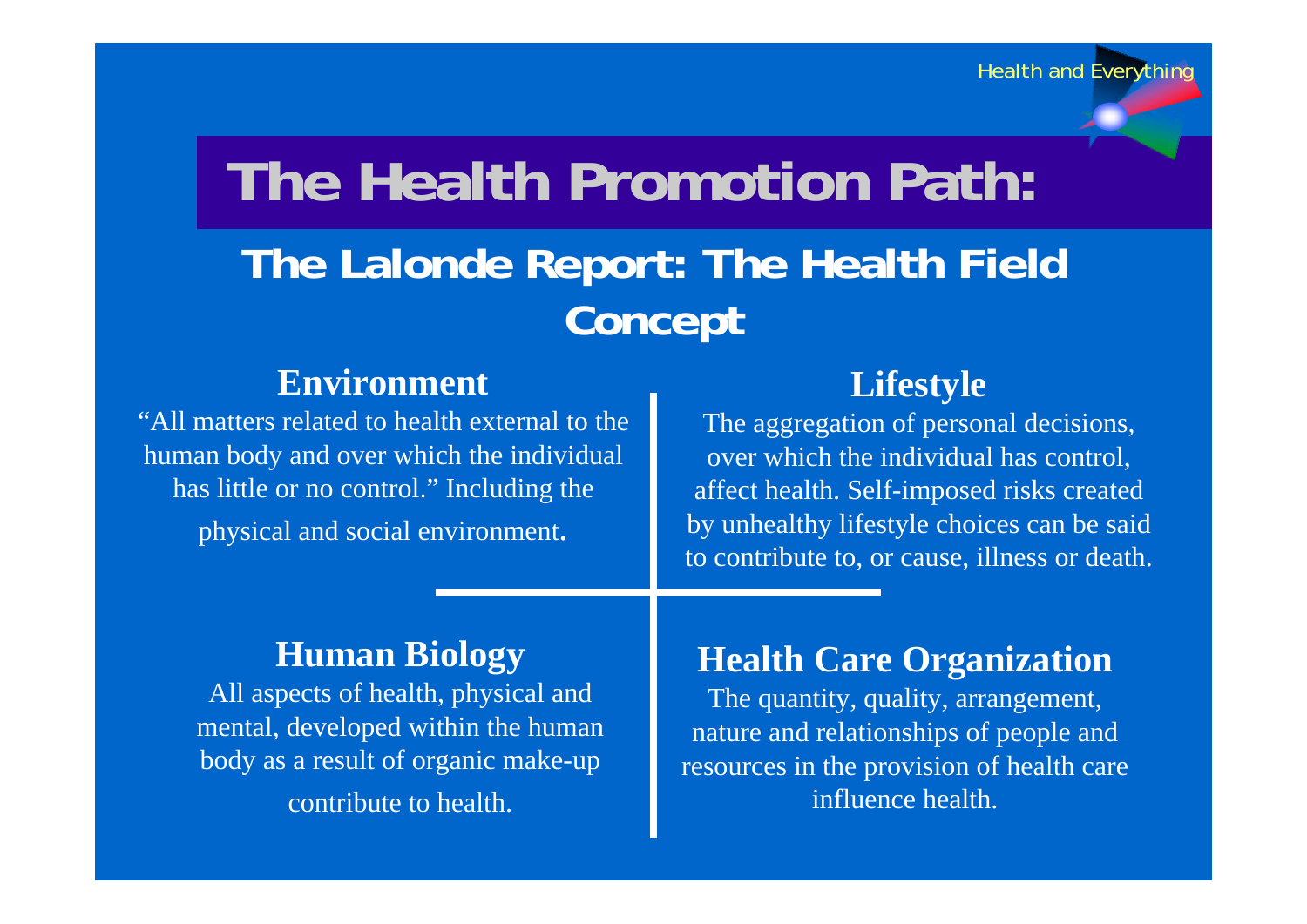# **Black Report (1980+)**

- Landmark report on inequalities in health
- Correlated health status with social class
- Recommendations to reducing years of life lost through inequality.
- Meta-analyses multiple determinants
- New Reduction: "control over life"
- Lack of control correlated with cancer, heart disease and Alzheimer's.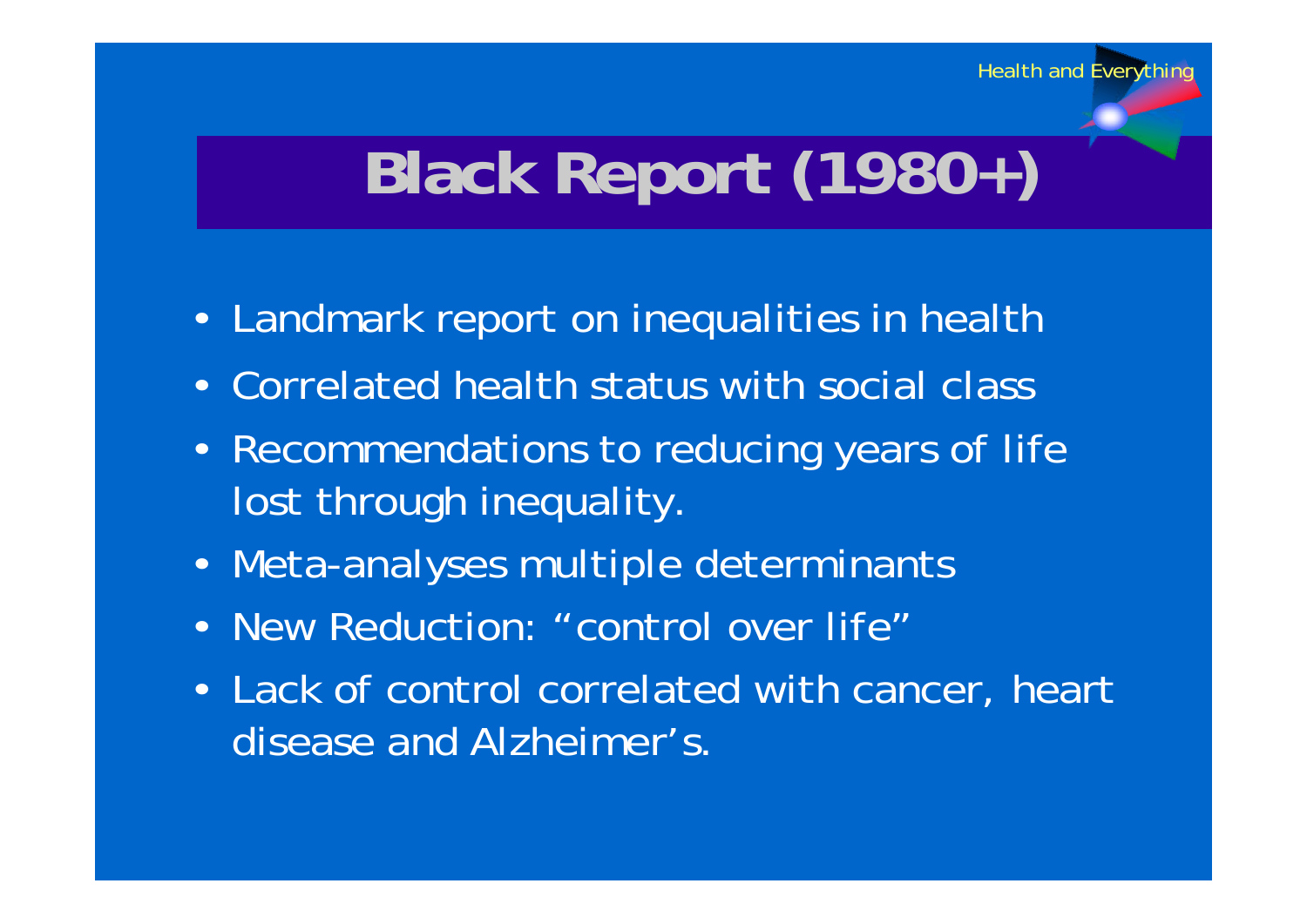#### **How Health has Been Understood**

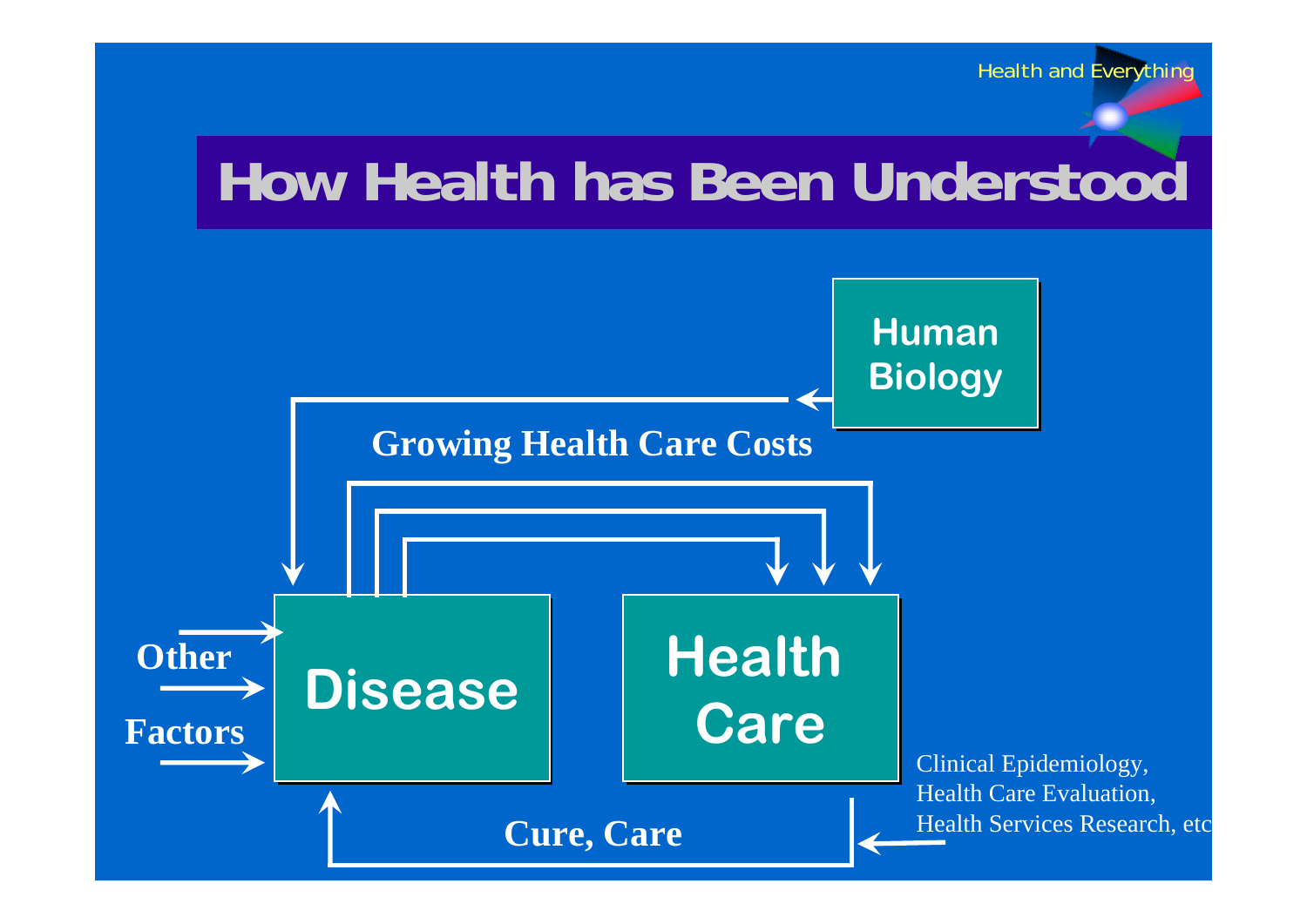#### **How Health has Been Understood**

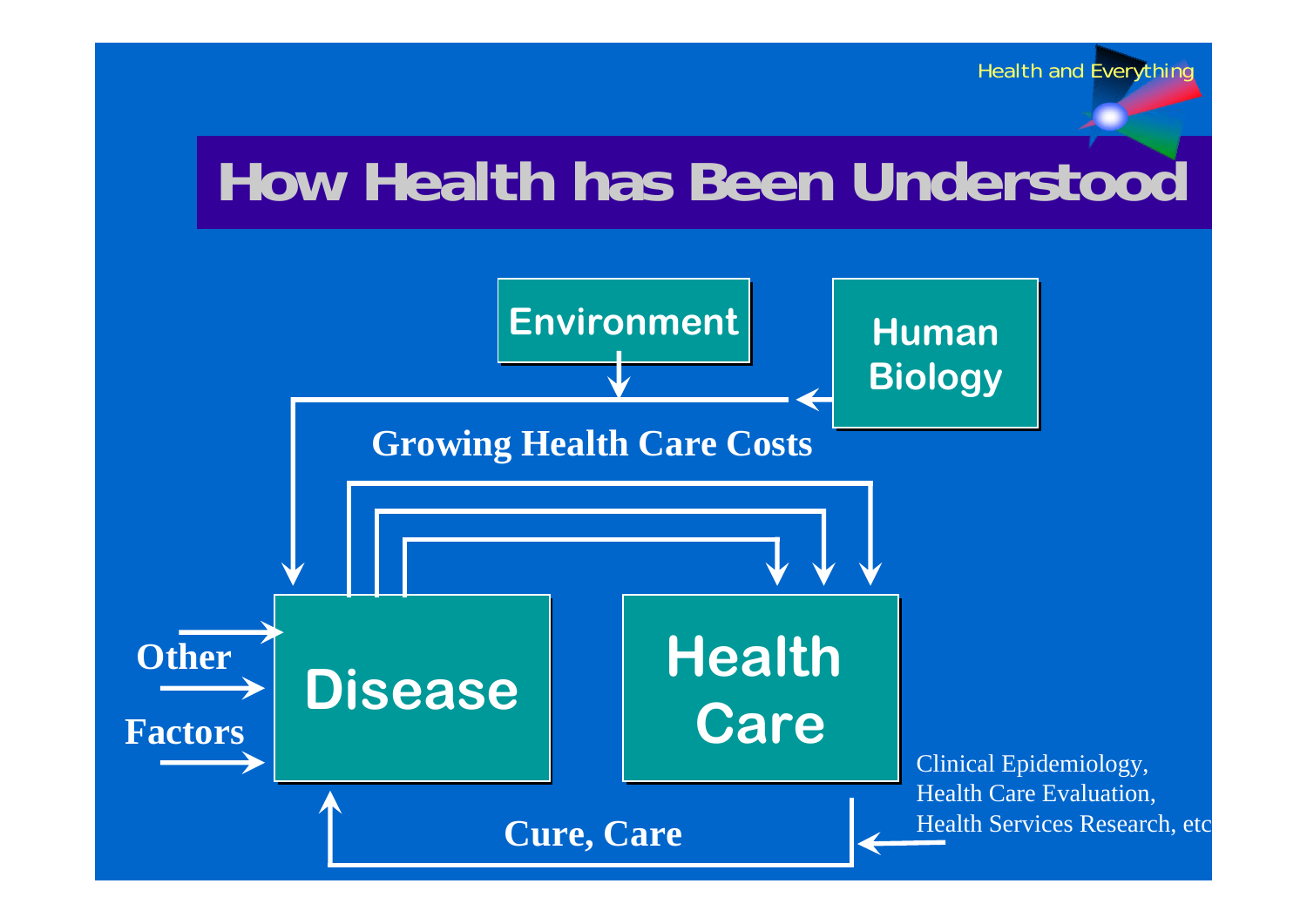#### **How Health has Been Understood**

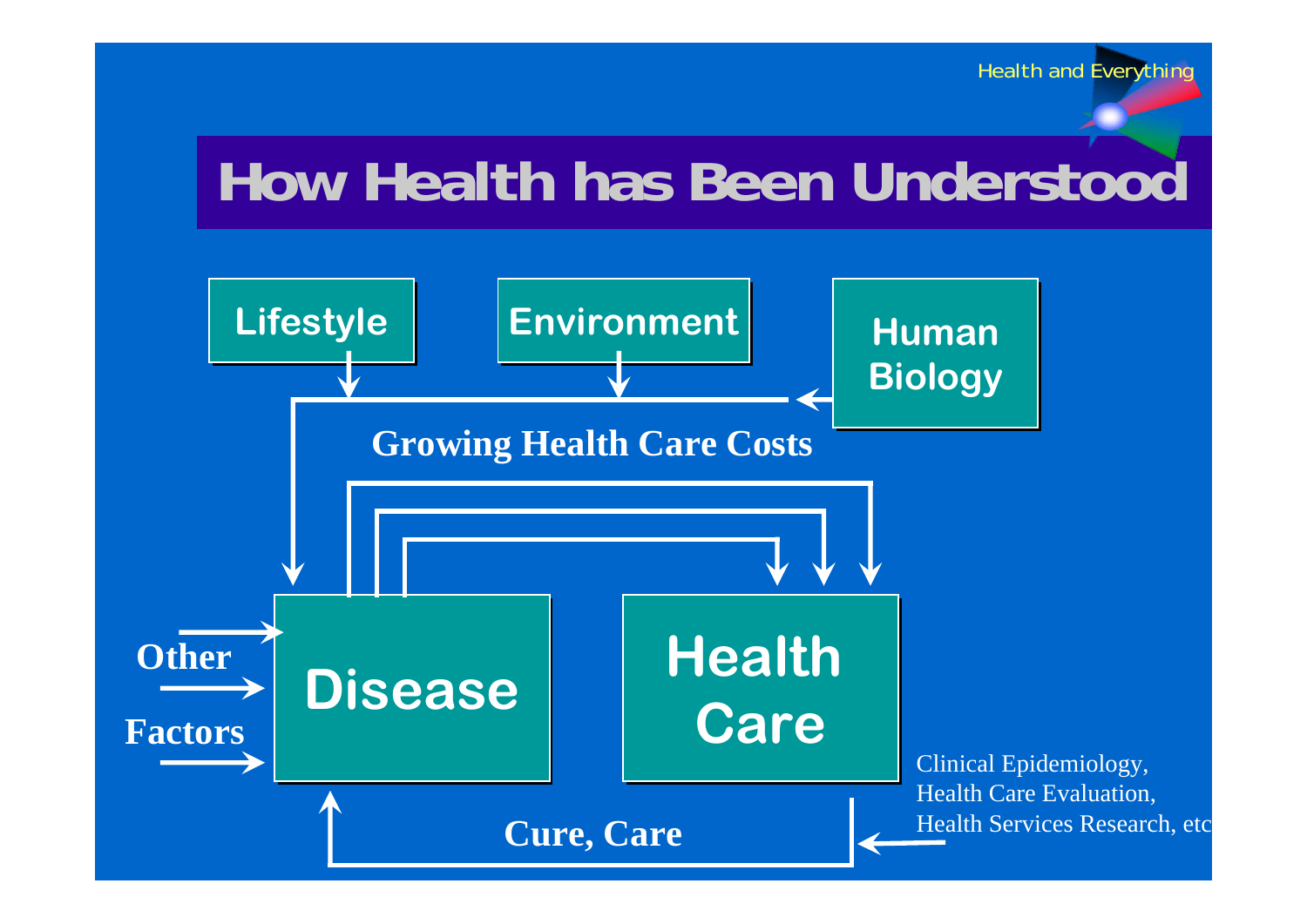#### Feedback loop for human well-being & economic costs

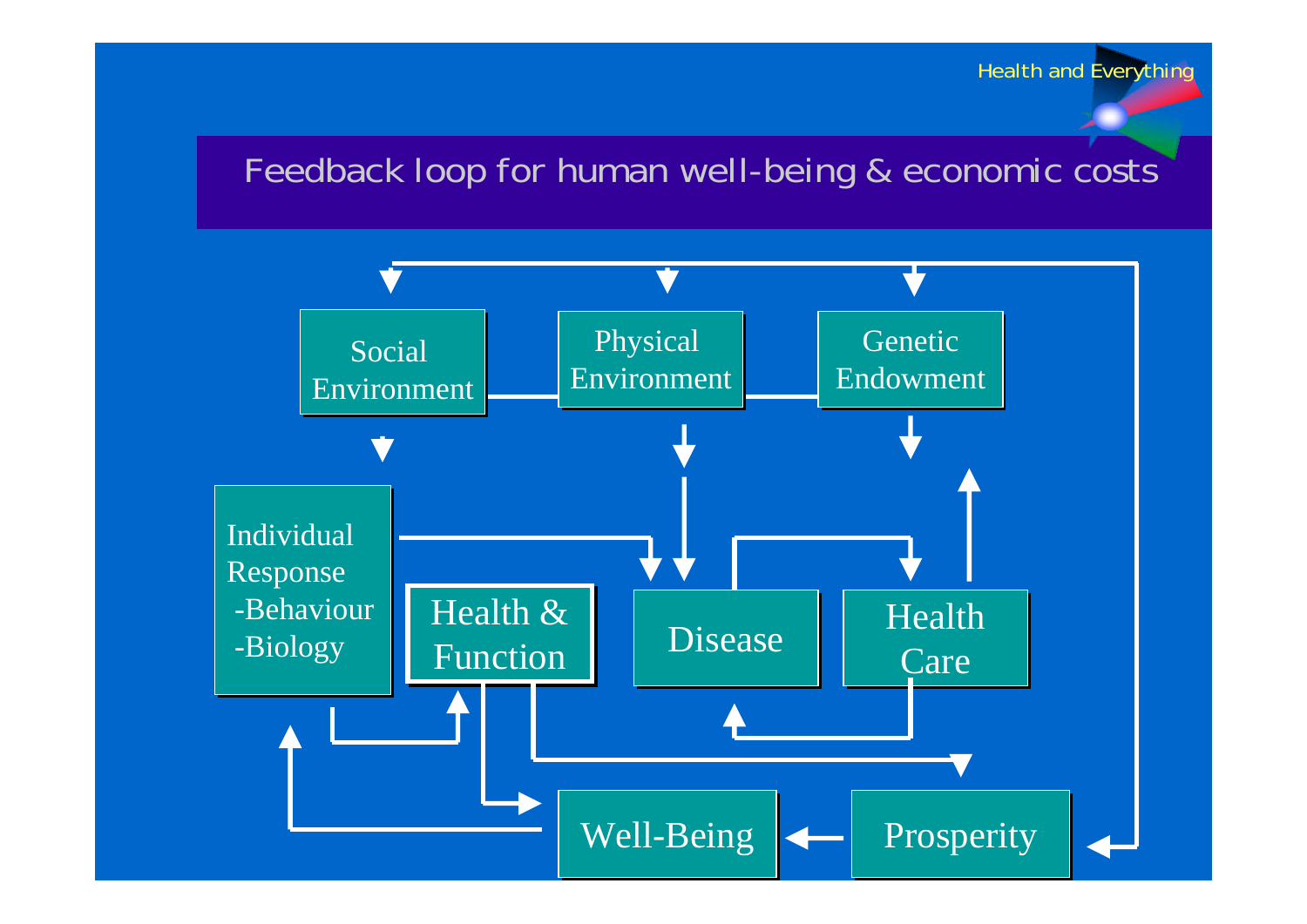# **Four Metaphors for Health**

| Metaphor               | <b>Health</b>                      | <b>Medicine</b>                                                   |
|------------------------|------------------------------------|-------------------------------------------------------------------|
| Four<br><b>Humours</b> | <b>Balance of Humours</b>          | Rebalance through<br>life style, cupping,<br>purging, bleeding    |
| Garden of<br>Eden      | No Pain, No Sickness,<br>No Aging  | Unnecessary                                                       |
| Chemical<br>Processor  | Proper processing<br><b>OCCULS</b> | Add some chemicals,<br>counteract others                          |
| <b>Machine</b>         | <b>Smooth Running</b>              | Adjust mechanisms<br>through surgical or<br>chemical intervention |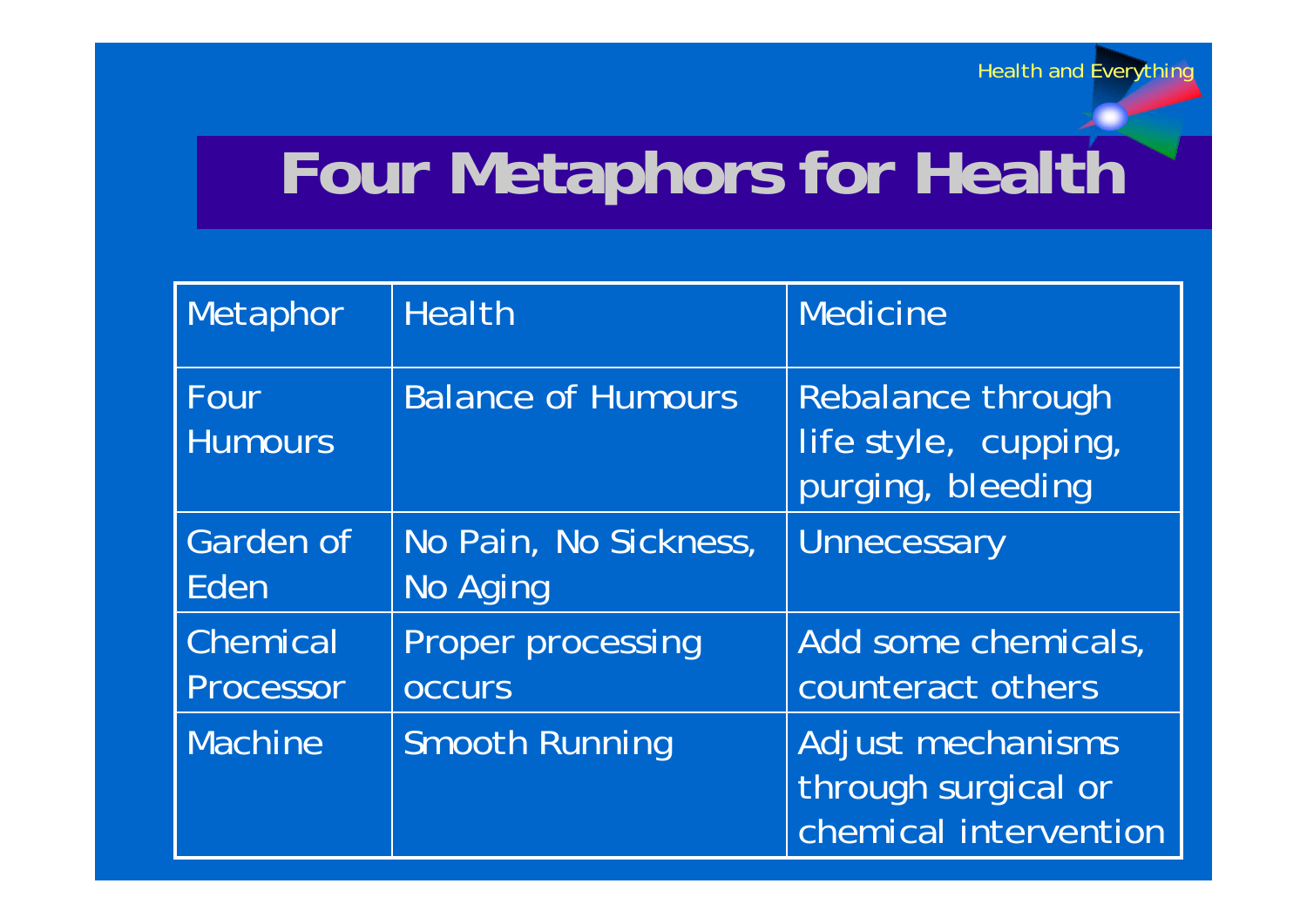## **Inflamnation**

- Influence on diseases
- Healthy response to everyday stress
	- Necessary for normal development
	- Inflammation followed by recovery increases tolerance
- Unhealthy response
	- No recovery before next episode
	- Chronic inflammation increased risk of serious disease
- Differences between developmental and dangerous inflammation may be measurable by stress hormones remaining in body over time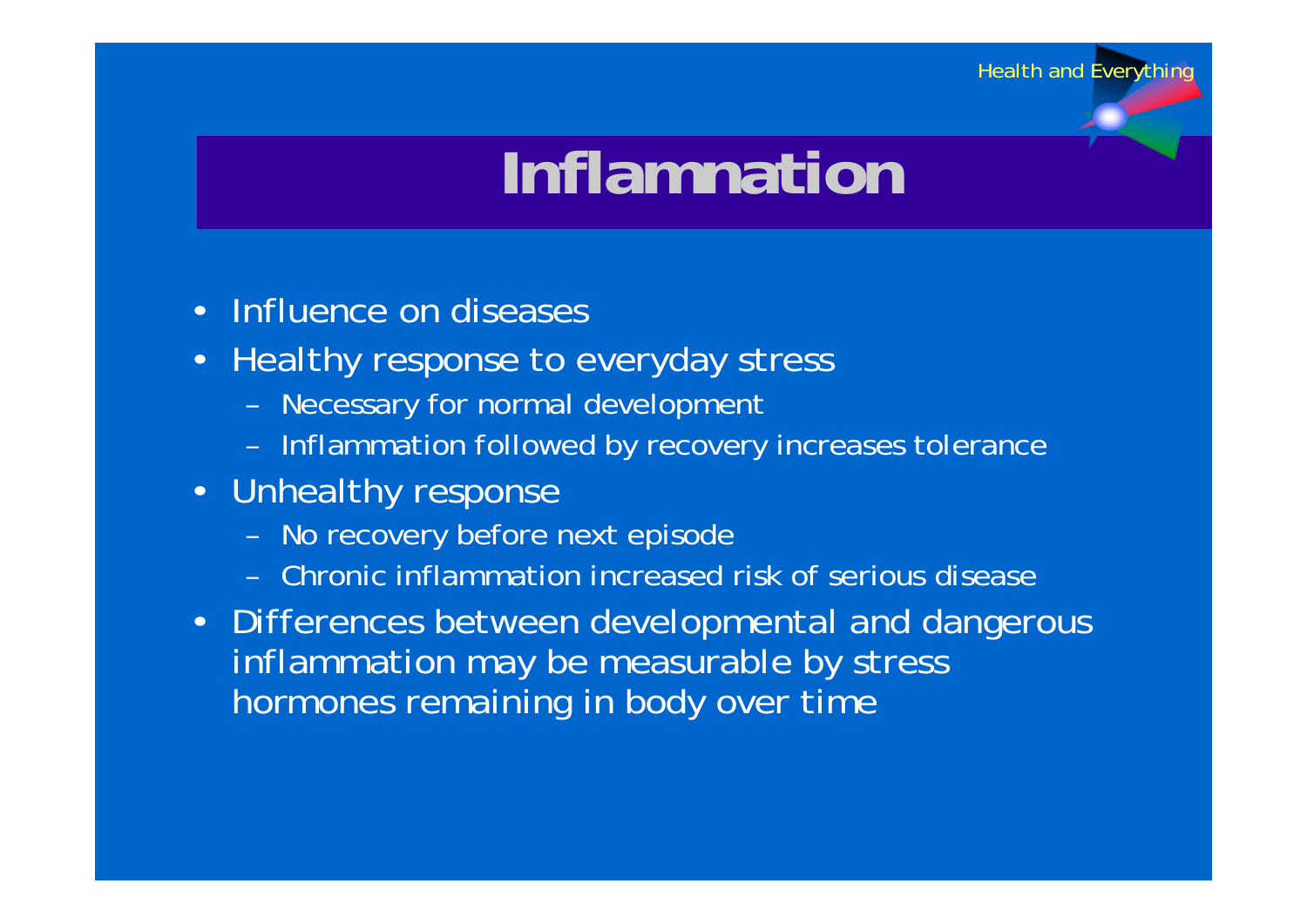#### **Inflammation & 3 Ideas**

• Order & disorder interactive in "normal" world

- People confront both in the course of their lives
- Healthy lives contain periods of order and disorder
- Constant smooth functioning is not a sign of health
- No response to "normal" unpredictable disorder
- "Bounce-back-ability" is distinct from control over one's life, because we do not have control over when and how episodic disorders might occur.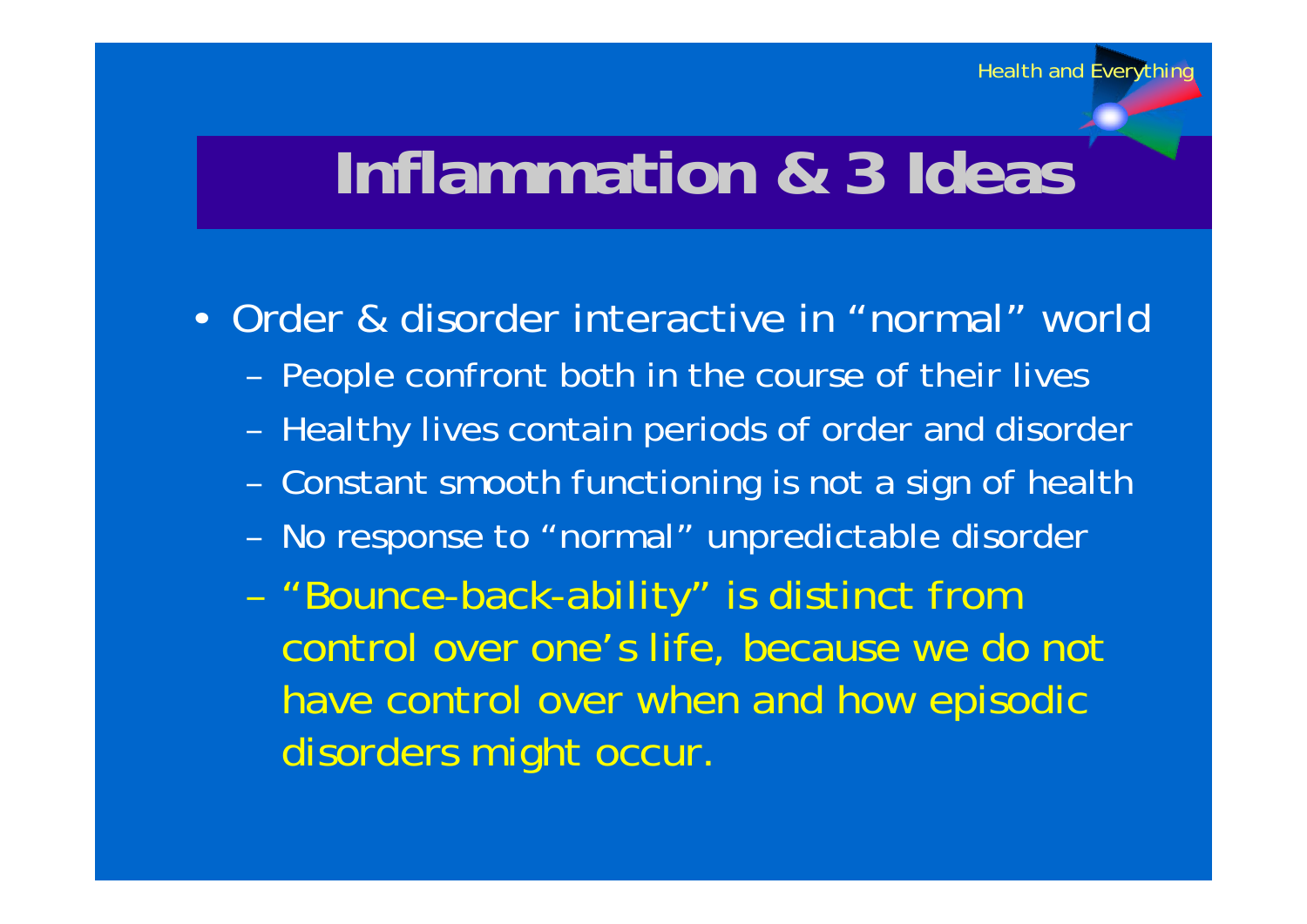#### **Bounce-back-ability**

#### • Connections to resources

- Genetic structure is a resource for recovery
- how individual identity develops through interactions with parents, friends and community
- education, prosperity, good housing,
- clean air and water, healthy food etc.
- Access to health care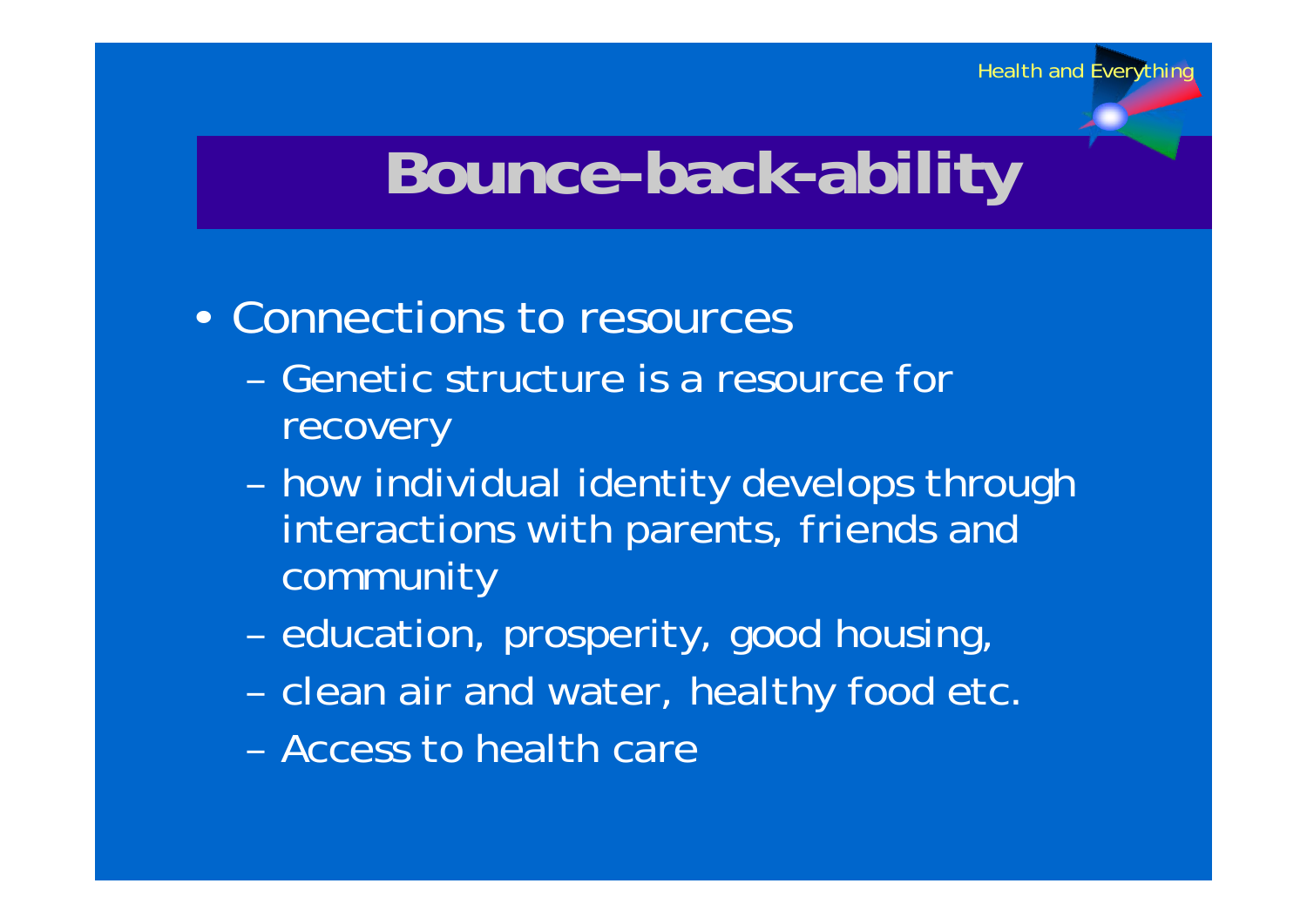### **Bounce-back-ability Policies**

- Interventions which increase and strengthen individuals' resources to accept and respond to disorder in their lives can narrow the health gap between the rich and the poor.
- Other policies have proven less effective.
	- Health education projects widened inequalities
	- Differentially benefit highly resourced to apply knowledge
	- E.g. stop smoking campaigns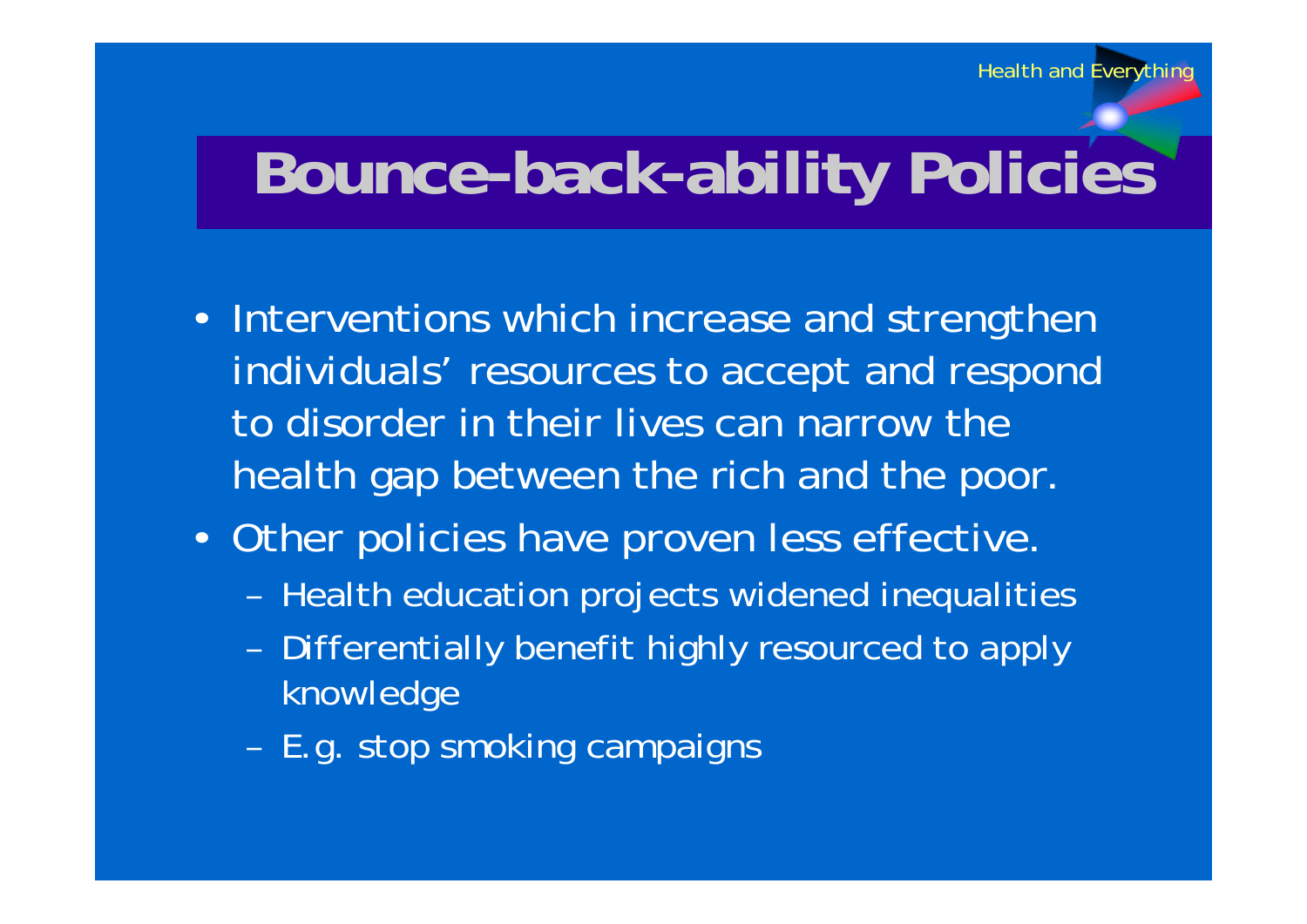#### **Augmenting Bounce-backability**

- Providing people with resources they can use
	- Increase capacity to respond to lifes crises
		- Publicly funded general education
		- Means of increasing economic independence
	- It may be that the results are testable
		- considering the incidence of stress related diseases
		- physiological testing?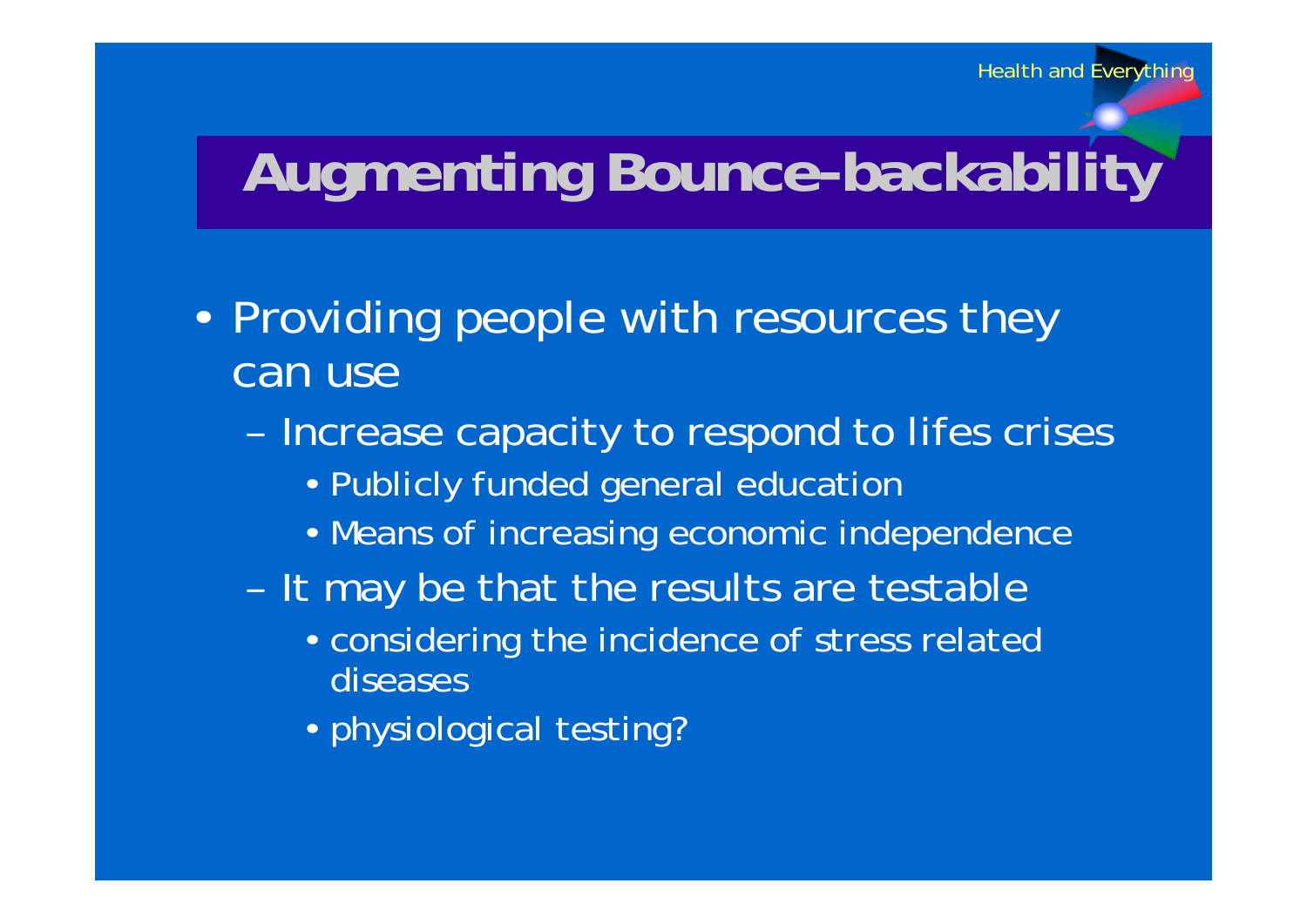# **A new understanding of health**

#### • This is not the only candidate

- Others include broadening or understanding of the range of meaningful interventions to deal with disease
- Developing fresh understanding of other areas of development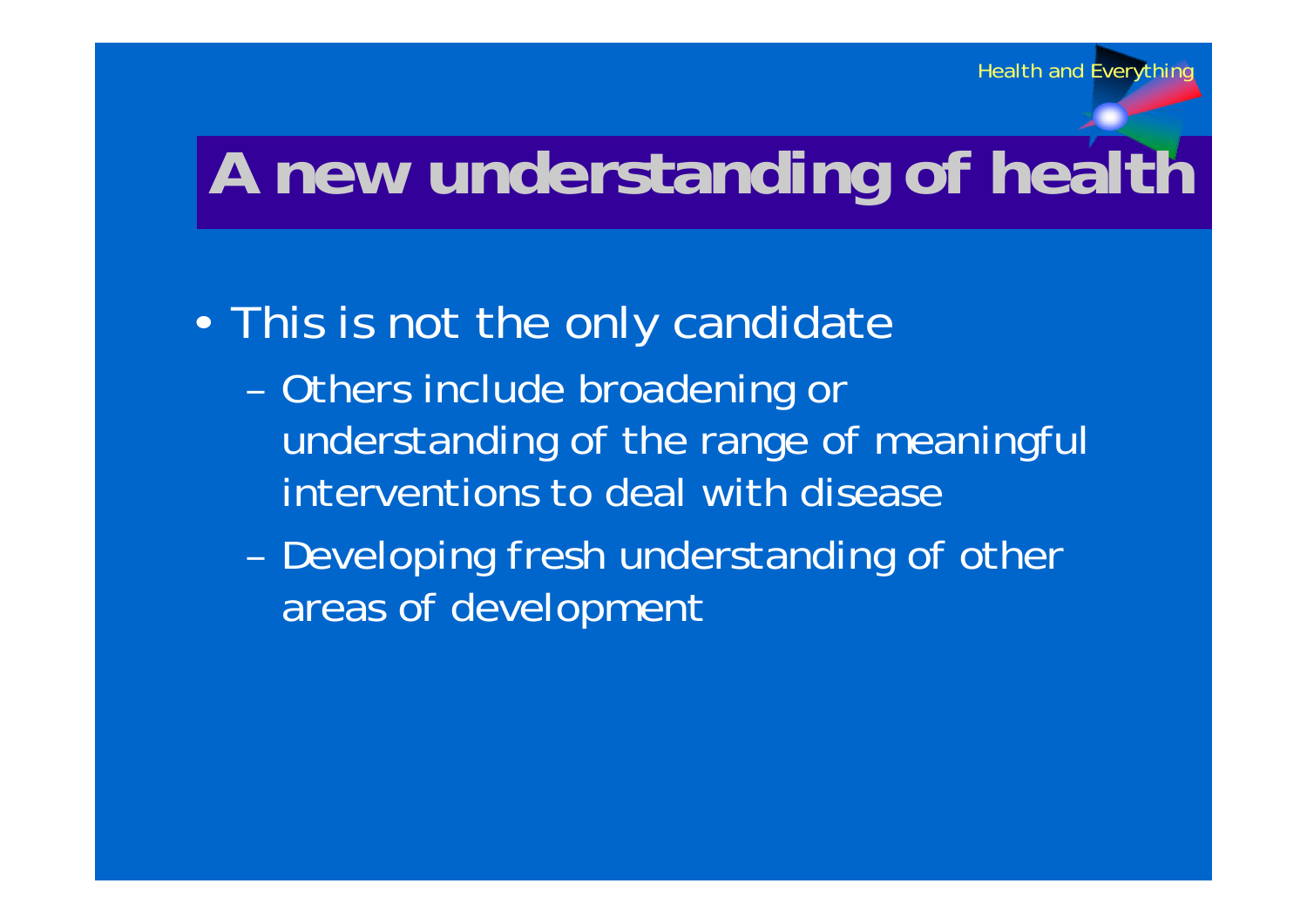#### **Health Concepts: Boxes and Arrows**

#### • Boxes: The individual and the body

- e.g. clinical medical science
- the body as mechanism
- Boxes: The environments, natural, built and social inequalities in<br>health
	- McKeown
	- humans as a function of environment
- Arrows: The interactions between individuals and social & physical context
	- e.g. Sociology, Complexity Theory Talcott Parsons, Aaron Antonovsky Ilya Prigogine.
	- The human understood interactively

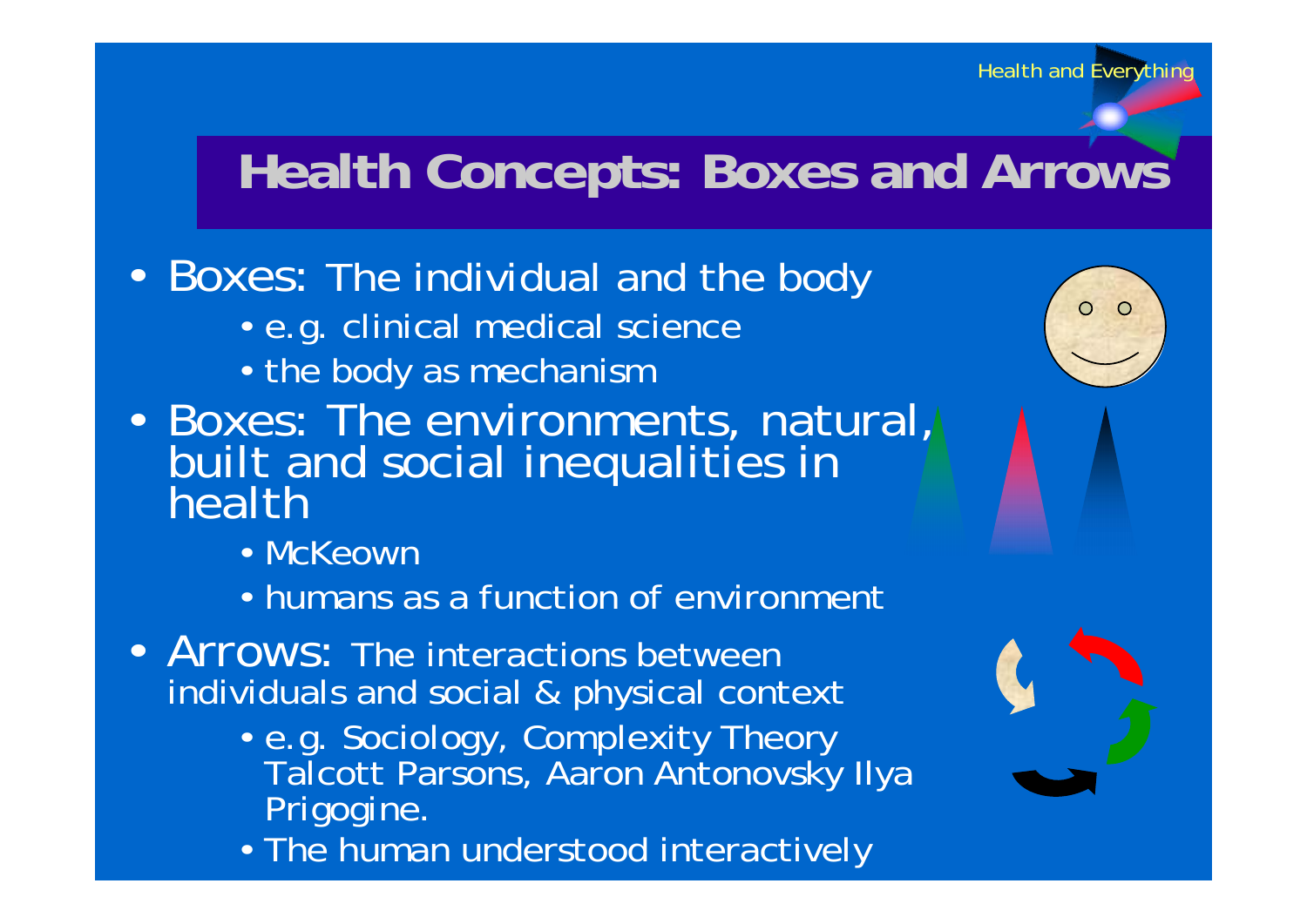#### **Contributions to Health**

#### Social Environments

 $\overline{O}$  $\overline{O}$ **Individual** 

#### Built Environments

Bounce-back-ability

Natural Environments